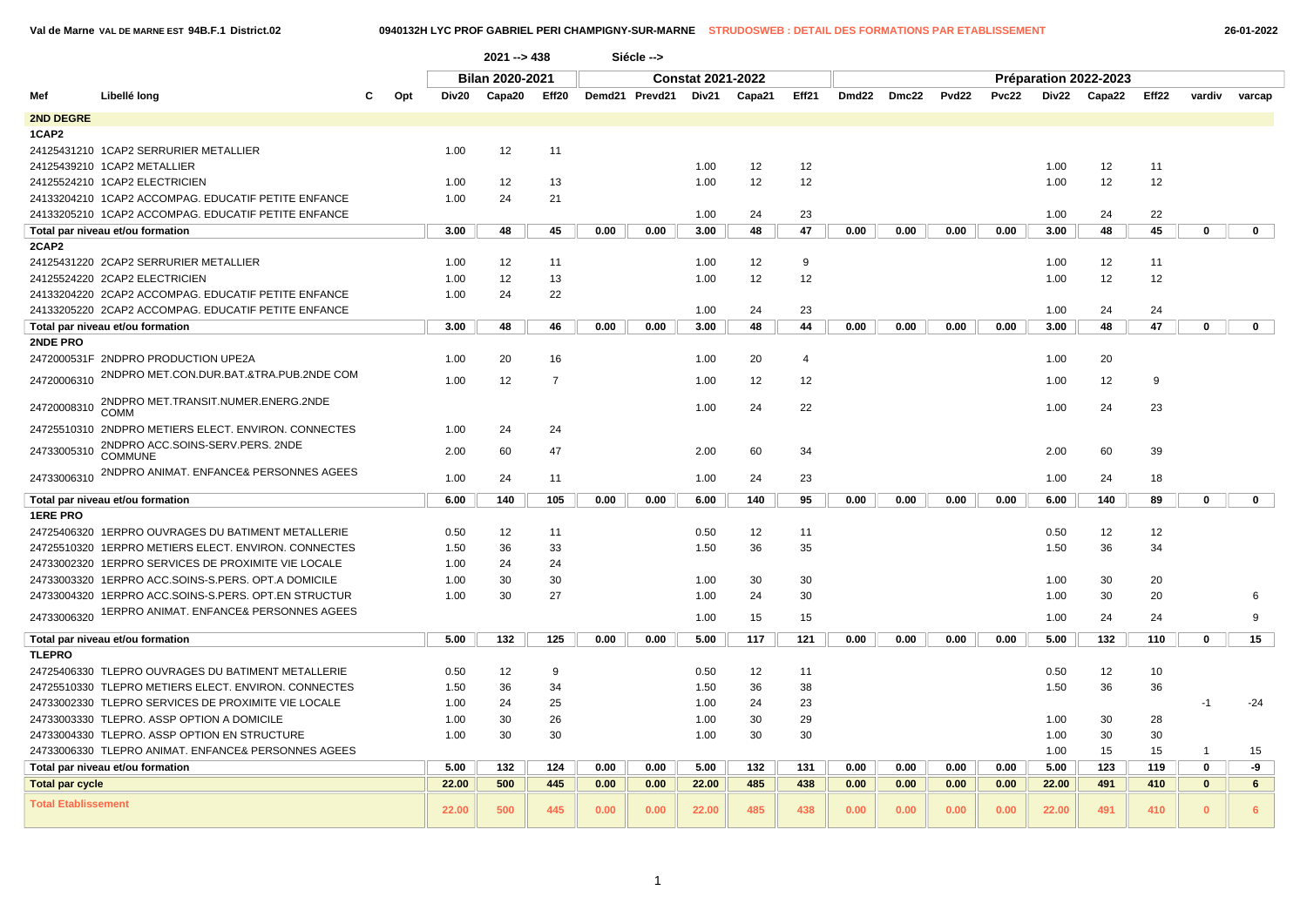| 26-01-2022 |  |  |  |
|------------|--|--|--|
|            |  |  |  |

|                          |                                                      |     |       | 2021 -- > 1147  |       |      | Siécle -->     |                          |                |       |                   |       |       |       |       |                       |                   |              |                |
|--------------------------|------------------------------------------------------|-----|-------|-----------------|-------|------|----------------|--------------------------|----------------|-------|-------------------|-------|-------|-------|-------|-----------------------|-------------------|--------------|----------------|
|                          |                                                      |     |       | Bilan 2020-2021 |       |      |                | <b>Constat 2021-2022</b> |                |       |                   |       |       |       |       | Préparation 2022-2023 |                   |              |                |
| Mef                      | Libellé long                                         | Opt | Div20 | Capa20          | Eff20 |      | Demd21 Prevd21 | Div21                    | Capa21         | Eff21 | Dmd <sub>22</sub> | Dmc22 | Pvd22 | Pvc22 | Div22 | Capa22                | Eff <sub>22</sub> | vardiv       | varcap         |
| <b>2ND DEGRE</b>         |                                                      |     |       |                 |       |      |                |                          |                |       |                   |       |       |       |       |                       |                   |              |                |
| 2NDE G-T                 |                                                      |     |       |                 |       |      |                |                          |                |       |                   |       |       |       |       |                       |                   |              |                |
|                          | 20010018110 2NDE GENERALE ET TECHNOLOGIQUE           |     | 6.00  | 180             | 173   |      |                | 6.00                     | 180            | 159   |                   |       |       |       | 6.00  | 180                   |                   |              |                |
|                          | Total par niveau et/ou formation                     |     | 6.00  | 180             | 173   | 0.00 | 0.00           | 6.00                     | 180            | 159   | 0.00              | 0.00  | 0.00  | 0.00  | 6.00  | 180                   | 0                 | 0            | 0              |
| <b>1ERE G-T</b>          |                                                      |     |       |                 |       |      |                |                          |                |       |                   |       |       |       |       |                       |                   |              |                |
|                          | 20110019110 PREMIERE GENERALE                        |     | 3.00  | 80              | 67    |      |                | 3.00                     | 105            | 92    |                   |       |       |       | 2.00  | 70                    | 70                | $-1$         | $-35$          |
|                          | 21120010110 1STI2D SC. & TECHN. INGEN.INNOV.DEV.DUR. |     | 2.00  | 48              | 35    |      |                | 2.00                     | 48             | 44    |                   |       |       |       | 2.00  | 48                    | 37                |              |                |
|                          | 21131016110 1-STMG SC.& TECHNO. MANAGEMENT GESTION   |     | 3.00  | 89              | 84    |      |                | 2.00                     | 60             | 60    |                   |       |       |       | 2.00  | 60                    | 60                |              |                |
|                          | Total par niveau et/ou formation                     |     | 8.00  | 217             | 186   | 0.00 | 0.00           | 7.00                     | 213            | 196   | 0.00              | 0.00  | 0.00  | 0.00  | 6.00  | 178                   | 167               | $-1$         | $-35$          |
| <b>TERM G-T</b>          |                                                      |     |       |                 |       |      |                |                          |                |       |                   |       |       |       |       |                       |                   |              |                |
|                          | 20210019110 TERMINALE GENERALE                       |     | 3.00  | 79              | 73    |      |                | 2.00                     | 70             | 67    |                   |       |       |       | 3.00  | 105                   | 91                | $\mathbf{1}$ | 35             |
|                          | 21220004110 TSTI2D ENERGIES ET ENVIRONNEMENT         |     | 0.20  | 6               | 6     |      |                | 0.20                     | $\overline{7}$ | 10    |                   |       |       |       | 0.50  | 11                    | 11                | 0.3          | $\overline{4}$ |
|                          | 21220005110 TSTI2D INNOV.TECHNO. ECO CONCEPT.        |     | 0.30  | 8               | 9     |      |                | 0.30                     | 11             | 12    |                   |       |       |       | 0.50  | 13                    | 13                | 0.2          | $\overline{2}$ |
|                          | 21220006110 TSTI2D SYSTE INFO. ET NUMERIQUE          |     | 0.50  | 17              | 15    |      |                | 0.50                     | 17             | 14    |                   |       |       |       | 1.00  | 24                    | 20                | 0.5          | $\overline{7}$ |
|                          | 21231017110 T-STMG GESTION ET FINANCE                |     | 0.50  | 14              | 11    |      |                | 0.50                     | 14             | 13    |                   |       |       |       | 0.50  | 10                    | 10                |              | $-4$           |
|                          | 21231018110 T-STMG MERCATIQUE (MARKETING)            |     | 1.00  | 30              | 31    |      |                | 1.00                     | 35             | 31    |                   |       |       |       | 0.50  | 25                    | 25                | $-0.5$       | $-10$          |
|                          | T-STMG RESSOUR. HUMAINES &                           |     |       |                 |       |      |                |                          |                |       |                   |       |       |       |       |                       |                   |              |                |
| 21231019110              | <b>COMMUNICATION</b>                                 |     | 1.00  | 24              | 19    |      |                | 1.00                     | 24             | 38    |                   |       |       |       | 0.50  | 22                    | 22                | $-0.5$       | $-2$           |
|                          | 21231020110 T-STMG SYSTEMES D'INFORMATION DE GESTION |     | 0.50  | 10              | 5     |      |                | 0.50                     | 10             |       |                   |       |       |       | 0.50  | $\overline{2}$        | 2                 |              | -8             |
|                          | Total par niveau et/ou formation                     |     | 7.00  | 188             | 169   | 0.00 | 0.00           | 6.00                     | 188            | 185   | 0.00              | 0.00  | 0.00  | 0.00  | 7.00  | 212                   | 194               | $\mathbf{1}$ | 24             |
| <b>2NDE PRO</b>          |                                                      |     |       |                 |       |      |                |                          |                |       |                   |       |       |       |       |                       |                   |              |                |
|                          | 24730003310 2NDPRO MET.GEST.ADM.,TRA.&LOG.2NDE COMM. |     | 2.00  | 48              | 46    |      |                | 2.00                     | 48             | 45    |                   |       |       |       | 1.00  | 24                    | 21                | $-1$         | $-24$          |
| 24731211310              | 2NDPRO MET. RELATION CLIENT 2NDE COMMUNE             |     | 3.00  | 72              | 69    |      |                | 3.00                     | 72             | 64    |                   |       |       |       | 3.00  | 72                    | 66                |              |                |
|                          | Total par niveau et/ou formation                     |     | 5.00  | 120             | 115   | 0.00 | 0.00           | 5.00                     | 120            | 109   | 0.00              | 0.00  | 0.00  | 0.00  | 4.00  | 96                    | 87                | $-1$         | $-24$          |
| <b>1ERE PRO</b>          |                                                      |     |       |                 |       |      |                |                          |                |       |                   |       |       |       |       |                       |                   |              |                |
|                          | 24730001320 1ERPRO GESTION-ADMINISTRATION            |     | 2.00  | 48              | 49    |      |                |                          |                |       |                   |       |       |       |       |                       |                   |              |                |
|                          | 24730004320 1ERPRO ASSISTANC.GEST.ORGANIS.ACTIVITES  |     |       |                 |       |      |                | 2.00                     | 48             | 47    |                   |       |       |       | 2.00  | 48                    | 47                |              |                |
|                          | 24731212320 1ERPRO METIERS DE L'ACCUEIL              |     | 1.00  | 24              | 17    |      |                | 1.00                     | 24             | 22    |                   |       |       |       | 1.00  | 24                    | 18                |              |                |
|                          | 24731213320 1ERPRO MET.COM.VEN.OP.A ANI.GES.ESP.COM. |     | 1.00  | 24              | 22    |      |                | 1.00                     | 24             | 24    |                   |       |       |       | 1.00  | 24                    | 22                |              |                |
|                          | 24731214320 1ERPRO MET.COM.VEN.OP.B PR.CL.VA.OF.COM. |     | 1.00  | 24              | 24    |      |                | 1.00                     | 24             | 24    |                   |       |       |       | 1.00  | 24                    | 23                |              |                |
|                          | Total par niveau et/ou formation                     |     | 5.00  | 120             | 112   | 0.00 | 0.00           | 5.00                     | 120            | 117   | 0.00              | 0.00  | 0.00  | 0.00  | 5.00  | 120                   | 110               | 0            | 0              |
| <b>TLEPRO</b>            |                                                      |     |       |                 |       |      |                |                          |                |       |                   |       |       |       |       |                       |                   |              |                |
|                          | 24730001330 TLE PRO GESTION-ADMINISTRATION           |     | 2.00  | 48              | 47    |      |                | 2.00                     | 48             | 47    |                   |       |       |       |       |                       |                   | $-2$         | -48            |
|                          | 24730004330 TLEPRO ASSISTANC.GEST.ORGANIS.ACTIVITES  |     |       |                 |       |      |                |                          |                |       |                   |       |       |       | 2.00  | 48                    | 47                | 2            | 48             |
|                          | 24731202330 TLEPRO COMMERCE                          |     | 1.00  | 24              | 23    |      |                |                          |                |       |                   |       |       |       |       |                       |                   |              |                |
|                          | 24731206330 TLEPRO VENTE (PROSPECT.NEGO.SUIV.CLIENT) |     | 1.00  | 24              | 24    |      |                |                          |                |       |                   |       |       |       |       |                       |                   |              |                |
|                          | 24731210330 TLEPRO ACCUEIL -RELATION CLIENTS USAGERS |     | 1.00  | 24              | 24    |      |                |                          |                |       |                   |       |       |       |       |                       |                   |              |                |
|                          | 24731212330 TLEPRO METIERS DE L'ACCUEIL              |     |       |                 |       |      |                | 1.00                     | 18             | 17    |                   |       |       |       | 1.00  | 24                    | 23                |              | 6              |
|                          | 24731213330 TLEPRO MET.COM.VEN.OP.A ANI.GES.ESP.COM. |     |       |                 |       |      |                | 1.00                     | 24             | 23    |                   |       |       |       | 1.00  | 24                    | 24                |              |                |
|                          | 24731214330 TLEPRO MET.COM.VEN.OP.B PR.CL.VA.OF.COM. |     |       |                 |       |      |                | 1.00                     | 24             | 20    |                   |       |       |       | 1.00  | 24                    | 22                |              |                |
|                          | Total par niveau et/ou formation                     |     | 5.00  | 120             | 118   | 0.00 | 0.00           | 5.00                     | 114            | 107   | 0.00              | 0.00  | 0.00  | 0.00  | 5.00  | 120                   | 116               | 0            | 6              |
| <b>Total par cycle</b>   |                                                      |     | 36.00 | 945             | 873   | 0.00 | 0.00           | 34.00                    | 935            | 873   | 0.00              | 0.00  | 0.00  | 0.00  | 33.00 | 906                   | 674               | $-1$         | $-29$          |
| <b>POST BACCALAUREAT</b> |                                                      |     |       |                 |       |      |                |                          |                |       |                   |       |       |       |       |                       |                   |              |                |
| CPGE-1                   |                                                      |     |       |                 |       |      |                |                          |                |       |                   |       |       |       |       |                       |                   |              |                |
|                          | 30111020210 CPGE1 PTSI (PHYS.TECHN.SCI.INGEN.)       |     | 1.00  | 24              | 20    |      |                | 1.00                     | 30             | 28    |                   |       |       |       | 1.00  | 30                    |                   |              |                |
|                          | Total par niveau et/ou formation                     |     | 1.00  | 24              | 20    | 0.00 | 0.00           | 1.00                     | 30             | 28    | 0.00              | 0.00  | 0.00  | 0.00  | 1.00  | 30                    | $\mathbf 0$       | $\mathbf{0}$ | $\mathbf{0}$   |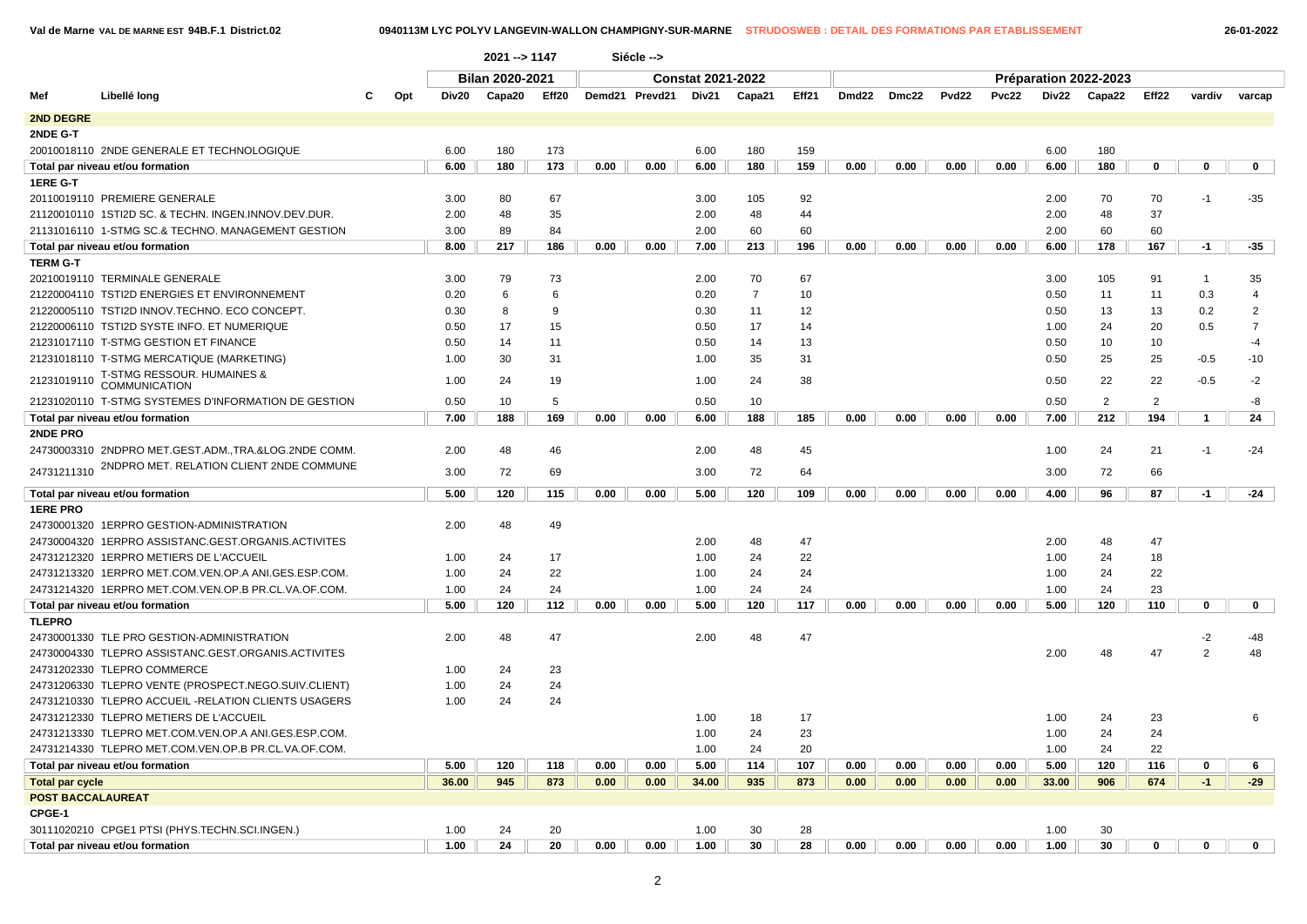|                            |                                                     |     |       | 2021 -- > 1147  |       |      | Siécle -->     |                          |        |       |                   |       |                   |       |       |                       |              |              |              |
|----------------------------|-----------------------------------------------------|-----|-------|-----------------|-------|------|----------------|--------------------------|--------|-------|-------------------|-------|-------------------|-------|-------|-----------------------|--------------|--------------|--------------|
|                            |                                                     |     |       | Bilan 2020-2021 |       |      |                | <b>Constat 2021-2022</b> |        |       |                   |       |                   |       |       | Préparation 2022-2023 |              |              |              |
| Mef                        | Libellé long                                        | Opt | Div20 | Capa20          | Eff20 |      | Demd21 Prevd21 | Div21                    | Capa21 | Eff21 | Dmd <sub>22</sub> | Dmc22 | Pvd <sub>22</sub> | Pvc22 | Div22 | Capa22                | Eff22        | vardiv       | varcap       |
| CPGE-2                     |                                                     |     |       |                 |       |      |                |                          |        |       |                   |       |                   |       |       |                       |              |              |              |
|                            | 30111030220 CPGE2 PT (PHYSIQUE ET TECHNOLOGIE)      |     | 1.00  | 24              | 21    |      |                | 1.00                     | 24     | 24    |                   |       |                   |       | 1.00  | 30                    |              |              | 6            |
|                            | Total par niveau et/ou formation                    |     | 1.00  | 24              | 21    | 0.00 | 0.00           | 1.00                     | 24     | 24    | 0.00              | 0.00  | 0.00              | 0.00  | 1.00  | 30                    | $\Omega$     | $\Omega$     | 6            |
| 1BTS2                      |                                                     |     |       |                 |       |      |                |                          |        |       |                   |       |                   |       |       |                       |              |              |              |
|                            | 31120112210 1BTS2 SYST.NUMER, OPT.A INFORM.&RESEAUX |     | 1.00  | 30              | 24    |      |                | 1.00                     | 30     | 31    |                   |       |                   |       | 1.00  | 30                    |              |              |              |
|                            | 31125520210 1BTS2 ELECTROTECHNIQUE                  |     | 1.00  | 24              | 22    |      |                | 1.00                     | 24     | 25    |                   |       |                   |       | 1.00  | 24                    |              |              |              |
|                            | 31131212210 1BTS2 NEGO, ET DIGITAL, RELATION CLIENT |     | 1.00  | 35              | 28    |      |                | 1.00                     | 35     | 35    |                   |       |                   |       | 1.00  | 35                    |              |              |              |
|                            | 31131408210 1BTS2 COMPTABILITE ET GESTION           |     | 1.00  | 35              | 24    |      |                | 1.00                     | 35     | 35    |                   |       |                   |       | 1.00  | 35                    |              |              |              |
|                            | Total par niveau et/ou formation                    |     | 4.00  | 124             | 98    | 0.00 | 0.00           | 4.00                     | 124    | 126   | 0.00              | 0.00  | 0.00              | 0.00  | 4.00  | 124                   | $\Omega$     | $\Omega$     | $\mathbf{0}$ |
| 2BTS2                      |                                                     |     |       |                 |       |      |                |                          |        |       |                   |       |                   |       |       |                       |              |              |              |
|                            | 31120112220 2BTS2 SYST.NUMER, OPT.A INFORM.&RESEAUX |     | 1.00  | 24              | 17    |      |                | 1.00                     | 24     | 17    |                   |       |                   |       | 1.00  | 24                    |              |              |              |
|                            | 31125515220 2BTS2 ELECTROTECHNIQUE                  |     | 1.00  | 24              | 17    |      |                |                          |        |       |                   |       |                   |       |       |                       |              |              |              |
|                            | 31125520220 2BTS2 ELECTROTECHNIQUE                  |     |       |                 |       |      |                | 1.00                     | 24     | 16    |                   |       |                   |       | 1.00  | 24                    |              |              |              |
|                            | 31131212220 2BTS2 NEGO, ET DIGITAL, RELATION CLIENT |     | 1.00  | 24              | 27    |      |                | 1.00                     | 30     | 27    |                   |       |                   |       | 1.00  | 30                    |              |              |              |
|                            | 31131408220 2BTS2 COMPTABILITE ET GESTION           |     | 1.00  | 24              | 20    |      |                | 1.00                     | 24     | 16    |                   |       |                   |       | 1.00  | 24                    |              |              |              |
|                            | Total par niveau et/ou formation                    |     | 4.00  | 96              | 81    | 0.00 | 0.00           | 4.00                     | 102    | 76    | 0.00              | 0.00  | 0.00              | 0.00  | 4.00  | 102                   | $\Omega$     | $\Omega$     | 0            |
| <b>Total par cycle</b>     |                                                     |     | 10.00 | 268             | 220   | 0.00 | 0.00           | 10.00                    | 280    | 254   | 0.00              | 0.00  | 0.00              | 0.00  | 10.00 | 286                   | $\Omega$     | $\Omega$     | 6            |
| <b>INSERTION</b>           |                                                     |     |       |                 |       |      |                |                          |        |       |                   |       |                   |       |       |                       |              |              |              |
| <b>FCIL NIV-4</b>          |                                                     |     |       |                 |       |      |                |                          |        |       |                   |       |                   |       |       |                       |              |              |              |
|                            | 7419990Q11A FCIL4 E-COMMERCE                        |     | 1.00  | 24              | 19    |      |                | 1.00                     | 24     | 20    |                   |       |                   |       | 1.00  | 24                    |              |              |              |
|                            | Total par niveau et/ou formation                    |     | 1.00  | 24              | 19    | 0.00 | 0.00           | 1.00                     | 24     | 20    | 0.00              | 0.00  | 0.00              | 0.00  | 1.00  | 24                    | $\bf{0}$     | $\Omega$     | 0            |
| <b>Total par cycle</b>     |                                                     |     | 1.00  | 24              | 19    | 0.00 | 0.00           | 1.00                     | 24     | 20    | 0.00              | 0.00  | 0.00              | 0.00  | 1.00  | 24                    | $\mathbf{0}$ | $\mathbf{0}$ | $\mathbf{0}$ |
| <b>Total Etablissement</b> |                                                     |     | 47.00 | 1237            | 1112  | 0.00 | 0.00           | 45.00                    | 1239   | 1147  | 0.00              | 0.00  | 0.00              | 0.00  | 44.00 | 1216                  | 674          | $-1$         | $-23$        |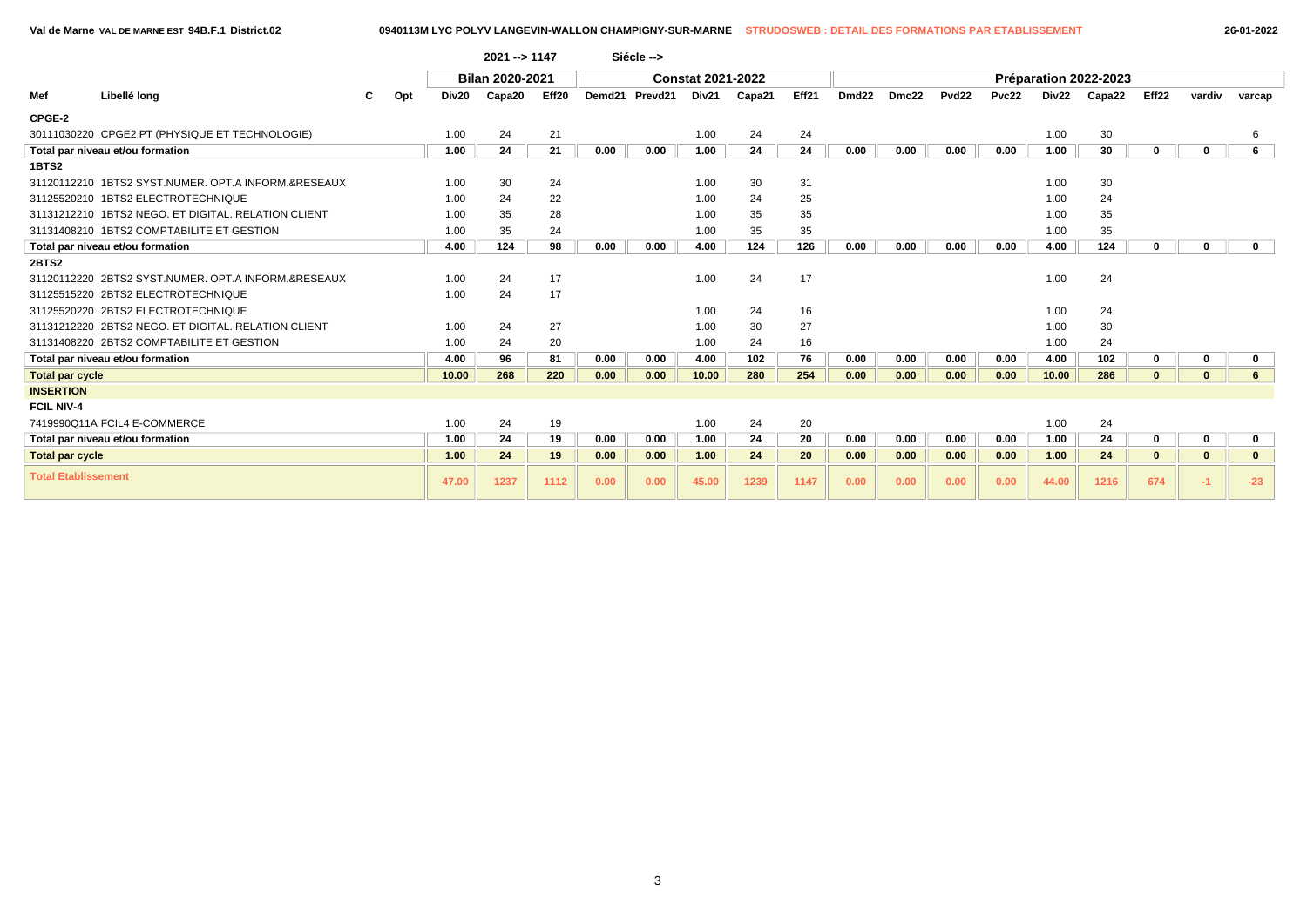**Val de Marne VAL DE MARNE EST 94B.F.1 District.02 0940112L LYC POLYV LOUISE MICHEL CHAMPIGNY-SUR-MARNE STRUDOSWEB : DETAIL DES FORMATIONS PAR ETABLISSEMENT 26-01-2022**

|                            |                                                      |     |       | 2021 --> 945           |       |      | Siécle -->     |                          |        |                 |                   |       |       |       |       |                       |                   |              |              |  |
|----------------------------|------------------------------------------------------|-----|-------|------------------------|-------|------|----------------|--------------------------|--------|-----------------|-------------------|-------|-------|-------|-------|-----------------------|-------------------|--------------|--------------|--|
|                            |                                                      |     |       | <b>Bilan 2020-2021</b> |       |      |                | <b>Constat 2021-2022</b> |        |                 |                   |       |       |       |       | Préparation 2022-2023 |                   |              |              |  |
| Mef                        | Libellé long                                         | Opt | Div20 | Capa20                 | Eff20 |      | Demd21 Prevd21 | Div21                    | Capa21 | Eff21           | Dmd <sub>22</sub> | Dmc22 | Pvd22 | Pvc22 | Div22 | Capa22                | Eff <sub>22</sub> | vardiv       | varcap       |  |
| <b>2ND DEGRE</b>           |                                                      |     |       |                        |       |      |                |                          |        |                 |                   |       |       |       |       |                       |                   |              |              |  |
| 2NDE G-T                   |                                                      |     |       |                        |       |      |                |                          |        |                 |                   |       |       |       |       |                       |                   |              |              |  |
|                            | 20010018110 2NDE GENERALE ET TECHNOLOGIQUE           |     | 8.00  | 240                    | 240   |      |                | 8.00                     | 240    | 238             |                   |       |       |       | 7.00  | 210                   |                   | $-1$         | $-30$        |  |
|                            | Total par niveau et/ou formation                     |     | 8.00  | 240                    | 240   | 0.00 | 0.00           | 8.00                     | 240    | 238             | 0.00              | 0.00  | 0.00  | 0.00  | 7.00  | 210                   | 0                 | $-1$         | $-30$        |  |
| 1ERE G-T                   |                                                      |     |       |                        |       |      |                |                          |        |                 |                   |       |       |       |       |                       |                   |              |              |  |
|                            | 20110019110 PREMIERE GENERALE                        |     | 5.00  | 157                    | 146   |      |                | 5.00                     | 175    | 158             |                   |       |       |       | 5.00  | 175                   | 152               |              |              |  |
|                            | 21120009110 1-STL BIOCHIMIE-BIOLOGIE-BIOTECHNOLOGIE  |     | 1.00  | 30                     | 14    |      |                | 1.00                     | 30     | 27              |                   |       |       |       | 1.00  | 30                    | 21                |              |              |  |
|                            | 21133104110 1-ST2S SC. & TECHNO. SANTE & SOCIAL      |     | 2.00  | 54                     | 54    |      |                | 2.00                     | 54     | 52              |                   |       |       |       | 2.00  | 54                    | 53                |              |              |  |
|                            | Total par niveau et/ou formation                     |     | 8.00  | 241                    | 214   | 0.00 | 0.00           | 8.00                     | 259    | 237             | 0.00              | 0.00  | 0.00  | 0.00  | 8.00  | 259                   | 226               | $\mathbf 0$  | $\mathbf{0}$ |  |
| <b>TERM G-T</b>            |                                                      |     |       |                        |       |      |                |                          |        |                 |                   |       |       |       |       |                       |                   |              |              |  |
|                            | 20210019110 TERMINALE GENERALE                       |     | 6.00  | 182                    | 166   |      |                | 5.00                     | 175    | 148             |                   |       |       |       | 5.00  | 175                   | 160               |              |              |  |
|                            | 21220009110 T-STL BIOCHIMIE-BIOLOGIE-BIOTECHNOLOGIE  |     | 1.00  | 18                     | 19    |      |                | 1.00                     | 18     | 16              |                   |       |       |       | 1.00  | 30                    | 30                |              | 12           |  |
|                            | 21233104110 T-ST2S SC. & TECHNO. SANTE & SOCIAL      |     | 2.00  | 50                     | 48    |      |                | 2.00                     | 59     | 54              |                   |       |       |       | 2.00  | 59                    | 52                |              |              |  |
|                            | Total par niveau et/ou formation                     |     | 9.00  | 250                    | 233   | 0.00 | 0.00           | 8.00                     | 252    | 218             | 0.00              | 0.00  | 0.00  | 0.00  | 8.00  | 264                   | 242               | $\mathbf{0}$ | 12           |  |
| 2NDE PRO                   |                                                      |     |       |                        |       |      |                |                          |        |                 |                   |       |       |       |       |                       |                   |              |              |  |
| 24733005310                | 2NDPRO ACC.SOINS-SERV.PERS. 2NDE<br><b>COMMUNE</b>   |     | 3.00  | 72                     | 71    |      |                | 3.00                     | 72     | 61              |                   |       |       |       | 3.00  | 72                    | 72                |              |              |  |
|                            | Total par niveau et/ou formation                     |     | 3.00  | 72                     | 71    | 0.00 | 0.00           | 3.00                     | 72     | 61              | 0.00              | 0.00  | 0.00  | 0.00  | 3.00  | 72                    | 72                | 0            | $\mathbf{0}$ |  |
| <b>1ERE PRO</b>            |                                                      |     |       |                        |       |      |                |                          |        |                 |                   |       |       |       |       |                       |                   |              |              |  |
|                            | 24733004320 1ERPRO ACC.SOINS-S.PERS. OPT.EN STRUCTUR |     | 4.00  | 96                     | 91    |      |                | 3.00                     | 72     | 72              |                   |       |       |       | 3.00  | 72                    | 61                |              |              |  |
|                            | Total par niveau et/ou formation                     |     | 4.00  | 96                     | 91    | 0.00 | 0.00           | 3.00                     | 72     | 72              | 0.00              | 0.00  | 0.00  | 0.00  | 3.00  | 72                    | 61                | 0            | $\mathbf 0$  |  |
| <b>TLEPRO</b>              |                                                      |     |       |                        |       |      |                |                          |        |                 |                   |       |       |       |       |                       |                   |              |              |  |
|                            | 24733004330 TLEPRO. ASSP OPTION EN STRUCTURE         |     | 3.00  | 90                     | 80    |      |                | 3.00                     | 84     | 87              |                   |       |       |       | 3.00  | 72                    | 68                |              | $-12$        |  |
|                            | Total par niveau et/ou formation                     |     | 3.00  | 90                     | 80    | 0.00 | 0.00           | 3.00                     | 84     | 87              | 0.00              | 0.00  | 0.00  | 0.00  | 3.00  | 72                    | 68                | 0            | $-12$        |  |
| <b>Total par cycle</b>     |                                                      |     | 35.00 | 989                    | 929   | 0.00 | 0.00           | 33.00                    | 979    | 913             | 0.00              | 0.00  | 0.00  | 0.00  | 32.00 | 949                   | 669               | $-1$         | $-30$        |  |
|                            | <b>PREPARATIONS DIVERSES</b>                         |     |       |                        |       |      |                |                          |        |                 |                   |       |       |       |       |                       |                   |              |              |  |
| PDPREBAC1                  |                                                      |     |       |                        |       |      |                |                          |        |                 |                   |       |       |       |       |                       |                   |              |              |  |
|                            | 29333102110 AIDE SOIGNANT                            |     | 1.00  | 24                     | 20    |      |                | 1.00                     | 24     | 13              |                   |       |       |       | 1.00  | 24                    |                   |              |              |  |
|                            | 29333103110 AUXILIAIRE DE PUERICULTURE               |     | 1.00  | 18                     | 19    |      |                | 1.00                     | 18     | 19              |                   |       |       |       | 1.00  | 18                    |                   |              |              |  |
|                            | Total par niveau et/ou formation                     |     | 2.00  | 42                     | 39    | 0.00 | 0.00           | 2.00                     | 42     | 32              | 0.00              | 0.00  | 0.00  | 0.00  | 2.00  | 42                    | 0                 | $\mathbf 0$  | $\mathbf 0$  |  |
| <b>Total par cycle</b>     |                                                      |     | 2.00  | 42                     | 39    | 0.00 | 0.00           | 2.00                     | 42     | 32 <sub>2</sub> | 0.00              | 0.00  | 0.00  | 0.00  | 2.00  | 42                    | $\mathbf{0}$      | $\mathbf{0}$ | $\mathbf{0}$ |  |
| <b>Total Etablissement</b> |                                                      |     | 37.00 | 1031                   | 968   | 0.00 | 0.00           | 35.00                    | 1021   | 945             | 0.00              | 0.00  | 0.00  | 0.00  | 34.00 | 991                   | 669               | $-1$         | $-30$        |  |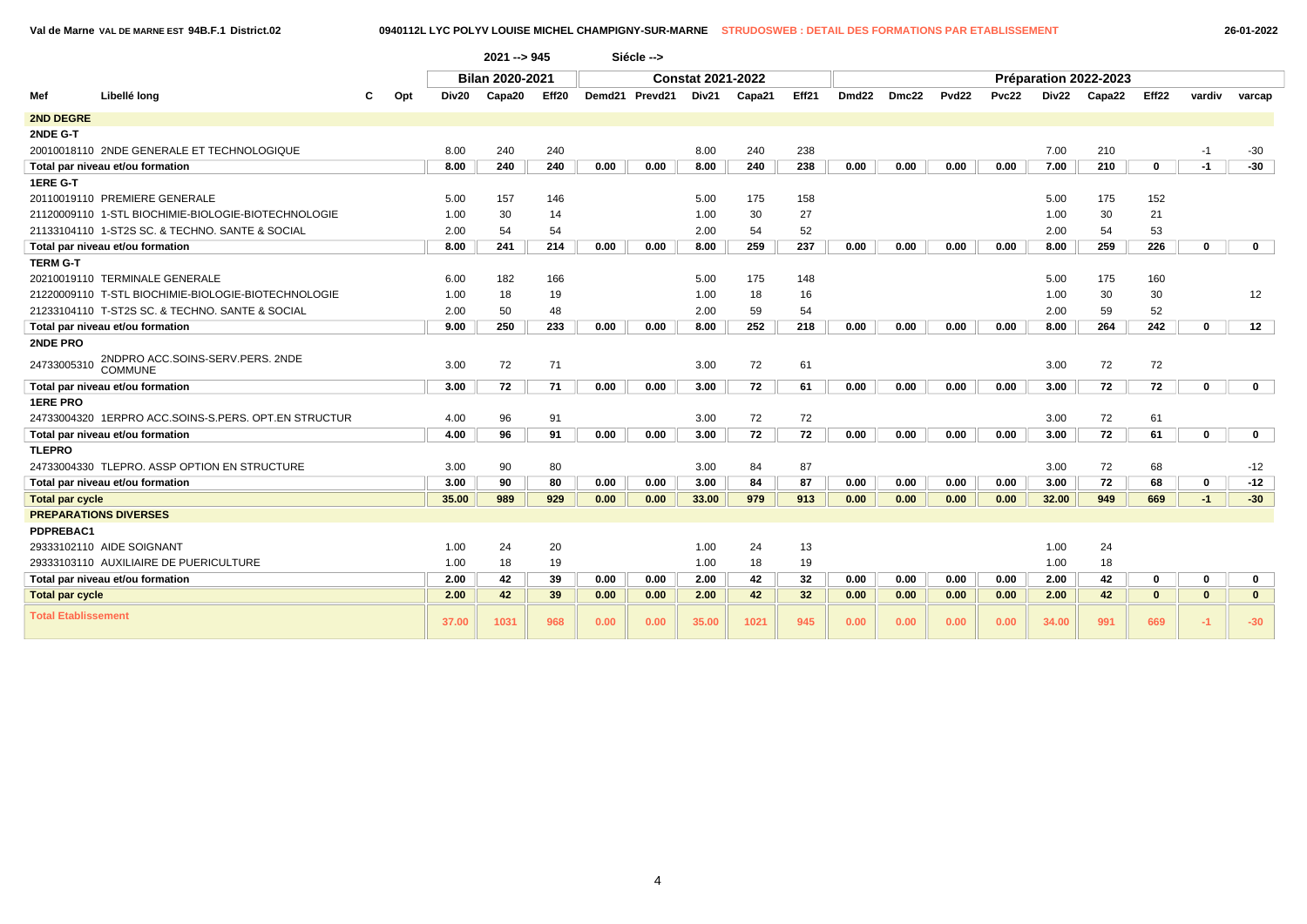|  |  | 26-01-2022 |
|--|--|------------|
|  |  |            |

|                  |                                                       |          |       | $2021 - 984$           |                 |      | Siécle -->     |                          |             |                |       |       |                   |       |       |                       |                |              |              |
|------------------|-------------------------------------------------------|----------|-------|------------------------|-----------------|------|----------------|--------------------------|-------------|----------------|-------|-------|-------------------|-------|-------|-----------------------|----------------|--------------|--------------|
|                  |                                                       |          |       | <b>Bilan 2020-2021</b> |                 |      |                | <b>Constat 2021-2022</b> |             |                |       |       |                   |       |       | Préparation 2022-2023 |                |              |              |
| Mef              | Libellé long                                          | Opt<br>С | Div20 | Capa20                 | Eff20           |      | Demd21 Prevd21 | Div21                    | Capa21      | Eff21          | Dmd22 | Dmc22 | Pvd <sub>22</sub> | Pvc22 | Div22 | Capa22                | Eff22          | vardiv       | varcap       |
| 2ND DEGRE        |                                                       |          |       |                        |                 |      |                |                          |             |                |       |       |                   |       |       |                       |                |              |              |
| <b>3EME GENE</b> |                                                       |          |       |                        |                 |      |                |                          |             |                |       |       |                   |       |       |                       |                |              |              |
|                  | 10310031110 3EME PREPA-METIERS                        |          | 1.00  | 24                     | 22              |      |                | 1.00                     | 24          | 21             |       |       |                   |       | 1.00  | 24                    |                |              |              |
|                  | Total par niveau et/ou formation                      |          | 1.00  | 24                     | $\overline{22}$ | 0.00 | 0.00           | 1.00                     | 24          | 21             | 0.00  | 0.00  | 0.00              | 0.00  | 1.00  | 24                    | 0              | 0            | $\mathbf 0$  |
| <b>ULIS</b>      |                                                       |          |       |                        |                 |      |                |                          |             |                |       |       |                   |       |       |                       |                |              |              |
|                  | 10610016110 UNITES LOCALISEES P.INCLUSION SCOLAIRE    |          | 1.00  | 12                     |                 |      |                |                          |             |                |       |       |                   |       |       |                       |                |              |              |
|                  | Total par niveau et/ou formation                      |          | 1.00  | 12                     | 0               | 0.00 | 0.00           | 0.00                     | $\mathbf 0$ | 0              | 0.00  | 0.00  | 0.00              | 0.00  | 0.00  | 0                     | 0              | 0            | $\mathbf{0}$ |
| 2NDE G-T         |                                                       |          |       |                        |                 |      |                |                          |             |                |       |       |                   |       |       |                       |                |              |              |
|                  | 20010018110 2NDE GENERALE ET TECHNOLOGIQUE            |          | 8.00  | 240                    | 236             |      |                | 8.00                     | 240         | 235            |       |       |                   |       | 8.00  | 240                   |                |              |              |
|                  | Total par niveau et/ou formation                      |          | 8.00  | 240                    | 236             | 0.00 | 0.00           | 8.00                     | 240         | 235            | 0.00  | 0.00  | 0.00              | 0.00  | 8.00  | 240                   | $\mathbf 0$    | 0            | $\mathbf{0}$ |
| 1ERE G-T         |                                                       |          |       |                        |                 |      |                |                          |             |                |       |       |                   |       |       |                       |                |              |              |
|                  | 20110019110 PREMIERE GENERALE                         |          | 5.00  | 159                    | 156             |      |                | 4.00                     | 140         | 127            |       |       |                   |       | 4.00  | 140                   | 140            |              |              |
|                  | 21131016110 1-STMG SC.& TECHNO. MANAGEMENT GESTION    |          | 3.00  | 72                     | 71              |      |                | 3.00                     | 72          | 71             |       |       |                   |       | 3.00  | 72                    | 71             |              |              |
|                  | Total par niveau et/ou formation                      |          | 8.00  | 231                    | 227             | 0.00 | 0.00           | 7.00                     | 212         | 198            | 0.00  | 0.00  | 0.00              | 0.00  | 7.00  | 212                   | 211            | $\mathbf 0$  | $\mathbf{0}$ |
| <b>TERM G-T</b>  |                                                       |          |       |                        |                 |      |                |                          |             |                |       |       |                   |       |       |                       |                |              |              |
|                  | 20210019110 TERMINALE GENERALE                        |          | 5.00  | 152                    | 150             |      |                | 5.00                     | 175         | 157            |       |       |                   |       | 4.00  | 140                   | 130            | $-1$         | $-35$        |
|                  | 21231017110 T-STMG GESTION ET FINANCE                 |          | 1.00  | 23                     | 22              |      |                | 1.00                     | 24          | 23             |       |       |                   |       | 1.00  | 24                    | 23             |              |              |
|                  | 21231018110 T-STMG MERCATIQUE (MARKETING)             |          | 2.00  | 53                     | 52              |      |                | 2.00                     | 54          | 51             |       |       |                   |       | 2.00  | 54                    | 52             |              |              |
|                  | Total par niveau et/ou formation                      |          | 8.00  | 228                    | 224             | 0.00 | 0.00           | 8.00                     | 253         | 231            | 0.00  | 0.00  | 0.00              | 0.00  | 7.00  | 218                   | 205            | $-1$         | $-35$        |
| 1CAP2            |                                                       |          |       |                        |                 |      |                |                          |             |                |       |       |                   |       |       |                       |                |              |              |
|                  | 24122142210 1CAP2 PROD.SERV.REST. (RAPID,COLL,CAFE)   |          | 1.00  | 12                     | 12              |      |                | 1.00                     | 12          | 9              |       |       |                   |       | 1.00  | 12                    | 10             |              |              |
|                  | 24133411210 1CAP2 ASS. TECH. MILIEUX FAMIL.COLLECT.   |          | 1.00  | 24                     | 15              |      |                | 1.00                     | 24          | 15             |       |       |                   |       | 1.00  | 24                    | 15             |              |              |
|                  | Total par niveau et/ou formation                      |          | 2.00  | 36                     | 27              | 0.00 | 0.00           | 2.00                     | 36          | 24             | 0.00  | 0.00  | 0.00              | 0.00  | 2.00  | 36                    | 25             | 0            | $\mathbf 0$  |
| 2CAP2            |                                                       |          |       |                        |                 |      |                |                          |             |                |       |       |                   |       |       |                       |                |              |              |
|                  | 24122129220 2CAP2 AGENT POLYVALENT DE RESTAURATION    |          | 1.00  | 12                     | 11              |      |                |                          |             |                |       |       |                   |       |       |                       |                |              |              |
|                  | 24122142220 2CAP2 PROD.SERV.REST. (RAPID,COLL,CAFE)   |          |       |                        |                 |      |                | 1.00                     | 12          | $\overline{7}$ |       |       |                   |       | 1.00  | 12                    | $\overline{7}$ |              |              |
|                  | 24133411220 2CAP2 ASS. TECH. MILIEUX FAMIL.COLLECT.   |          | 1.00  | 15                     | 11              |      |                | 1.00                     | 15          | 9              |       |       |                   |       | 1.00  | 15                    | 9              |              |              |
|                  | Total par niveau et/ou formation                      |          | 2.00  | 27                     | 22              | 0.00 | 0.00           | 2.00                     | 27          | 16             | 0.00  | 0.00  | 0.00              | 0.00  | 2.00  | 27                    | 16             | $\mathbf 0$  | $\mathbf 0$  |
| 2NDE PRO         |                                                       |          |       |                        |                 |      |                |                          |             |                |       |       |                   |       |       |                       |                |              |              |
|                  | 24724203310 2NDPRO METIERS DE LA MODE - VEMENT        |          | 1.00  | 15                     | 15              |      |                | 1.00                     | 15          | 15             |       |       |                   |       | 1.00  | 15                    | 15             |              |              |
|                  | 24730003310 2NDPRO MET.GEST.ADM., TRA.&LOG.2NDE COMM. |          | 1.00  | 24                     | 24              |      |                | 1.00                     | 24          | 24             |       |       |                   |       | 1.00  | 24                    | 24             |              |              |
|                  | 24731211310 2NDPRO MET. RELATION CLIENT 2NDE COMMUNE  |          | 2.00  | 48                     | 45              |      |                | 2.00                     | 48          | 48             |       |       |                   |       | 2.00  | 48                    | 48             |              |              |
|                  | Total par niveau et/ou formation                      |          | 4.00  | 87                     | 84              | 0.00 | 0.00           | 4.00                     | 87          | 87             | 0.00  | 0.00  | 0.00              | 0.00  | 4.00  | 87                    | 87             | 0            | $\mathbf{0}$ |
| <b>1ERE PRO</b>  |                                                       |          |       |                        |                 |      |                |                          |             |                |       |       |                   |       |       |                       |                |              |              |
|                  | 24724203320 1ERPRO METIERS DE LA MODE - VEMENT        |          | 1.00  | 15                     | 15              |      |                | 1.00                     | 15          | 15             |       |       |                   |       | 1.00  | 15                    | 15             |              |              |
|                  | 24730001320 1ERPRO GESTION-ADMINISTRATION             |          | 1.00  | 24                     | 24              |      |                |                          |             |                |       |       |                   |       |       |                       |                |              |              |
|                  | 24730004320 1ERPRO ASSISTANC.GEST.ORGANIS.ACTIVITES   |          |       |                        |                 |      |                | 1.00                     | 24          | 24             |       |       |                   |       | 1.00  | 24                    | 24             |              |              |
|                  | 24731212320 1ERPRO METIERS DE L'ACCUEIL               |          | 0.50  | 10                     | 10              |      |                | 0.50                     | 10          | 10             |       |       |                   |       | 0.50  | 10                    | 10             |              |              |
|                  | 24731213320 1ERPRO MET.COM.VEN.OP.A ANI.GES.ESP.COM.  |          | 1.50  | 38                     | 38              |      |                | 1.50                     | 38          | 38             |       |       |                   |       | 1.50  | 38                    | 38             |              |              |
|                  | Total par niveau et/ou formation                      |          | 4.00  | 87                     | 87              | 0.00 | 0.00           | 4.00                     | 87          | 87             | 0.00  | 0.00  | 0.00              | 0.00  | 4.00  | 87                    | 87             | 0            | $\mathbf{0}$ |
| <b>TLEPRO</b>    |                                                       |          |       |                        |                 |      |                |                          |             |                |       |       |                   |       |       |                       |                |              |              |
|                  | 24724203330 TLEPRO METIERS DE LA MODE - VEMENT        |          | 1.00  | 15                     | 14              |      |                | 1.00                     | 15          | 15             |       |       |                   |       | 1.00  | 15                    | 15             |              |              |
|                  | 24730001330 TLE PRO GESTION-ADMINISTRATION            |          | 1.00  | 24                     | 23              |      |                | 1.00                     | 24          | 23             |       |       |                   |       |       |                       |                | $-1$         | $-24$        |
|                  | 24730004330 TLEPRO ASSISTANC.GEST.ORGANIS.ACTIVITES   |          |       |                        |                 |      |                |                          |             |                |       |       |                   |       | 1.00  | 24                    | 24             | $\mathbf{1}$ | 24           |
|                  | 24731202330 TLEPRO COMMERCE                           |          | 1.00  | 24                     | 23              |      |                |                          |             |                |       |       |                   |       |       |                       |                |              |              |
|                  | 24731210330 TLEPRO ACCUEIL -RELATION CLIENTS USAGERS  |          | 1.00  | 24                     | 23              |      |                |                          |             |                |       |       |                   |       |       |                       |                |              |              |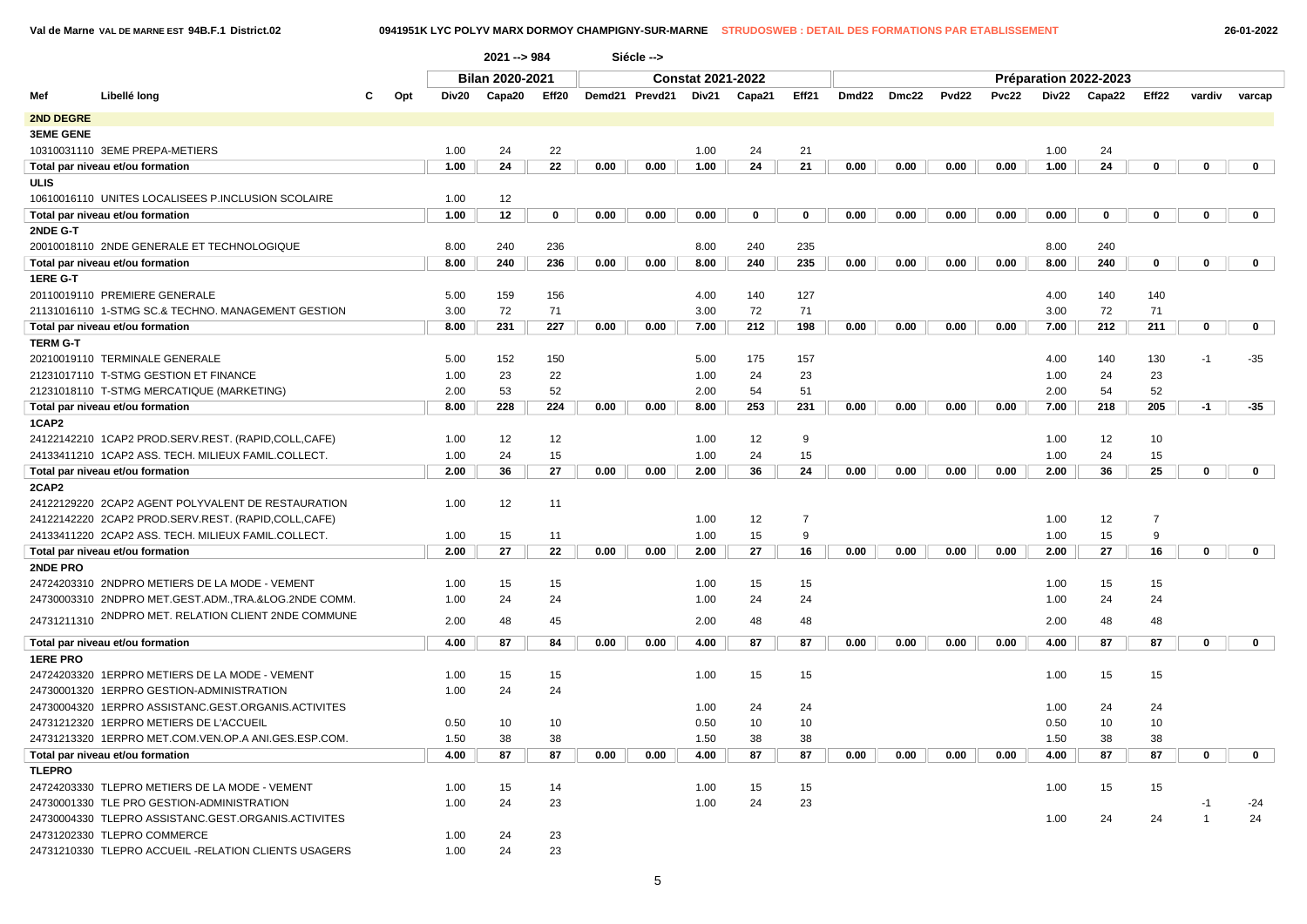|                            |                                                      |   |     |       | 2021 --> 984           |       |      | Siécle -->     |                          |        |                 |                   |       |                   |       |       |                       |       |        |        |
|----------------------------|------------------------------------------------------|---|-----|-------|------------------------|-------|------|----------------|--------------------------|--------|-----------------|-------------------|-------|-------------------|-------|-------|-----------------------|-------|--------|--------|
|                            |                                                      |   |     |       | <b>Bilan 2020-2021</b> |       |      |                | <b>Constat 2021-2022</b> |        |                 |                   |       |                   |       |       | Préparation 2022-2023 |       |        |        |
| Mef                        | Libellé long                                         | C | Opt | Div20 | Capa20                 | Eff20 |      | Demd21 Prevd21 | Div21                    | Capa21 | Eff21           | Dmd <sub>22</sub> | Dmc22 | Pvd <sub>22</sub> | Pvc22 | Div22 | Capa22                | Eff22 | vardiv | varcap |
|                            | 24731212330 TLEPRO METIERS DE L'ACCUEIL              |   |     |       |                        |       |      |                | 0.50                     | 10     | 10 <sup>1</sup> |                   |       |                   |       | 0.50  | 10                    | 10    |        |        |
|                            | 24731213330 TLEPRO MET.COM.VEN.OP.A ANI.GES.ESP.COM. |   |     |       |                        |       |      |                | 1.50                     | 38     | 37              |                   |       |                   |       | .50   | 38                    | 38    |        |        |
|                            | Total par niveau et/ou formation                     |   |     | 4.00  | 87                     | 83    | 0.00 | 0.00           | 4.00                     | 87     | 85              | 0.00              | 0.00  | 0.00              | 0.00  | 4.00  | 87                    | 87    |        |        |
| <b>Total par cycle</b>     |                                                      |   |     | 42.00 | 1059                   | 1012  | 0.00 | 0.00           | 40.00                    | 1053   | 984             | 0.00              | 0.00  | 0.00              | 0.00  | 39.00 | 1018                  | 718   | -1     | $-35$  |
| <b>Total Etablissement</b> |                                                      |   |     | 42.00 | 1059                   | 1012  | 0.00 | 0.00           | 40.00                    | 1053   | 984             | 0.00              | 0.00  | 0.00              | 0.00  | 39.00 | 1018                  | 718   |        | $-35$  |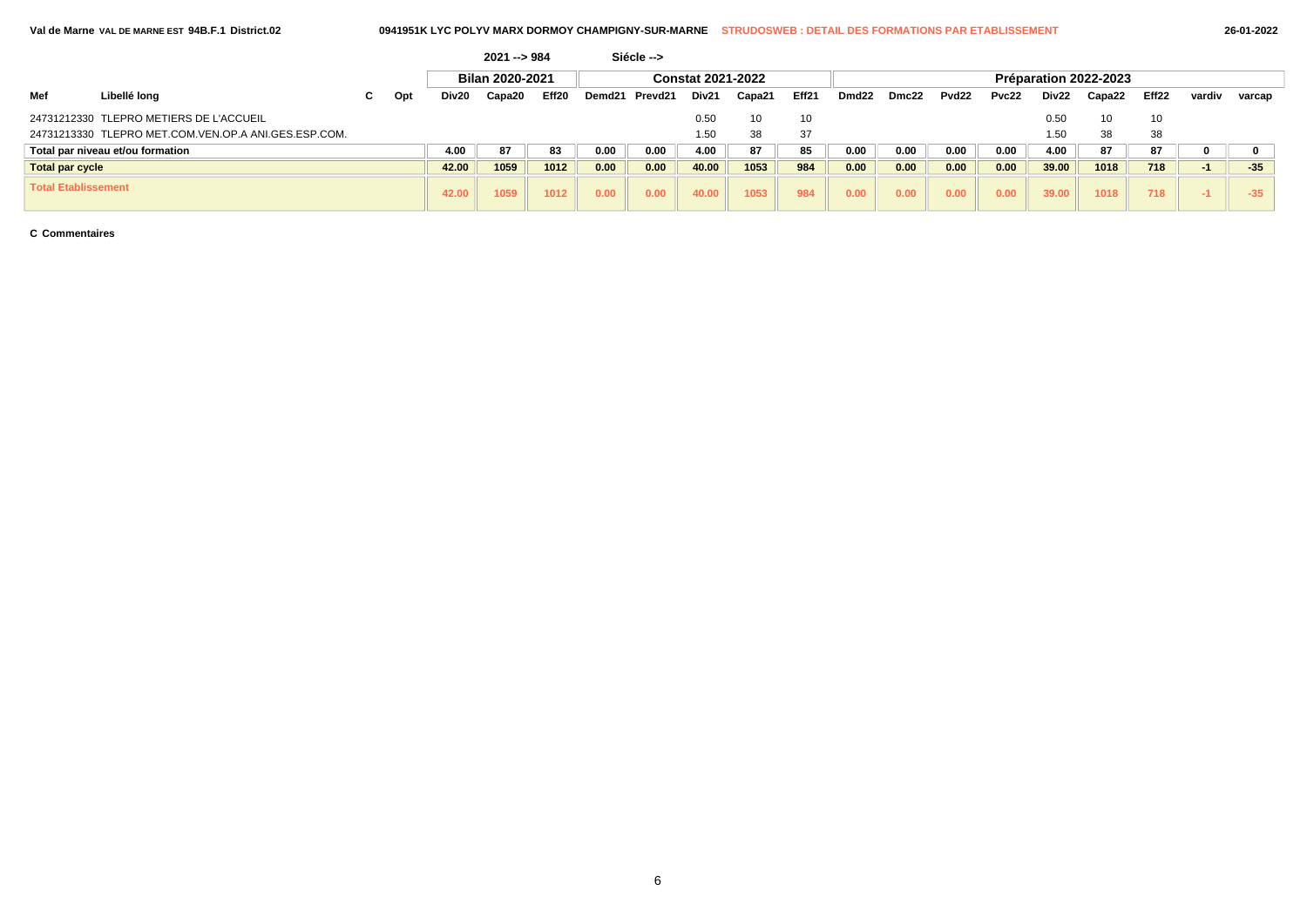|                  |                                                      |     |       | $2021 - 2053$          |       |      | Siécle -->     |                          |        |       |                   |       |              |              |       |                       |             |              |             |
|------------------|------------------------------------------------------|-----|-------|------------------------|-------|------|----------------|--------------------------|--------|-------|-------------------|-------|--------------|--------------|-------|-----------------------|-------------|--------------|-------------|
|                  |                                                      |     |       | <b>Bilan 2020-2021</b> |       |      |                | <b>Constat 2021-2022</b> |        |       |                   |       |              |              |       | Préparation 2022-2023 |             |              |             |
| Mef              | Libellé long                                         | Opt | Div20 | Capa20                 | Eff20 |      | Demd21 Prevd21 | Div21                    | Capa21 | Eff21 | Dmd <sub>22</sub> | Dmc22 | <b>Pvd22</b> | <b>Pvc22</b> | Div22 | Capa22                | Eff22       | vardiv       | varcap      |
| 2ND DEGRE        |                                                      |     |       |                        |       |      |                |                          |        |       |                   |       |              |              |       |                       |             |              |             |
| <b>3EME GENE</b> |                                                      |     |       |                        |       |      |                |                          |        |       |                   |       |              |              |       |                       |             |              |             |
|                  | 10310031110 3EME PREPA-METIERS                       |     | 1.00  | 24                     | 24    |      |                | 1.00                     | 24     | 23    |                   |       |              |              | 1.00  | 24                    |             |              |             |
|                  | Total par niveau et/ou formation                     |     | 1.00  | 24                     | 24    | 0.00 | 0.00           | 1.00                     | 24     | 23    | 0.00              | 0.00  | 0.00         | 0.00         | 1.00  | 24                    | $\mathbf 0$ | $\mathbf 0$  | $\mathbf 0$ |
| 2NDE G-T         |                                                      |     |       |                        |       |      |                |                          |        |       |                   |       |              |              |       |                       |             |              |             |
|                  | 20010018110 2NDE GENERALE ET TECHNOLOGIQUE           |     | 13.00 | 450                    | 451   |      |                | 13.00                    | 450    | 447   |                   |       |              |              | 13.00 | 450                   |             |              |             |
|                  | Total par niveau et/ou formation                     |     | 13.00 | 450                    | 451   | 0.00 | 0.00           | 13.00                    | 450    | 447   | 0.00              | 0.00  | 0.00         | 0.00         | 13.00 | 450                   | 0           | 0            | $\mathbf 0$ |
| 1ERE G-T         |                                                      |     |       |                        |       |      |                |                          |        |       |                   |       |              |              |       |                       |             |              |             |
|                  | 20110019110 PREMIERE GENERALE                        |     | 8.00  | 263                    | 278   |      |                | 8.00                     | 280    | 273   |                   |       |              |              | 8.00  | 280                   | 278         |              |             |
|                  | 21120010110 1STI2D SC. & TECHN. INGEN.INNOV.DEV.DUR. |     | 1.00  | 30                     | 24    |      |                | 1.00                     | 30     | 27    |                   |       |              |              | 1.00  | 30                    | 26          |              |             |
|                  | 21131016110 1-STMG SC.& TECHNO, MANAGEMENT GESTION   |     | 3.00  | 105                    | 105   |      |                | 4.00                     | 135    | 133   |                   |       |              |              | 4.00  | 135                   | 120         |              |             |
|                  | Total par niveau et/ou formation                     |     | 12.00 | 398                    | 407   | 0.00 | 0.00           | 13.00                    | 445    | 433   | 0.00              | 0.00  | 0.00         | 0.00         | 13.00 | 445                   | 424         | $\mathbf 0$  | $\mathbf 0$ |
| <b>TERM G-T</b>  |                                                      |     |       |                        |       |      |                |                          |        |       |                   |       |              |              |       |                       |             |              |             |
|                  | 20210019110 TERMINALE GENERALE                       |     | 8.00  | 246                    | 237   |      |                | 8.00                     | 280    | 275   |                   |       |              |              | 8.00  | 280                   | 267         |              |             |
|                  | 21220003110 TSTI2D ARCHITECTURE CONSTRUCTION         |     | 1.00  | 26                     | 30    |      |                | 1.00                     | 24     | 23    |                   |       |              |              | 1.00  | 30                    | 27          |              | 6           |
|                  | 21231017110 T-STMG GESTION ET FINANCE                |     | 0.75  | 24                     | 19    |      |                | 0.50                     | 24     | 26    |                   |       |              |              | 1.00  | 30                    | 30          | 0.5          | 6           |
|                  | 21231018110 T-STMG MERCATIQUE (MARKETING)            |     | 1.25  | 39                     | 38    |      |                | 1.50                     | 46     | 43    |                   |       |              |              | 1.50  | 55                    | 55          |              | 9           |
| 21231019110      | T-STMG RESSOUR. HUMAINES &<br><b>COMMUNICATION</b>   |     | 1.00  | 35                     | 28    |      |                | 1.00                     | 35     | 35    |                   |       |              |              | 1.50  | 45                    | 42          | 0.5          | 10          |
|                  | Total par niveau et/ou formation                     |     | 12.00 | 370                    | 352   | 0.00 | 0.00           | 12.00                    | 409    | 402   | 0.00              | 0.00  | 0.00         | 0.00         | 13.00 | 440                   | 421         | $\mathbf{1}$ | 31          |
| 1CAP2            |                                                      |     |       |                        |       |      |                |                          |        |       |                   |       |              |              |       |                       |             |              |             |
|                  | 24122715210 1CAP2 MONTEUR INSTALLATIONS THERMIQUES   |     | 0.50  | 12                     | 13    |      |                | 0.50                     | 12     | 12    |                   |       |              |              | 0.50  | 12                    | 12          |              |             |
|                  | 24123324210 1CAP2 MONTEUR INSTALLATIONS SANITAIRES   |     | 0.50  | 12                     | 13    |      |                | 0.50                     | 12     | 12    |                   |       |              |              | 0.50  | 12                    | 12          |              |             |
|                  | 24123327210 1CAP2 PEINTRE APPLICATEUR REVETEMENTS    |     | 1.00  | 12                     | 11    |      |                | 1.00                     | 12     | 11    |                   |       |              |              | 1.00  | 12                    | 11          |              |             |
|                  | Total par niveau et/ou formation                     |     | 2.00  | 36                     | 37    | 0.00 | 0.00           | 2.00                     | 36     | 35    | 0.00              | 0.00  | 0.00         | 0.00         | 2.00  | 36                    | 35          | $\mathbf 0$  | $\mathbf 0$ |
| 2CAP2            |                                                      |     |       |                        |       |      |                |                          |        |       |                   |       |              |              |       |                       |             |              |             |
|                  | 24122715220 2CAP2 MONTEUR INSTALLATIONS THERMIQUES   |     | 0.50  | 12                     | 11    |      |                | 0.50                     | 12     | 12    |                   |       |              |              | 0.50  | 12                    | 12          |              |             |
|                  | 24123324220 2CAP2 MONTEUR INSTALLATIONS SANITAIRES   |     | 0.50  | 12                     | 10    |      |                | 0.50                     | 12     | 10    |                   |       |              |              | 0.50  | 12                    | 10          |              |             |
|                  | 24123327220 2CAP2 PEINTRE APPLICATEUR REVETEMENTS    |     | 1.00  | 12                     | 11    |      |                | 1.00                     | 12     | 10    |                   |       |              |              | 1.00  | 12                    | 11          |              |             |
|                  | Total par niveau et/ou formation                     |     | 2.00  | 36                     | 32    | 0.00 | 0.00           | 2.00                     | 36     | 32    | 0.00              | 0.00  | 0.00         | 0.00         | 2.00  | 36                    | 33          | $\mathbf 0$  | $\mathbf 0$ |
| 2NDE PRO         |                                                      |     |       |                        |       |      |                |                          |        |       |                   |       |              |              |       |                       |             |              |             |
|                  | 24720006310 2NDPRO MET.CON.DUR.BAT.&TRA.PUB.2NDE COM |     | 1.00  | 24                     | 23    |      |                | 1.00                     | 24     | 23    |                   |       |              |              | 1.00  | 24                    | 23          |              |             |
| 24720008310      | 2NDPRO MET.TRANSIT.NUMER.ENERG.2NDE<br>COMM          |     |       |                        |       |      |                | 2.00                     | 48     | 46    |                   |       |              |              | 2.00  | 48                    | 46          |              |             |
|                  | 24722703310 2NDPRO TECHN.INSTALL.SYST.ENERG.CLIMATIQ |     | 1.00  | 24                     | 22    |      |                |                          |        |       |                   |       |              |              |       |                       |             |              |             |
| 24723007310      | 2NDPRO MET.ETUD.MODELIS.NUMER.2NDE<br><b>COMM</b>    |     | 1.00  | 24                     | 24    |      |                | 1.00                     | 24     | 21    |                   |       |              |              | 1.00  | 24                    | 22          |              |             |
|                  | 24725510310 2NDPRO METIERS ELECT. ENVIRON. CONNECTES |     | 1.00  | 24                     | 24    |      |                |                          |        |       |                   |       |              |              |       |                       |             |              |             |
|                  | 24730003310 2NDPRO MET.GEST.ADM.,TRA.&LOG.2NDE COMM. |     | 2.00  | 48                     | 48    |      |                | 2.00                     | 48     | 47    |                   |       |              |              | 2.00  | 48                    | 47          |              |             |
| 24731211310      | 2NDPRO MET. RELATION CLIENT 2NDE COMMUNE             |     | 1.00  | 24                     | 24    |      |                | 1.00                     | 24     | 25    |                   |       |              |              | 1.00  | 24                    | 24          |              |             |
|                  | Total par niveau et/ou formation                     |     | 7.00  | 168                    | 165   | 0.00 | 0.00           | 7.00                     | 168    | 162   | 0.00              | 0.00  | 0.00         | 0.00         | 7.00  | 168                   | 162         | $\mathbf 0$  | $\mathbf 0$ |
| <b>1ERE PRO</b>  |                                                      |     |       |                        |       |      |                |                          |        |       |                   |       |              |              |       |                       |             |              |             |
|                  | 24722703320 1ERPRO TECHN.INSTALL.SYST.ENERG.CLIMATIQ |     | 1.00  | 24                     | 24    |      |                | 1.00                     | 24     | 22    |                   |       |              |              | 1.00  | 24                    | 22          |              |             |
|                  | 24723004320 1ERPRO TECHN. ETUDES BAT.A ETUDES & ECO. |     | 0.50  | 12                     | 10    |      |                | 0.50                     | 12     | 9     |                   |       |              |              | 0.50  | 12                    | 9           |              |             |
|                  | 24723005320 1ERPRO TECHN. ETUDES BAT B ASSIST.ARCHI. |     | 0.50  | 12                     | 13    |      |                | 0.50                     | 12     | 11    |                   |       |              |              | 0.50  | 12                    | 11          |              |             |
|                  | 24723203320 1ERPRO TECHNICIEN BAT.: ORG.REAL.GROS O  |     | 0.50  | 12                     | 10    |      |                | 0.50                     | 12     | 10    |                   |       |              |              | 0.50  | 12                    | 12          |              |             |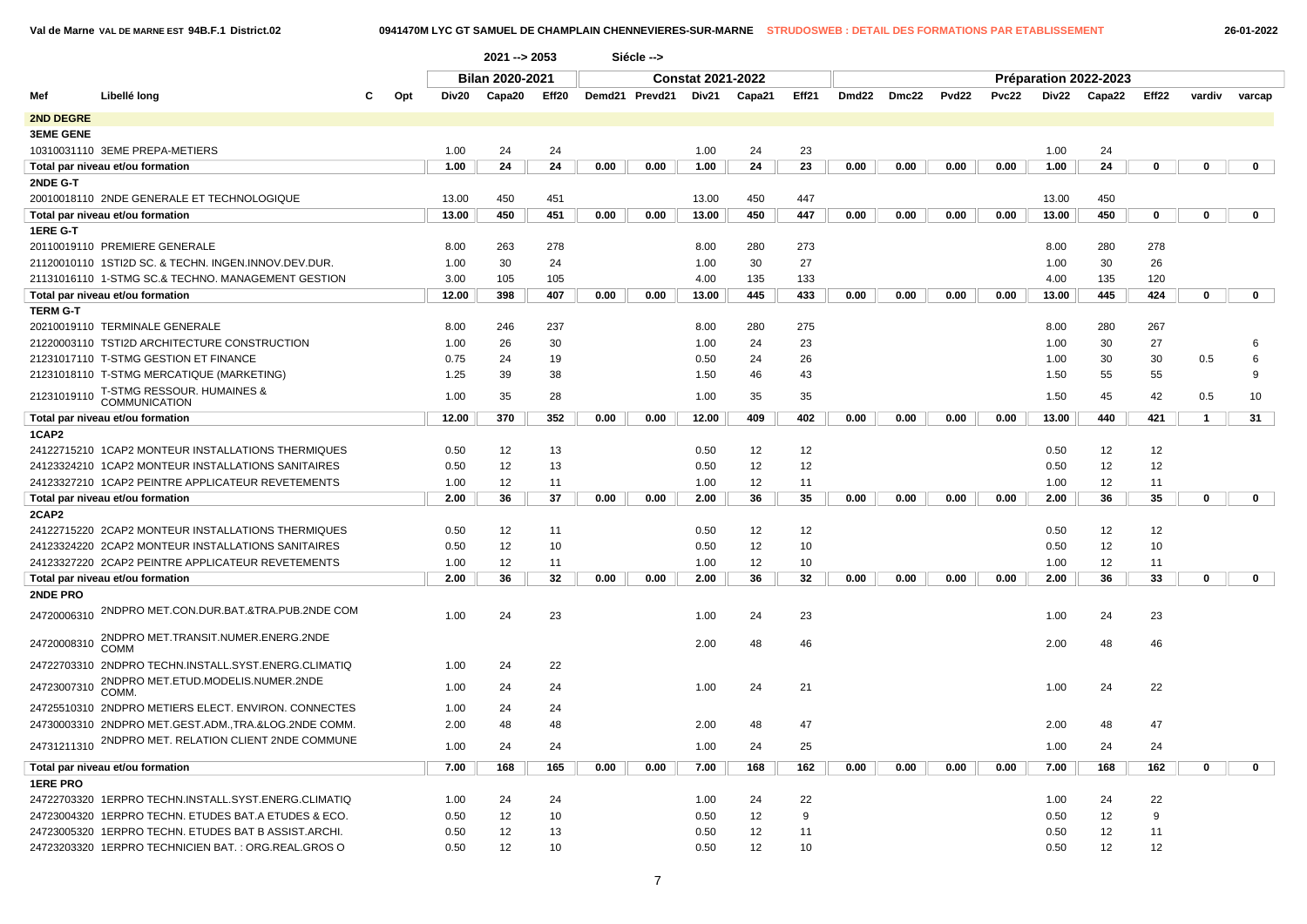| Libellé long<br>Mef<br>c<br>Opt                                                                                                                                                                                                                                                                                                                                                                                                                                                                                                                                                                                                                                                                                                                                                                                                                                                                                                                                                                                                                                                                                                                                                                                                                                                                                                                                                                                                                                                                                                                                                                                                                                                                                                                                                                                                                                                                                                                                                                                                                                                                                                                                                                                                                                                                                                                                                                                                                                                                                                                                                                                                                                                                                                                                                                                                                                                                                                                                                                                                                                                                                                                                                                                                                                                                                                                                                                                                                                                                                                                                                                                                                                                                                                                                                                                                                                                                                                                                                                                                                                                                                                                                                              | Div20 | Capa20 | Eff20 |      |      | Div21 | Capa21 | Eff21 | Dmd22 | Dmc22 | Pvd22 | Pvc22 | Div22 | Capa22 | Eff <sub>22</sub> | vardiv            | varcap                       |
|----------------------------------------------------------------------------------------------------------------------------------------------------------------------------------------------------------------------------------------------------------------------------------------------------------------------------------------------------------------------------------------------------------------------------------------------------------------------------------------------------------------------------------------------------------------------------------------------------------------------------------------------------------------------------------------------------------------------------------------------------------------------------------------------------------------------------------------------------------------------------------------------------------------------------------------------------------------------------------------------------------------------------------------------------------------------------------------------------------------------------------------------------------------------------------------------------------------------------------------------------------------------------------------------------------------------------------------------------------------------------------------------------------------------------------------------------------------------------------------------------------------------------------------------------------------------------------------------------------------------------------------------------------------------------------------------------------------------------------------------------------------------------------------------------------------------------------------------------------------------------------------------------------------------------------------------------------------------------------------------------------------------------------------------------------------------------------------------------------------------------------------------------------------------------------------------------------------------------------------------------------------------------------------------------------------------------------------------------------------------------------------------------------------------------------------------------------------------------------------------------------------------------------------------------------------------------------------------------------------------------------------------------------------------------------------------------------------------------------------------------------------------------------------------------------------------------------------------------------------------------------------------------------------------------------------------------------------------------------------------------------------------------------------------------------------------------------------------------------------------------------------------------------------------------------------------------------------------------------------------------------------------------------------------------------------------------------------------------------------------------------------------------------------------------------------------------------------------------------------------------------------------------------------------------------------------------------------------------------------------------------------------------------------------------------------------------------------------------------------------------------------------------------------------------------------------------------------------------------------------------------------------------------------------------------------------------------------------------------------------------------------------------------------------------------------------------------------------------------------------------------------------------------------------------------------------|-------|--------|-------|------|------|-------|--------|-------|-------|-------|-------|-------|-------|--------|-------------------|-------------------|------------------------------|
| 2021 -- > 2053<br>Siécle --><br><b>Bilan 2020-2021</b><br><b>Constat 2021-2022</b><br>Préparation 2022-2023<br>Demd21 Prevd21<br>24723304320 1ERPRO AMENAGEMENT FINITION BATIMENT<br>12<br>0.50<br>12<br>12<br>0.50<br>12<br>0.50<br>12<br>24<br>24<br>24<br>23<br>24725510320 1ERPRO METIERS ELECT. ENVIRON. CONNECTES<br>1.00<br>1.00<br>1.00<br>24<br>24730001320 1ERPRO GESTION-ADMINISTRATION<br>2.00<br>48<br>46<br>24730004320 1ERPRO ASSISTANC.GEST.ORGANIS.ACTIVITES<br>2.00<br>48<br>49<br>2.00<br>48<br>24731212320 1ERPRO METIERS DE L'ACCUEIL<br>24<br>21<br>1.00<br>24<br>24<br>24<br>1.00<br>1.00<br>7.00<br>168<br>160<br>0.00<br>0.00<br>7.00<br>168<br>160<br>0.00<br>0.00<br>0.00<br>0.00<br>7.00<br>168<br>Total par niveau et/ou formation<br><b>TLEPRO</b><br>24722703330 TLEPRO TECHN.INSTALL.SYST.ENERG.CLIMATIQ<br>24<br>22<br>1.00<br>24<br>24<br>24<br>1.00<br>1.00<br>12<br>12<br>12<br>12<br>24723004330 TLEPRO TECHN. ETUDES BAT.A ETUDES & ECO.<br>0.50<br>0.50<br>12<br>0.50<br>12<br>12<br>12<br>12<br>24723005330 TLEPRO TECHN. ETUDES BAT B ASSIST.ARCHI.<br>0.50<br>0.50<br>11<br>0.50<br>24723203330 TLEPRO TECHNICIEN BAT.: ORG.REAL.GROS O<br>0.50<br>12<br>10<br>0.50<br>12<br>12<br>0.50<br>12<br>$\overline{7}$<br>24723304330 TLEPRO AMENAGEMENT FINITION BATIMENT<br>12<br>8<br>12<br>12<br>8<br>0.50<br>0.50<br>0.50<br>24725510330 TLEPRO METIERS ELECT. ENVIRON. CONNECTES<br>24<br>23<br>24<br>23<br>24<br>1.00<br>1.00<br>1.00<br>24<br>24730001330 TLE PRO GESTION-ADMINISTRATION<br>48<br>47<br>48<br>44<br>2.00<br>2.00<br>24730004330 TLEPRO ASSISTANC.GEST.ORGANIS.ACTIVITES<br>2.00<br>48<br>48<br>24731210330 TLEPRO ACCUEIL -RELATION CLIENTS USAGERS<br>1.00<br>24<br>24<br>24731212330 TLEPRO METIERS DE L'ACCUEIL<br>1.00<br>24<br>21<br>1.00<br>24<br>24<br>7.00<br>7.00<br>168<br>154<br>0.00<br>7.00<br>168<br>159<br>Total par niveau et/ou formation<br>168<br>158<br>0.00<br>0.00<br>0.00<br>0.00<br>0.00<br>МC<br>25332601110 MC SERVICES NUMER, AUX ORGANISATIONS<br>1.00<br>24<br>11<br>1.00<br>24<br>a<br>24<br>11<br>24<br>0.00<br>0<br>$\mathbf{0}$<br>0.00<br>0.00<br>1.00<br>0.00<br>0.00<br>0.00<br>0.00<br>1.00<br>$\mathbf 0$<br>Total par niveau et/ou formation<br>63.00<br>1818<br>1786<br>0.00<br>0.00<br>65.00<br>1928<br>1859<br>0.00<br>0.00<br>0.00<br>0.00<br>66.00<br>1959<br>1394<br><b>Total par cycle</b><br><b>POST BACCALAUREAT</b><br>1BTS2<br>35<br>31131408210 1BTS2 COMPTABILITE ET GESTION<br>1.00<br>35<br>1.00<br>35<br>34<br>1.00<br>35<br>35<br>31<br>35<br>35<br>31131409210 1BTS2 GESTION DE LA PME<br>1.00<br>1.00<br>32<br>1.00<br>31132002210 1BTS2 COMMUNICATION<br>32<br>33<br>1.00<br>35<br>1.00<br>35<br>1.00<br>35<br>3.00<br>105<br>98<br>0.00<br>105<br>99<br>105<br>Total par niveau et/ou formation<br>0.00<br>3.00<br>0.00<br>0.00<br>0.00<br>0.00<br>3.00<br>0<br>2BTS2<br>31131408220 2BTS2 COMPTABILITE ET GESTION<br>1.00<br>30<br>28<br>1.00<br>30<br>25<br>1.00<br>30<br>31131409220 2BTS2 GESTION DE LA PME<br>1.00<br>35<br>35<br>1.00<br>35<br>29<br>1.00<br>35<br>31132002220 2BTS2 COMMUNICATION<br>28<br>35<br>35<br>1.00<br>35<br>1.00<br>30<br>1.00<br>Total par niveau et/ou formation<br>3.00<br>100<br>100<br>100<br>91<br>0.00<br>0.00<br>3.00<br>84<br>0.00<br>0.00<br>0.00<br>0.00<br>3.00<br>0<br><b>Total par cycle</b><br>6.00<br>205<br>189<br>0.00<br>0.00<br>6.00<br>205<br>183<br>0.00<br>0.00<br>0.00<br>0.00<br>6.00<br>205<br>$\mathbf{0}$<br><b>INSERTION</b><br>MGI<br>75341001110 APF ACCOMPAGN. PARCOURS FORMATION MGI<br>1.00<br>12<br>12<br>1.00<br>12<br>11<br>1.00<br>12<br>$\mathbf{c}$<br>1.00<br>12<br>12<br>0.00<br>0.00<br>1.00<br>12<br>11<br>0.00<br>0.00<br>0.00<br>0.00<br>1.00<br>12<br>0<br>Total par niveau et/ou formation<br><b>FCIL NIV-4</b><br>7419990T11A FCIL4 INTERPRETATION DONNEES DIGITALES<br>1.00<br>24<br>11<br>24<br>1.00<br>11<br>0.00<br>0.00<br>0.00<br>0<br>0<br>0.00<br>0.00<br>0.00<br>0.00<br>0.00<br>0<br>0<br>Total par niveau et/ou formation<br>2.00<br>36<br>23<br>1.00<br>12<br>11<br>12<br>$\mathbf{0}$<br>0.00<br>0.00<br>0.00<br>0.00<br>0.00<br>0.00<br>1.00<br><b>Total par cycle</b> |       | 12     |       |      |      |       |        |       |       |       |       |       |       |        |                   |                   |                              |
|                                                                                                                                                                                                                                                                                                                                                                                                                                                                                                                                                                                                                                                                                                                                                                                                                                                                                                                                                                                                                                                                                                                                                                                                                                                                                                                                                                                                                                                                                                                                                                                                                                                                                                                                                                                                                                                                                                                                                                                                                                                                                                                                                                                                                                                                                                                                                                                                                                                                                                                                                                                                                                                                                                                                                                                                                                                                                                                                                                                                                                                                                                                                                                                                                                                                                                                                                                                                                                                                                                                                                                                                                                                                                                                                                                                                                                                                                                                                                                                                                                                                                                                                                                                              |       |        |       |      |      |       |        |       |       |       |       |       |       |        | 23                |                   |                              |
|                                                                                                                                                                                                                                                                                                                                                                                                                                                                                                                                                                                                                                                                                                                                                                                                                                                                                                                                                                                                                                                                                                                                                                                                                                                                                                                                                                                                                                                                                                                                                                                                                                                                                                                                                                                                                                                                                                                                                                                                                                                                                                                                                                                                                                                                                                                                                                                                                                                                                                                                                                                                                                                                                                                                                                                                                                                                                                                                                                                                                                                                                                                                                                                                                                                                                                                                                                                                                                                                                                                                                                                                                                                                                                                                                                                                                                                                                                                                                                                                                                                                                                                                                                                              |       |        |       |      |      |       |        |       |       |       |       |       |       |        |                   |                   |                              |
|                                                                                                                                                                                                                                                                                                                                                                                                                                                                                                                                                                                                                                                                                                                                                                                                                                                                                                                                                                                                                                                                                                                                                                                                                                                                                                                                                                                                                                                                                                                                                                                                                                                                                                                                                                                                                                                                                                                                                                                                                                                                                                                                                                                                                                                                                                                                                                                                                                                                                                                                                                                                                                                                                                                                                                                                                                                                                                                                                                                                                                                                                                                                                                                                                                                                                                                                                                                                                                                                                                                                                                                                                                                                                                                                                                                                                                                                                                                                                                                                                                                                                                                                                                                              |       |        |       |      |      |       |        |       |       |       |       |       |       |        | 47                |                   |                              |
|                                                                                                                                                                                                                                                                                                                                                                                                                                                                                                                                                                                                                                                                                                                                                                                                                                                                                                                                                                                                                                                                                                                                                                                                                                                                                                                                                                                                                                                                                                                                                                                                                                                                                                                                                                                                                                                                                                                                                                                                                                                                                                                                                                                                                                                                                                                                                                                                                                                                                                                                                                                                                                                                                                                                                                                                                                                                                                                                                                                                                                                                                                                                                                                                                                                                                                                                                                                                                                                                                                                                                                                                                                                                                                                                                                                                                                                                                                                                                                                                                                                                                                                                                                                              |       |        |       |      |      |       |        |       |       |       |       |       |       |        | 24                |                   |                              |
|                                                                                                                                                                                                                                                                                                                                                                                                                                                                                                                                                                                                                                                                                                                                                                                                                                                                                                                                                                                                                                                                                                                                                                                                                                                                                                                                                                                                                                                                                                                                                                                                                                                                                                                                                                                                                                                                                                                                                                                                                                                                                                                                                                                                                                                                                                                                                                                                                                                                                                                                                                                                                                                                                                                                                                                                                                                                                                                                                                                                                                                                                                                                                                                                                                                                                                                                                                                                                                                                                                                                                                                                                                                                                                                                                                                                                                                                                                                                                                                                                                                                                                                                                                                              |       |        |       |      |      |       |        |       |       |       |       |       |       |        | 160               | $\mathbf 0$       | $\mathbf{0}$                 |
|                                                                                                                                                                                                                                                                                                                                                                                                                                                                                                                                                                                                                                                                                                                                                                                                                                                                                                                                                                                                                                                                                                                                                                                                                                                                                                                                                                                                                                                                                                                                                                                                                                                                                                                                                                                                                                                                                                                                                                                                                                                                                                                                                                                                                                                                                                                                                                                                                                                                                                                                                                                                                                                                                                                                                                                                                                                                                                                                                                                                                                                                                                                                                                                                                                                                                                                                                                                                                                                                                                                                                                                                                                                                                                                                                                                                                                                                                                                                                                                                                                                                                                                                                                                              |       |        |       |      |      |       |        |       |       |       |       |       |       |        |                   |                   |                              |
|                                                                                                                                                                                                                                                                                                                                                                                                                                                                                                                                                                                                                                                                                                                                                                                                                                                                                                                                                                                                                                                                                                                                                                                                                                                                                                                                                                                                                                                                                                                                                                                                                                                                                                                                                                                                                                                                                                                                                                                                                                                                                                                                                                                                                                                                                                                                                                                                                                                                                                                                                                                                                                                                                                                                                                                                                                                                                                                                                                                                                                                                                                                                                                                                                                                                                                                                                                                                                                                                                                                                                                                                                                                                                                                                                                                                                                                                                                                                                                                                                                                                                                                                                                                              |       |        |       |      |      |       |        |       |       |       |       |       |       |        | 22                |                   |                              |
|                                                                                                                                                                                                                                                                                                                                                                                                                                                                                                                                                                                                                                                                                                                                                                                                                                                                                                                                                                                                                                                                                                                                                                                                                                                                                                                                                                                                                                                                                                                                                                                                                                                                                                                                                                                                                                                                                                                                                                                                                                                                                                                                                                                                                                                                                                                                                                                                                                                                                                                                                                                                                                                                                                                                                                                                                                                                                                                                                                                                                                                                                                                                                                                                                                                                                                                                                                                                                                                                                                                                                                                                                                                                                                                                                                                                                                                                                                                                                                                                                                                                                                                                                                                              |       |        |       |      |      |       |        |       |       |       |       |       |       |        | 10                |                   |                              |
|                                                                                                                                                                                                                                                                                                                                                                                                                                                                                                                                                                                                                                                                                                                                                                                                                                                                                                                                                                                                                                                                                                                                                                                                                                                                                                                                                                                                                                                                                                                                                                                                                                                                                                                                                                                                                                                                                                                                                                                                                                                                                                                                                                                                                                                                                                                                                                                                                                                                                                                                                                                                                                                                                                                                                                                                                                                                                                                                                                                                                                                                                                                                                                                                                                                                                                                                                                                                                                                                                                                                                                                                                                                                                                                                                                                                                                                                                                                                                                                                                                                                                                                                                                                              |       |        |       |      |      |       |        |       |       |       |       |       |       |        | 11                |                   |                              |
|                                                                                                                                                                                                                                                                                                                                                                                                                                                                                                                                                                                                                                                                                                                                                                                                                                                                                                                                                                                                                                                                                                                                                                                                                                                                                                                                                                                                                                                                                                                                                                                                                                                                                                                                                                                                                                                                                                                                                                                                                                                                                                                                                                                                                                                                                                                                                                                                                                                                                                                                                                                                                                                                                                                                                                                                                                                                                                                                                                                                                                                                                                                                                                                                                                                                                                                                                                                                                                                                                                                                                                                                                                                                                                                                                                                                                                                                                                                                                                                                                                                                                                                                                                                              |       |        |       |      |      |       |        |       |       |       |       |       |       |        | 12                |                   |                              |
|                                                                                                                                                                                                                                                                                                                                                                                                                                                                                                                                                                                                                                                                                                                                                                                                                                                                                                                                                                                                                                                                                                                                                                                                                                                                                                                                                                                                                                                                                                                                                                                                                                                                                                                                                                                                                                                                                                                                                                                                                                                                                                                                                                                                                                                                                                                                                                                                                                                                                                                                                                                                                                                                                                                                                                                                                                                                                                                                                                                                                                                                                                                                                                                                                                                                                                                                                                                                                                                                                                                                                                                                                                                                                                                                                                                                                                                                                                                                                                                                                                                                                                                                                                                              |       |        |       |      |      |       |        |       |       |       |       |       |       |        |                   |                   |                              |
|                                                                                                                                                                                                                                                                                                                                                                                                                                                                                                                                                                                                                                                                                                                                                                                                                                                                                                                                                                                                                                                                                                                                                                                                                                                                                                                                                                                                                                                                                                                                                                                                                                                                                                                                                                                                                                                                                                                                                                                                                                                                                                                                                                                                                                                                                                                                                                                                                                                                                                                                                                                                                                                                                                                                                                                                                                                                                                                                                                                                                                                                                                                                                                                                                                                                                                                                                                                                                                                                                                                                                                                                                                                                                                                                                                                                                                                                                                                                                                                                                                                                                                                                                                                              |       |        |       |      |      |       |        |       |       |       |       |       |       |        |                   |                   |                              |
|                                                                                                                                                                                                                                                                                                                                                                                                                                                                                                                                                                                                                                                                                                                                                                                                                                                                                                                                                                                                                                                                                                                                                                                                                                                                                                                                                                                                                                                                                                                                                                                                                                                                                                                                                                                                                                                                                                                                                                                                                                                                                                                                                                                                                                                                                                                                                                                                                                                                                                                                                                                                                                                                                                                                                                                                                                                                                                                                                                                                                                                                                                                                                                                                                                                                                                                                                                                                                                                                                                                                                                                                                                                                                                                                                                                                                                                                                                                                                                                                                                                                                                                                                                                              |       |        |       |      |      |       |        |       |       |       |       |       |       |        |                   | $-2$              | $-48$                        |
|                                                                                                                                                                                                                                                                                                                                                                                                                                                                                                                                                                                                                                                                                                                                                                                                                                                                                                                                                                                                                                                                                                                                                                                                                                                                                                                                                                                                                                                                                                                                                                                                                                                                                                                                                                                                                                                                                                                                                                                                                                                                                                                                                                                                                                                                                                                                                                                                                                                                                                                                                                                                                                                                                                                                                                                                                                                                                                                                                                                                                                                                                                                                                                                                                                                                                                                                                                                                                                                                                                                                                                                                                                                                                                                                                                                                                                                                                                                                                                                                                                                                                                                                                                                              |       |        |       |      |      |       |        |       |       |       |       |       |       |        |                   | 2                 | 48                           |
|                                                                                                                                                                                                                                                                                                                                                                                                                                                                                                                                                                                                                                                                                                                                                                                                                                                                                                                                                                                                                                                                                                                                                                                                                                                                                                                                                                                                                                                                                                                                                                                                                                                                                                                                                                                                                                                                                                                                                                                                                                                                                                                                                                                                                                                                                                                                                                                                                                                                                                                                                                                                                                                                                                                                                                                                                                                                                                                                                                                                                                                                                                                                                                                                                                                                                                                                                                                                                                                                                                                                                                                                                                                                                                                                                                                                                                                                                                                                                                                                                                                                                                                                                                                              |       |        |       |      |      |       |        |       |       |       |       |       |       |        |                   |                   |                              |
|                                                                                                                                                                                                                                                                                                                                                                                                                                                                                                                                                                                                                                                                                                                                                                                                                                                                                                                                                                                                                                                                                                                                                                                                                                                                                                                                                                                                                                                                                                                                                                                                                                                                                                                                                                                                                                                                                                                                                                                                                                                                                                                                                                                                                                                                                                                                                                                                                                                                                                                                                                                                                                                                                                                                                                                                                                                                                                                                                                                                                                                                                                                                                                                                                                                                                                                                                                                                                                                                                                                                                                                                                                                                                                                                                                                                                                                                                                                                                                                                                                                                                                                                                                                              |       |        |       |      |      |       |        |       |       |       |       |       |       |        |                   |                   |                              |
|                                                                                                                                                                                                                                                                                                                                                                                                                                                                                                                                                                                                                                                                                                                                                                                                                                                                                                                                                                                                                                                                                                                                                                                                                                                                                                                                                                                                                                                                                                                                                                                                                                                                                                                                                                                                                                                                                                                                                                                                                                                                                                                                                                                                                                                                                                                                                                                                                                                                                                                                                                                                                                                                                                                                                                                                                                                                                                                                                                                                                                                                                                                                                                                                                                                                                                                                                                                                                                                                                                                                                                                                                                                                                                                                                                                                                                                                                                                                                                                                                                                                                                                                                                                              |       |        |       |      |      |       |        |       |       |       |       |       |       |        |                   | $\mathbf{0}$      | $\mathbf{0}$                 |
|                                                                                                                                                                                                                                                                                                                                                                                                                                                                                                                                                                                                                                                                                                                                                                                                                                                                                                                                                                                                                                                                                                                                                                                                                                                                                                                                                                                                                                                                                                                                                                                                                                                                                                                                                                                                                                                                                                                                                                                                                                                                                                                                                                                                                                                                                                                                                                                                                                                                                                                                                                                                                                                                                                                                                                                                                                                                                                                                                                                                                                                                                                                                                                                                                                                                                                                                                                                                                                                                                                                                                                                                                                                                                                                                                                                                                                                                                                                                                                                                                                                                                                                                                                                              |       |        |       |      |      |       |        |       |       |       |       |       |       |        |                   |                   |                              |
|                                                                                                                                                                                                                                                                                                                                                                                                                                                                                                                                                                                                                                                                                                                                                                                                                                                                                                                                                                                                                                                                                                                                                                                                                                                                                                                                                                                                                                                                                                                                                                                                                                                                                                                                                                                                                                                                                                                                                                                                                                                                                                                                                                                                                                                                                                                                                                                                                                                                                                                                                                                                                                                                                                                                                                                                                                                                                                                                                                                                                                                                                                                                                                                                                                                                                                                                                                                                                                                                                                                                                                                                                                                                                                                                                                                                                                                                                                                                                                                                                                                                                                                                                                                              |       |        |       |      |      |       |        |       |       |       |       |       |       |        |                   |                   |                              |
|                                                                                                                                                                                                                                                                                                                                                                                                                                                                                                                                                                                                                                                                                                                                                                                                                                                                                                                                                                                                                                                                                                                                                                                                                                                                                                                                                                                                                                                                                                                                                                                                                                                                                                                                                                                                                                                                                                                                                                                                                                                                                                                                                                                                                                                                                                                                                                                                                                                                                                                                                                                                                                                                                                                                                                                                                                                                                                                                                                                                                                                                                                                                                                                                                                                                                                                                                                                                                                                                                                                                                                                                                                                                                                                                                                                                                                                                                                                                                                                                                                                                                                                                                                                              |       |        |       |      |      |       |        |       |       |       |       |       |       |        |                   | $\mathbf 0$       | $\mathbf 0$                  |
|                                                                                                                                                                                                                                                                                                                                                                                                                                                                                                                                                                                                                                                                                                                                                                                                                                                                                                                                                                                                                                                                                                                                                                                                                                                                                                                                                                                                                                                                                                                                                                                                                                                                                                                                                                                                                                                                                                                                                                                                                                                                                                                                                                                                                                                                                                                                                                                                                                                                                                                                                                                                                                                                                                                                                                                                                                                                                                                                                                                                                                                                                                                                                                                                                                                                                                                                                                                                                                                                                                                                                                                                                                                                                                                                                                                                                                                                                                                                                                                                                                                                                                                                                                                              |       |        |       |      |      |       |        |       |       |       |       |       |       |        |                   | $\mathbf{1}$      | 31                           |
|                                                                                                                                                                                                                                                                                                                                                                                                                                                                                                                                                                                                                                                                                                                                                                                                                                                                                                                                                                                                                                                                                                                                                                                                                                                                                                                                                                                                                                                                                                                                                                                                                                                                                                                                                                                                                                                                                                                                                                                                                                                                                                                                                                                                                                                                                                                                                                                                                                                                                                                                                                                                                                                                                                                                                                                                                                                                                                                                                                                                                                                                                                                                                                                                                                                                                                                                                                                                                                                                                                                                                                                                                                                                                                                                                                                                                                                                                                                                                                                                                                                                                                                                                                                              |       |        |       |      |      |       |        |       |       |       |       |       |       |        |                   |                   |                              |
|                                                                                                                                                                                                                                                                                                                                                                                                                                                                                                                                                                                                                                                                                                                                                                                                                                                                                                                                                                                                                                                                                                                                                                                                                                                                                                                                                                                                                                                                                                                                                                                                                                                                                                                                                                                                                                                                                                                                                                                                                                                                                                                                                                                                                                                                                                                                                                                                                                                                                                                                                                                                                                                                                                                                                                                                                                                                                                                                                                                                                                                                                                                                                                                                                                                                                                                                                                                                                                                                                                                                                                                                                                                                                                                                                                                                                                                                                                                                                                                                                                                                                                                                                                                              |       |        |       |      |      |       |        |       |       |       |       |       |       |        |                   |                   |                              |
|                                                                                                                                                                                                                                                                                                                                                                                                                                                                                                                                                                                                                                                                                                                                                                                                                                                                                                                                                                                                                                                                                                                                                                                                                                                                                                                                                                                                                                                                                                                                                                                                                                                                                                                                                                                                                                                                                                                                                                                                                                                                                                                                                                                                                                                                                                                                                                                                                                                                                                                                                                                                                                                                                                                                                                                                                                                                                                                                                                                                                                                                                                                                                                                                                                                                                                                                                                                                                                                                                                                                                                                                                                                                                                                                                                                                                                                                                                                                                                                                                                                                                                                                                                                              |       |        |       |      |      |       |        |       |       |       |       |       |       |        |                   |                   |                              |
|                                                                                                                                                                                                                                                                                                                                                                                                                                                                                                                                                                                                                                                                                                                                                                                                                                                                                                                                                                                                                                                                                                                                                                                                                                                                                                                                                                                                                                                                                                                                                                                                                                                                                                                                                                                                                                                                                                                                                                                                                                                                                                                                                                                                                                                                                                                                                                                                                                                                                                                                                                                                                                                                                                                                                                                                                                                                                                                                                                                                                                                                                                                                                                                                                                                                                                                                                                                                                                                                                                                                                                                                                                                                                                                                                                                                                                                                                                                                                                                                                                                                                                                                                                                              |       |        |       |      |      |       |        |       |       |       |       |       |       |        |                   |                   |                              |
|                                                                                                                                                                                                                                                                                                                                                                                                                                                                                                                                                                                                                                                                                                                                                                                                                                                                                                                                                                                                                                                                                                                                                                                                                                                                                                                                                                                                                                                                                                                                                                                                                                                                                                                                                                                                                                                                                                                                                                                                                                                                                                                                                                                                                                                                                                                                                                                                                                                                                                                                                                                                                                                                                                                                                                                                                                                                                                                                                                                                                                                                                                                                                                                                                                                                                                                                                                                                                                                                                                                                                                                                                                                                                                                                                                                                                                                                                                                                                                                                                                                                                                                                                                                              |       |        |       |      |      |       |        |       |       |       |       |       |       |        |                   |                   |                              |
|                                                                                                                                                                                                                                                                                                                                                                                                                                                                                                                                                                                                                                                                                                                                                                                                                                                                                                                                                                                                                                                                                                                                                                                                                                                                                                                                                                                                                                                                                                                                                                                                                                                                                                                                                                                                                                                                                                                                                                                                                                                                                                                                                                                                                                                                                                                                                                                                                                                                                                                                                                                                                                                                                                                                                                                                                                                                                                                                                                                                                                                                                                                                                                                                                                                                                                                                                                                                                                                                                                                                                                                                                                                                                                                                                                                                                                                                                                                                                                                                                                                                                                                                                                                              |       |        |       |      |      |       |        |       |       |       |       |       |       |        |                   | $\mathbf 0$       | $\mathbf{0}$                 |
|                                                                                                                                                                                                                                                                                                                                                                                                                                                                                                                                                                                                                                                                                                                                                                                                                                                                                                                                                                                                                                                                                                                                                                                                                                                                                                                                                                                                                                                                                                                                                                                                                                                                                                                                                                                                                                                                                                                                                                                                                                                                                                                                                                                                                                                                                                                                                                                                                                                                                                                                                                                                                                                                                                                                                                                                                                                                                                                                                                                                                                                                                                                                                                                                                                                                                                                                                                                                                                                                                                                                                                                                                                                                                                                                                                                                                                                                                                                                                                                                                                                                                                                                                                                              |       |        |       |      |      |       |        |       |       |       |       |       |       |        |                   |                   |                              |
|                                                                                                                                                                                                                                                                                                                                                                                                                                                                                                                                                                                                                                                                                                                                                                                                                                                                                                                                                                                                                                                                                                                                                                                                                                                                                                                                                                                                                                                                                                                                                                                                                                                                                                                                                                                                                                                                                                                                                                                                                                                                                                                                                                                                                                                                                                                                                                                                                                                                                                                                                                                                                                                                                                                                                                                                                                                                                                                                                                                                                                                                                                                                                                                                                                                                                                                                                                                                                                                                                                                                                                                                                                                                                                                                                                                                                                                                                                                                                                                                                                                                                                                                                                                              |       |        |       |      |      |       |        |       |       |       |       |       |       |        |                   |                   |                              |
|                                                                                                                                                                                                                                                                                                                                                                                                                                                                                                                                                                                                                                                                                                                                                                                                                                                                                                                                                                                                                                                                                                                                                                                                                                                                                                                                                                                                                                                                                                                                                                                                                                                                                                                                                                                                                                                                                                                                                                                                                                                                                                                                                                                                                                                                                                                                                                                                                                                                                                                                                                                                                                                                                                                                                                                                                                                                                                                                                                                                                                                                                                                                                                                                                                                                                                                                                                                                                                                                                                                                                                                                                                                                                                                                                                                                                                                                                                                                                                                                                                                                                                                                                                                              |       |        |       |      |      |       |        |       |       |       |       |       |       |        |                   |                   |                              |
|                                                                                                                                                                                                                                                                                                                                                                                                                                                                                                                                                                                                                                                                                                                                                                                                                                                                                                                                                                                                                                                                                                                                                                                                                                                                                                                                                                                                                                                                                                                                                                                                                                                                                                                                                                                                                                                                                                                                                                                                                                                                                                                                                                                                                                                                                                                                                                                                                                                                                                                                                                                                                                                                                                                                                                                                                                                                                                                                                                                                                                                                                                                                                                                                                                                                                                                                                                                                                                                                                                                                                                                                                                                                                                                                                                                                                                                                                                                                                                                                                                                                                                                                                                                              |       |        |       |      |      |       |        |       |       |       |       |       |       |        |                   |                   |                              |
|                                                                                                                                                                                                                                                                                                                                                                                                                                                                                                                                                                                                                                                                                                                                                                                                                                                                                                                                                                                                                                                                                                                                                                                                                                                                                                                                                                                                                                                                                                                                                                                                                                                                                                                                                                                                                                                                                                                                                                                                                                                                                                                                                                                                                                                                                                                                                                                                                                                                                                                                                                                                                                                                                                                                                                                                                                                                                                                                                                                                                                                                                                                                                                                                                                                                                                                                                                                                                                                                                                                                                                                                                                                                                                                                                                                                                                                                                                                                                                                                                                                                                                                                                                                              |       |        |       |      |      |       |        |       |       |       |       |       |       |        |                   |                   |                              |
|                                                                                                                                                                                                                                                                                                                                                                                                                                                                                                                                                                                                                                                                                                                                                                                                                                                                                                                                                                                                                                                                                                                                                                                                                                                                                                                                                                                                                                                                                                                                                                                                                                                                                                                                                                                                                                                                                                                                                                                                                                                                                                                                                                                                                                                                                                                                                                                                                                                                                                                                                                                                                                                                                                                                                                                                                                                                                                                                                                                                                                                                                                                                                                                                                                                                                                                                                                                                                                                                                                                                                                                                                                                                                                                                                                                                                                                                                                                                                                                                                                                                                                                                                                                              |       |        |       |      |      |       |        |       |       |       |       |       |       |        |                   | 0<br>$\mathbf{0}$ | $\mathbf{0}$<br>$\mathbf{0}$ |
|                                                                                                                                                                                                                                                                                                                                                                                                                                                                                                                                                                                                                                                                                                                                                                                                                                                                                                                                                                                                                                                                                                                                                                                                                                                                                                                                                                                                                                                                                                                                                                                                                                                                                                                                                                                                                                                                                                                                                                                                                                                                                                                                                                                                                                                                                                                                                                                                                                                                                                                                                                                                                                                                                                                                                                                                                                                                                                                                                                                                                                                                                                                                                                                                                                                                                                                                                                                                                                                                                                                                                                                                                                                                                                                                                                                                                                                                                                                                                                                                                                                                                                                                                                                              |       |        |       |      |      |       |        |       |       |       |       |       |       |        |                   |                   |                              |
|                                                                                                                                                                                                                                                                                                                                                                                                                                                                                                                                                                                                                                                                                                                                                                                                                                                                                                                                                                                                                                                                                                                                                                                                                                                                                                                                                                                                                                                                                                                                                                                                                                                                                                                                                                                                                                                                                                                                                                                                                                                                                                                                                                                                                                                                                                                                                                                                                                                                                                                                                                                                                                                                                                                                                                                                                                                                                                                                                                                                                                                                                                                                                                                                                                                                                                                                                                                                                                                                                                                                                                                                                                                                                                                                                                                                                                                                                                                                                                                                                                                                                                                                                                                              |       |        |       |      |      |       |        |       |       |       |       |       |       |        |                   |                   |                              |
|                                                                                                                                                                                                                                                                                                                                                                                                                                                                                                                                                                                                                                                                                                                                                                                                                                                                                                                                                                                                                                                                                                                                                                                                                                                                                                                                                                                                                                                                                                                                                                                                                                                                                                                                                                                                                                                                                                                                                                                                                                                                                                                                                                                                                                                                                                                                                                                                                                                                                                                                                                                                                                                                                                                                                                                                                                                                                                                                                                                                                                                                                                                                                                                                                                                                                                                                                                                                                                                                                                                                                                                                                                                                                                                                                                                                                                                                                                                                                                                                                                                                                                                                                                                              |       |        |       |      |      |       |        |       |       |       |       |       |       |        |                   |                   |                              |
|                                                                                                                                                                                                                                                                                                                                                                                                                                                                                                                                                                                                                                                                                                                                                                                                                                                                                                                                                                                                                                                                                                                                                                                                                                                                                                                                                                                                                                                                                                                                                                                                                                                                                                                                                                                                                                                                                                                                                                                                                                                                                                                                                                                                                                                                                                                                                                                                                                                                                                                                                                                                                                                                                                                                                                                                                                                                                                                                                                                                                                                                                                                                                                                                                                                                                                                                                                                                                                                                                                                                                                                                                                                                                                                                                                                                                                                                                                                                                                                                                                                                                                                                                                                              |       |        |       |      |      |       |        |       |       |       |       |       |       |        |                   | $\mathbf 0$       | $\mathbf{0}$                 |
|                                                                                                                                                                                                                                                                                                                                                                                                                                                                                                                                                                                                                                                                                                                                                                                                                                                                                                                                                                                                                                                                                                                                                                                                                                                                                                                                                                                                                                                                                                                                                                                                                                                                                                                                                                                                                                                                                                                                                                                                                                                                                                                                                                                                                                                                                                                                                                                                                                                                                                                                                                                                                                                                                                                                                                                                                                                                                                                                                                                                                                                                                                                                                                                                                                                                                                                                                                                                                                                                                                                                                                                                                                                                                                                                                                                                                                                                                                                                                                                                                                                                                                                                                                                              |       |        |       |      |      |       |        |       |       |       |       |       |       |        |                   |                   |                              |
|                                                                                                                                                                                                                                                                                                                                                                                                                                                                                                                                                                                                                                                                                                                                                                                                                                                                                                                                                                                                                                                                                                                                                                                                                                                                                                                                                                                                                                                                                                                                                                                                                                                                                                                                                                                                                                                                                                                                                                                                                                                                                                                                                                                                                                                                                                                                                                                                                                                                                                                                                                                                                                                                                                                                                                                                                                                                                                                                                                                                                                                                                                                                                                                                                                                                                                                                                                                                                                                                                                                                                                                                                                                                                                                                                                                                                                                                                                                                                                                                                                                                                                                                                                                              |       |        |       |      |      |       |        |       |       |       |       |       |       |        |                   |                   |                              |
|                                                                                                                                                                                                                                                                                                                                                                                                                                                                                                                                                                                                                                                                                                                                                                                                                                                                                                                                                                                                                                                                                                                                                                                                                                                                                                                                                                                                                                                                                                                                                                                                                                                                                                                                                                                                                                                                                                                                                                                                                                                                                                                                                                                                                                                                                                                                                                                                                                                                                                                                                                                                                                                                                                                                                                                                                                                                                                                                                                                                                                                                                                                                                                                                                                                                                                                                                                                                                                                                                                                                                                                                                                                                                                                                                                                                                                                                                                                                                                                                                                                                                                                                                                                              |       |        |       |      |      |       |        |       |       |       |       |       |       |        |                   |                   |                              |
|                                                                                                                                                                                                                                                                                                                                                                                                                                                                                                                                                                                                                                                                                                                                                                                                                                                                                                                                                                                                                                                                                                                                                                                                                                                                                                                                                                                                                                                                                                                                                                                                                                                                                                                                                                                                                                                                                                                                                                                                                                                                                                                                                                                                                                                                                                                                                                                                                                                                                                                                                                                                                                                                                                                                                                                                                                                                                                                                                                                                                                                                                                                                                                                                                                                                                                                                                                                                                                                                                                                                                                                                                                                                                                                                                                                                                                                                                                                                                                                                                                                                                                                                                                                              |       |        |       |      |      |       |        |       |       |       |       |       |       |        |                   | $\mathbf 0$       | 0                            |
|                                                                                                                                                                                                                                                                                                                                                                                                                                                                                                                                                                                                                                                                                                                                                                                                                                                                                                                                                                                                                                                                                                                                                                                                                                                                                                                                                                                                                                                                                                                                                                                                                                                                                                                                                                                                                                                                                                                                                                                                                                                                                                                                                                                                                                                                                                                                                                                                                                                                                                                                                                                                                                                                                                                                                                                                                                                                                                                                                                                                                                                                                                                                                                                                                                                                                                                                                                                                                                                                                                                                                                                                                                                                                                                                                                                                                                                                                                                                                                                                                                                                                                                                                                                              |       |        |       |      |      |       |        |       |       |       |       |       |       |        |                   | $\mathbf{0}$      | $\mathbf{0}$                 |
| <b>Total Etablissement</b>                                                                                                                                                                                                                                                                                                                                                                                                                                                                                                                                                                                                                                                                                                                                                                                                                                                                                                                                                                                                                                                                                                                                                                                                                                                                                                                                                                                                                                                                                                                                                                                                                                                                                                                                                                                                                                                                                                                                                                                                                                                                                                                                                                                                                                                                                                                                                                                                                                                                                                                                                                                                                                                                                                                                                                                                                                                                                                                                                                                                                                                                                                                                                                                                                                                                                                                                                                                                                                                                                                                                                                                                                                                                                                                                                                                                                                                                                                                                                                                                                                                                                                                                                                   | 71.00 | 2059   | 1998  | 0.00 | 0.00 | 72.00 | 2145   | 2053  | 0.00  | 0.00  | 0.00  | 0.00  | 73.00 | 2176   | 1394              |                   | 31                           |

a anciennement FCIL IDD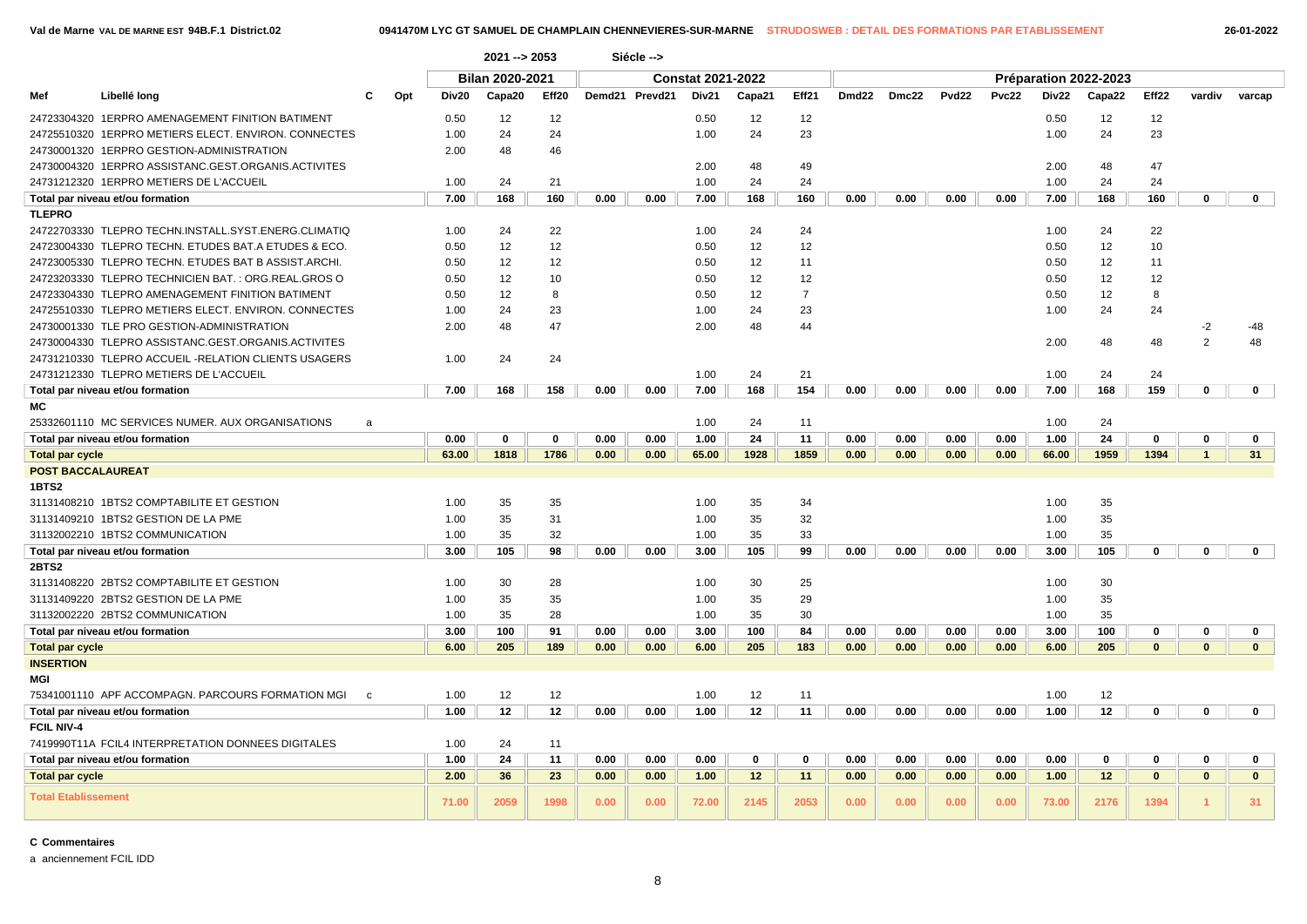|     |              |    |       | $2021 - 2053$   |       |        | Siécle --> |                          |        |       |                   |       |                   |       |       |                       |       |        |        |
|-----|--------------|----|-------|-----------------|-------|--------|------------|--------------------------|--------|-------|-------------------|-------|-------------------|-------|-------|-----------------------|-------|--------|--------|
|     |              |    |       | Bilan 2020-2021 |       |        |            | <b>Constat 2021-2022</b> |        |       |                   |       |                   |       |       | Préparation 2022-2023 |       |        |        |
| Mef | ∟ibellé long | On | Div20 | Capa20          | Eff20 | Demd21 | Prevd21    | Div21                    | Capa21 | Eff21 | Dmd <sub>22</sub> | Dmc22 | Pvd <sub>22</sub> | Pvc22 | Div22 | Capa22                | Eff22 | vardiv | varcap |

c 1CAP1 maintenance batiments de collect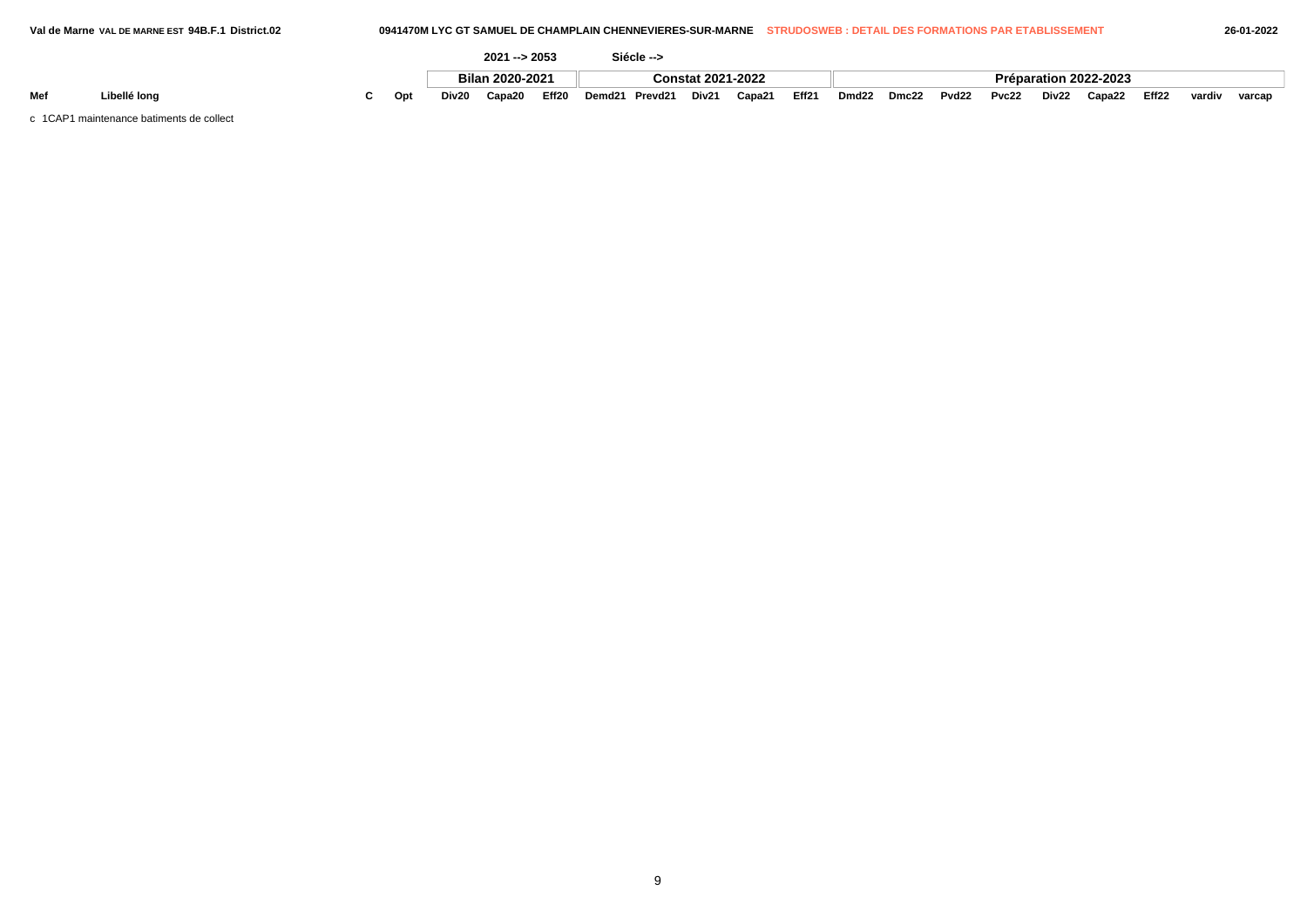|      |                    |  |  |                                     |  |  |  |     |       |        | $2021 - 9$      |                |                      |  | Siécle --> |                          |       |       |       |       |       |       |        |                       |        |        |  |
|------|--------------------|--|--|-------------------------------------|--|--|--|-----|-------|--------|-----------------|----------------|----------------------|--|------------|--------------------------|-------|-------|-------|-------|-------|-------|--------|-----------------------|--------|--------|--|
|      |                    |  |  |                                     |  |  |  |     |       |        | Bilan 2020-2021 |                |                      |  |            | <b>Constat 2021-2022</b> |       |       |       |       |       |       |        | Préparation 2022-2023 |        |        |  |
| Mef  | Libellé long<br>C. |  |  |                                     |  |  |  | Opt | Div20 | Capa20 |                 | Eff20          | Demd21 Prevd21 Div21 |  |            | Capa21                   | Eff21 | Dmd22 | Dmc22 | Pvd22 | Pvc22 | Div22 | Capa22 | Eff22                 | vardiv | varcap |  |
| 0.00 |                    |  |  | $\vert 0.00 \vert \vert 0.00 \vert$ |  |  |  |     |       |        |                 | $\overline{0}$ | $\Omega$             |  |            |                          |       |       |       |       |       |       |        |                       |        |        |  |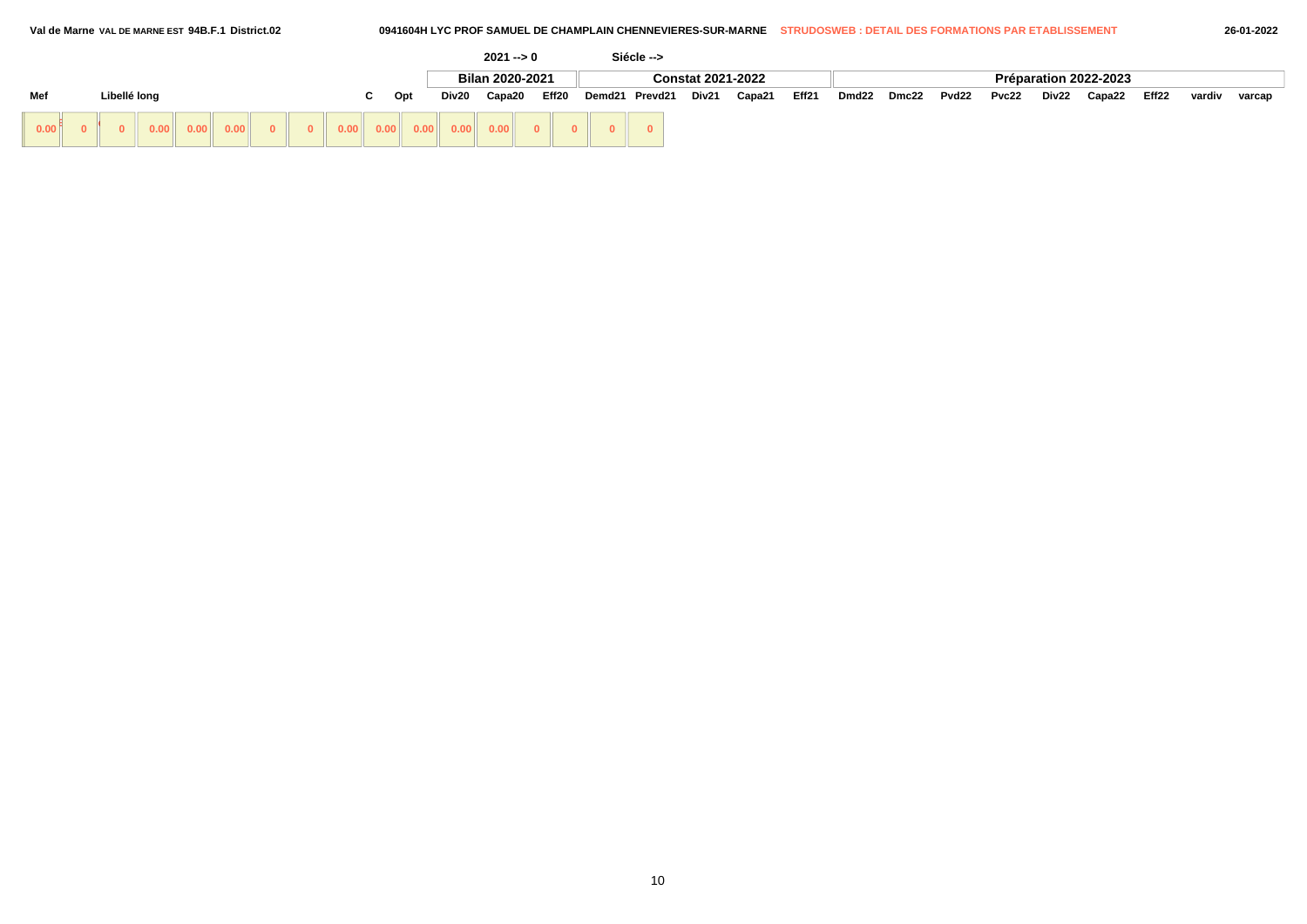**Val de Marne RIVES DE MARNE OUEST 94B.F.1 District.01 0941298A LYC PROF MICHELET FONTENAY-SOUS-BOIS STRUDOSWEB : DETAIL DES FORMATIONS PAR ETABLISSEMENT 26-01-2022**

|                            |                                                      |     |       | $2021 - 257$           |       |      | Siécle -->     |                          |        |       |       |       |                   |              |       |                       |       |              |                 |
|----------------------------|------------------------------------------------------|-----|-------|------------------------|-------|------|----------------|--------------------------|--------|-------|-------|-------|-------------------|--------------|-------|-----------------------|-------|--------------|-----------------|
|                            |                                                      |     |       | <b>Bilan 2020-2021</b> |       |      |                | <b>Constat 2021-2022</b> |        |       |       |       |                   |              |       | Préparation 2022-2023 |       |              |                 |
| Mef                        | Libellé long                                         | Opt | Div20 | Capa20                 | Eff20 |      | Demd21 Prevd21 | Div21                    | Capa21 | Eff21 | Dmd22 | Dmc22 | Pvd <sub>22</sub> | <b>Pvc22</b> | Div22 | Capa22                | Eff22 | vardiv       | varcap          |
| <b>2ND DEGRE</b>           |                                                      |     |       |                        |       |      |                |                          |        |       |       |       |                   |              |       |                       |       |              |                 |
| <b>3EME GENE</b>           |                                                      |     |       |                        |       |      |                |                          |        |       |       |       |                   |              |       |                       |       |              |                 |
|                            | 10310031110 3EME PREPA-METIERS                       |     | 1.00  | 24                     | 24    |      |                | 1.00                     | 24     | 21    |       |       |                   |              | 1.00  | 24                    |       |              |                 |
|                            | Total par niveau et/ou formation                     |     | 1.00  | 24                     | 24    | 0.00 | 0.00           | 1.00                     | 24     | 21    | 0.00  | 0.00  | 0.00              | 0.00         | 1.00  | 24                    | 0     | $\bf{0}$     | $\mathbf{0}$    |
| 1CAP2                      |                                                      |     |       |                        |       |      |                |                          |        |       |       |       |                   |              |       |                       |       |              |                 |
|                            | 24125524210 1CAP2 ELECTRICIEN                        |     | 1.00  | 24                     | 24    |      |                | 1.00                     | 24     | 25    |       |       |                   |              | 1.00  | 24                    | 24    |              |                 |
|                            | Total par niveau et/ou formation                     |     | 1.00  | 24                     | 24    | 0.00 | 0.00           | 1.00                     | 24     | 25    | 0.00  | 0.00  | 0.00              | 0.00         | 1.00  | 24                    | 24    | 0            | $\mathbf 0$     |
| 2CAP2                      |                                                      |     |       |                        |       |      |                |                          |        |       |       |       |                   |              |       |                       |       |              |                 |
|                            | 24125524220 2CAP2 ELECTRICIEN                        |     | 1.00  | 24                     | 24    |      |                | 1.00                     | 24     | 21    |       |       |                   |              | 1.00  | 24                    | 23    |              |                 |
|                            | Total par niveau et/ou formation                     |     | 1.00  | 24                     | 24    | 0.00 | 0.00           | 1.00                     | 24     | 21    | 0.00  | 0.00  | 0.00              | 0.00         | 1.00  | 24                    | 23    | 0            | $\mathbf 0$     |
| <b>2NDE PRO</b>            |                                                      |     |       |                        |       |      |                |                          |        |       |       |       |                   |              |       |                       |       |              |                 |
| 24720008310                | 2NDPRO MET.TRANSIT.NUMER.ENERG.2NDE<br>COMM          |     |       |                        |       |      |                | 0.50                     | 12     | 14    |       |       |                   |              | 0.50  | 12                    | 12    |              |                 |
|                            | 24720104310 2NDPRO MET.PIL.MAINT.INST.AUTO.2NDE COMM |     |       |                        |       |      |                | 0.50                     | 12     | 14    |       |       |                   |              | 0.50  | 12                    | 12    |              |                 |
|                            | 24725007310 2NDPRO MAINTENANCE EQUIPEMENTS INDUST.   |     | 0.50  | 12                     | 10    |      |                |                          |        |       |       |       |                   |              |       |                       |       |              |                 |
|                            | 24725509310 2NDPRO TECHNIC, FROID CONDITIONNEMT AIR  |     | 0.50  | 12                     | 10    |      |                |                          |        |       |       |       |                   |              |       |                       |       |              |                 |
| 24731211310                | 2NDPRO MET. RELATION CLIENT 2NDE COMMUNE             |     | 2.00  | 42                     | 40    |      |                | 2.00                     | 42     | 41    |       |       |                   |              | 2.00  | 42                    | 40    |              |                 |
|                            | Total par niveau et/ou formation                     |     | 3.00  | 66                     | 60    | 0.00 | 0.00           | 3.00                     | 66     | 69    | 0.00  | 0.00  | 0.00              | 0.00         | 3.00  | 66                    | 64    | $\mathbf 0$  | $\mathbf{0}$    |
| <b>1ERE PRO</b>            |                                                      |     |       |                        |       |      |                |                          |        |       |       |       |                   |              |       |                       |       |              |                 |
|                            | 24725007320 1ERPRO MAINTENANCE EQUIPEMENTS INDUST.   |     | 0.50  | 12                     | 12    |      |                | 0.50                     | 12     | 11    |       |       |                   |              | 1.00  | 15                    | 15    | 0.5          | 3               |
|                            | 24725509320 1ERPRO TECHNIC, FROID CONDITIONNEMT AIR  |     | 0.50  | 12                     | 12    |      |                | 0.50                     | 12     | 13    |       |       |                   |              | 1.00  | 15                    | 15    | 0.5          | 3               |
|                            | 24731213320 1ERPRO MET.COM.VEN.OP.A ANI.GES.ESP.COM. |     | 1.00  | 24                     | 24    |      |                | 1.00                     | 24     | 23    |       |       |                   |              | 1.00  | 24                    | 24    |              |                 |
|                            | 24731214320 1ERPRO MET.COM.VEN.OP.B PR.CL.VA.OF.COM. |     | 1.00  | 18                     | 18    |      |                | 1.00                     | 18     | 17    |       |       |                   |              | 1.00  | 18                    | 18    |              |                 |
|                            | Total par niveau et/ou formation                     |     | 3.00  | 66                     | 66    | 0.00 | 0.00           | 3.00                     | 66     | 64    | 0.00  | 0.00  | 0.00              | 0.00         | 4.00  | 72                    | 72    |              | 6               |
| <b>TLEPRO</b>              |                                                      |     |       |                        |       |      |                |                          |        |       |       |       |                   |              |       |                       |       |              |                 |
|                            | 24725007330 TLEPRO MAINTENANCE EQUIPEMENTS INDUST.   |     | 1.00  | 12                     | 8     |      |                | 1.00                     | 12     | 9     |       |       |                   |              | 1.00  | 15                    | 10    |              | 3               |
|                            | 24725509330 TLEPRO TECHNIC. FROID CONDITIONNEMT AIR  |     | 1.00  | 12                     | 12    |      |                | 1.00                     | 12     | 8     |       |       |                   |              | 1.00  | 15                    | 12    |              | 3               |
|                            | 24731202330 TLEPRO COMMERCE                          |     | 1.00  | 24                     | 23    |      |                |                          |        |       |       |       |                   |              |       |                       |       |              |                 |
|                            | 24731206330 TLEPRO VENTE (PROSPECT.NEGO.SUIV.CLIENT) |     | 1.00  | 18                     | 17    |      |                |                          |        |       |       |       |                   |              |       |                       |       |              |                 |
|                            | 24731213330 TLEPRO MET.COM.VEN.OP.A ANI.GES.ESP.COM. |     |       |                        |       |      |                | 1.00                     | 24     | 24    |       |       |                   |              | 1.00  | 24                    | 23    |              |                 |
|                            | 24731214330 TLEPRO MET.COM.VEN.OP.B PR.CL.VA.OF.COM. |     |       |                        |       |      |                | 1.00                     | 18     | 16    |       |       |                   |              | 1.00  | 18                    | 16    |              |                 |
|                            | Total par niveau et/ou formation                     |     | 4.00  | 66                     | 60    | 0.00 | 0.00           | 4.00                     | 66     | 57    | 0.00  | 0.00  | 0.00              | 0.00         | 4.00  | 72                    | 61    | 0            | 6               |
| <b>Total par cycle</b>     |                                                      |     | 13.00 | 270                    | 258   | 0.00 | 0.00           | 13.00                    | 270    | 257   | 0.00  | 0.00  | 0.00              | 0.00         | 14.00 | 282                   | 244   | $\mathbf{1}$ | 12 <sub>2</sub> |
| <b>Total Etablissement</b> |                                                      |     | 13.00 | 270                    | 258   | 0.00 | 0.00           | 13.00                    | 270    | 257   | 0.00  | 0.00  | 0.00              | 0.00         | 14.00 | 282                   | 244   |              | 12 <sub>2</sub> |

11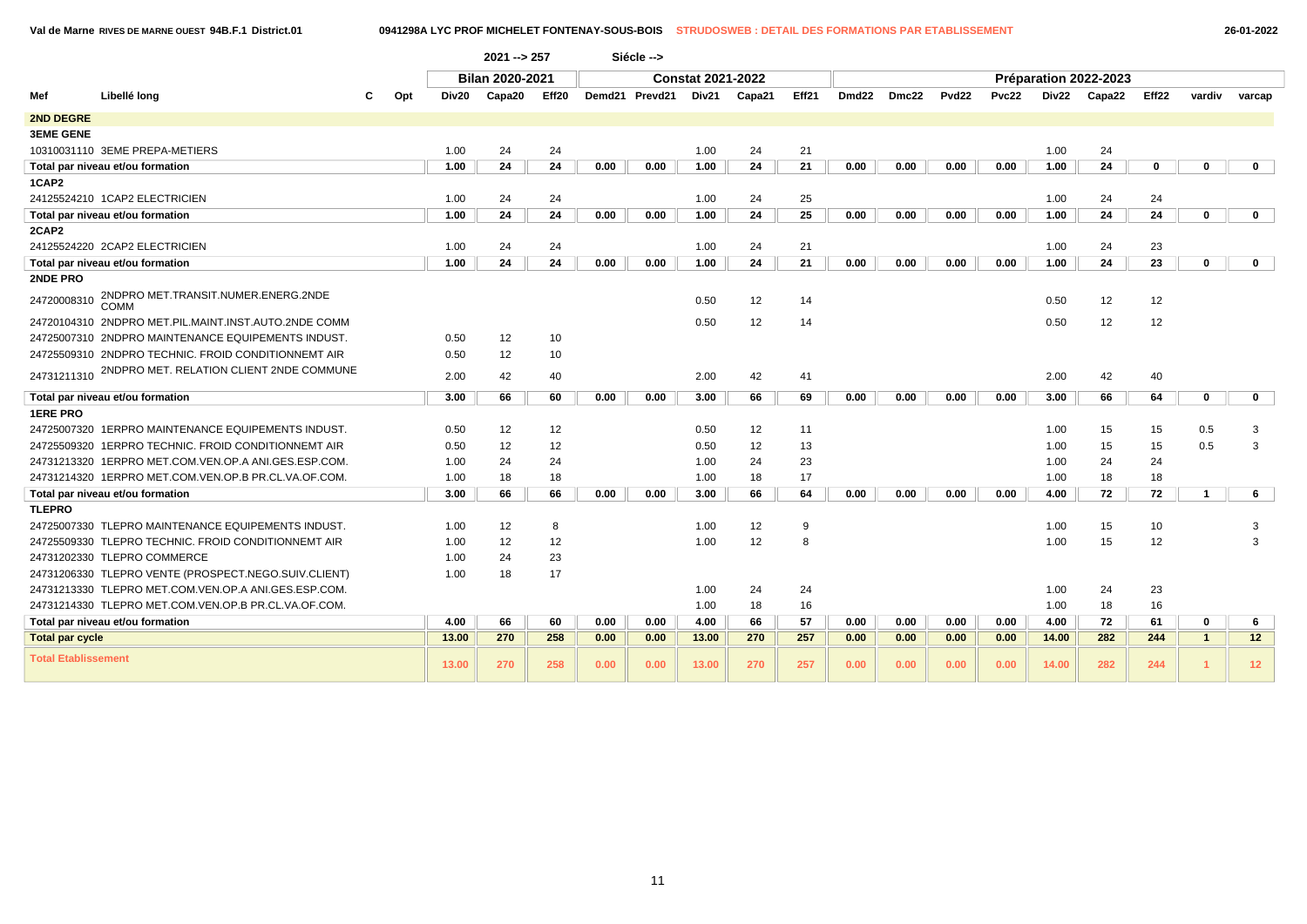|                            |                                                                    |     |       | $2021 - 938$    |       |      | Siécle -->     |                          |        |       |                   |       |                   |       |       |                       |              |              |                |
|----------------------------|--------------------------------------------------------------------|-----|-------|-----------------|-------|------|----------------|--------------------------|--------|-------|-------------------|-------|-------------------|-------|-------|-----------------------|--------------|--------------|----------------|
|                            |                                                                    |     |       | Bilan 2020-2021 |       |      |                | <b>Constat 2021-2022</b> |        |       |                   |       |                   |       |       | Préparation 2022-2023 |              |              |                |
| Mef                        | Libellé long                                                       | Opt | Div20 | Capa20          | Eff20 |      | Demd21 Prevd21 | Div21                    | Capa21 | Eff21 | Dmd <sub>22</sub> | Dmc22 | Pvd <sub>22</sub> | Pvc22 | Div22 | Capa22                | Eff22        | vardiv       | varcap         |
| <b>2ND DEGRE</b>           |                                                                    |     |       |                 |       |      |                |                          |        |       |                   |       |                   |       |       |                       |              |              |                |
| 2NDE G-T                   |                                                                    |     |       |                 |       |      |                |                          |        |       |                   |       |                   |       |       |                       |              |              |                |
|                            | 20010018110 2NDE GENERALE ET TECHNOLOGIQUE                         |     | 9.00  | 294             | 271   |      |                | 9.00                     | 294    | 260   |                   |       |                   |       | 9.00  | 294                   |              |              |                |
|                            | Total par niveau et/ou formation                                   |     | 9.00  | 294             | 271   | 0.00 | 0.00           | 9.00                     | 294    | 260   | 0.00              | 0.00  | 0.00              | 0.00  | 9.00  | 294                   | $\mathbf 0$  | $\mathbf{0}$ | $\mathbf 0$    |
| 1ERE G-T                   |                                                                    |     |       |                 |       |      |                |                          |        |       |                   |       |                   |       |       |                       |              |              |                |
|                            | 20110019110 PREMIERE GENERALE                                      |     | 6.00  | 182             | 182   |      |                | 6.00                     | 210    | 199   |                   |       |                   |       | 6.00  | 210                   | 189          |              |                |
|                            | 21131016110 1-STMG SC.& TECHNO. MANAGEMENT GESTION                 |     | 2.00  | 60              | 60    |      |                | 2.00                     | 60     | 66    |                   |       |                   |       | 2.00  | 60                    | 60           |              |                |
|                            | Total par niveau et/ou formation                                   |     | 8.00  | 242             | 242   | 0.00 | 0.00           | 8.00                     | 270    | 265   | 0.00              | 0.00  | 0.00              | 0.00  | 8.00  | 270                   | 249          | $\mathbf 0$  | $\mathbf{0}$   |
| <b>TERM G-T</b>            |                                                                    |     |       |                 |       |      |                |                          |        |       |                   |       |                   |       |       |                       |              |              |                |
|                            | 20210019110 TERMINALE GENERALE                                     |     | 6.00  | 185             | 183   |      |                | 6.00                     | 210    | 178   |                   |       |                   |       | 6.00  | 210                   | 197          |              |                |
|                            | 21231017110 T-STMG GESTION ET FINANCE                              |     | 0.50  | 13              | 17    |      |                | 0.50                     | 15     | 16    |                   |       |                   |       | 0.50  | 17                    | 17           |              | 2              |
|                            | 21231018110 T-STMG MERCATIQUE (MARKETING)                          |     | 1.00  | 30              | 17    |      |                | 1.00                     | 30     | 22    |                   |       |                   |       | 1.00  | 30                    | 30           |              |                |
| 21231019110                | T-STMG RESSOUR. HUMAINES & COMMUNICATION                           |     | 0.50  | 17              | 18    |      |                | 0.50                     | 15     | 21    |                   |       |                   |       | 0.50  | 18                    | 18           |              | 3              |
|                            | Total par niveau et/ou formation                                   |     | 8.00  | 245             | 235   | 0.00 | 0.00           | 8.00                     | 270    | 237   | 0.00              | 0.00  | 0.00              | 0.00  | 8.00  | 275                   | 262          | 0            | 5              |
| <b>Total par cycle</b>     |                                                                    |     | 25.00 | 781             | 748   | 0.00 | 0.00           | 25.00                    | 834    | 762   | 0.00              | 0.00  | 0.00              | 0.00  | 25.00 | 839                   | 511          | $\mathbf{0}$ | 5 <sup>5</sup> |
| <b>POST BACCALAUREAT</b>   |                                                                    |     |       |                 |       |      |                |                          |        |       |                   |       |                   |       |       |                       |              |              |                |
| CPGE-1                     |                                                                    |     |       |                 |       |      |                |                          |        |       |                   |       |                   |       |       |                       |              |              |                |
|                            | 30010004110 CPES1 CLASSE PREPA. ETUDES SUPERIEURES<br>$\mathbf{C}$ |     | 1.00  | 24              | 24    |      |                | 1.00                     | 24     | 24    |                   |       |                   |       | 1.00  | 24                    |              |              |                |
|                            | 30112006210 CPGE1 ECO.ET COMMERC.OPT TECHNOLOGIQUE                 |     | 1.00  | 35              | 35    |      |                |                          |        |       |                   |       |                   |       |       |                       |              |              |                |
|                            | 30112019210 CPGE1 CLASSE ECONOM.&COMMERC.GENERALE                  |     |       |                 |       |      |                | 1.00                     | 35     | 29    |                   |       |                   |       | 1.00  | 35                    |              |              |                |
|                            | Total par niveau et/ou formation                                   |     | 2.00  | 59              | 59    | 0.00 | 0.00           | 2.00                     | 59     | 53    | 0.00              | 0.00  | 0.00              | 0.00  | 2.00  | 59                    | $\mathbf 0$  | $\mathbf 0$  | $\mathbf 0$    |
| CPGE-2                     |                                                                    |     |       |                 |       |      |                |                          |        |       |                   |       |                   |       |       |                       |              |              |                |
| 30112006220                | CPGE2 ECO.ET COMMERC. OPT TECHNOLOGIQUE                            |     | 1.00  | 30              | 22    |      |                | 1.00                     | 30     | 17    |                   |       |                   |       | 1.00  | 24                    |              |              | -6             |
|                            | Total par niveau et/ou formation                                   |     | 1.00  | 30              | 22    | 0.00 | 0.00           | 1.00                     | 30     | 17    | 0.00              | 0.00  | 0.00              | 0.00  | 1.00  | 24                    | $\mathbf 0$  | $\mathbf 0$  | -6             |
| 1BTS2                      |                                                                    |     |       |                 |       |      |                |                          |        |       |                   |       |                   |       |       |                       |              |              |                |
|                            | 31131408210 1BTS2 COMPTABILITE ET GESTION                          |     | 1.00  | 35              | 36    |      |                | 1.00                     | 35     | 32    |                   |       |                   |       | 1.00  | 35                    |              |              |                |
|                            | 31134501210 1BTS2 NOTARIAT                                         |     | 1.00  | 24              | 26    |      |                | 1.00                     | 24     | 25    |                   |       |                   |       | 1.00  | 24                    |              |              |                |
|                            | Total par niveau et/ou formation                                   |     | 2.00  | 59              | 62    | 0.00 | 0.00           | 2.00                     | 59     | 57    | 0.00              | 0.00  | 0.00              | 0.00  | 2.00  | 59                    | $\mathbf 0$  | $\mathbf{0}$ | $\mathbf{0}$   |
| <b>2BTS2</b>               |                                                                    |     |       |                 |       |      |                |                          |        |       |                   |       |                   |       |       |                       |              |              |                |
|                            | 31131408220 2BTS2 COMPTABILITE ET GESTION                          |     | 1.00  | 30              | 24    |      |                | 1.00                     | 30     | 27    |                   |       |                   |       | 1.00  | 30                    |              |              |                |
|                            | 31134501220 2BTS2 NOTARIAT                                         |     | 1.00  | 24              | 13    |      |                | 1.00                     | 24     | 22    |                   |       |                   |       | 1.00  | 24                    |              |              |                |
|                            | Total par niveau et/ou formation                                   |     | 2.00  | 54              | 37    | 0.00 | 0.00           | 2.00                     | 54     | 49    | 0.00              | 0.00  | 0.00              | 0.00  | 2.00  | 54                    | $\mathbf 0$  | $\mathbf 0$  | $\mathbf{0}$   |
| <b>Total par cycle</b>     |                                                                    |     | 7.00  | 202             | 180   | 0.00 | 0.00           | 7.00                     | 202    | 176   | 0.00              | 0.00  | 0.00              | 0.00  | 7.00  | 196                   | $\mathbf{0}$ | $\mathbf{0}$ | $-6$           |
| <b>Total Etablissement</b> |                                                                    |     | 32.00 | 983             | 928   | 0.00 | 0.00           | 32.00                    | 1036   | 938   | 0.00              | 0.00  | 0.00              | 0.00  | 32.00 | 1035                  | 511          | $\mathbf{0}$ | $-1$           |

c CPES : classe : approfondissement en art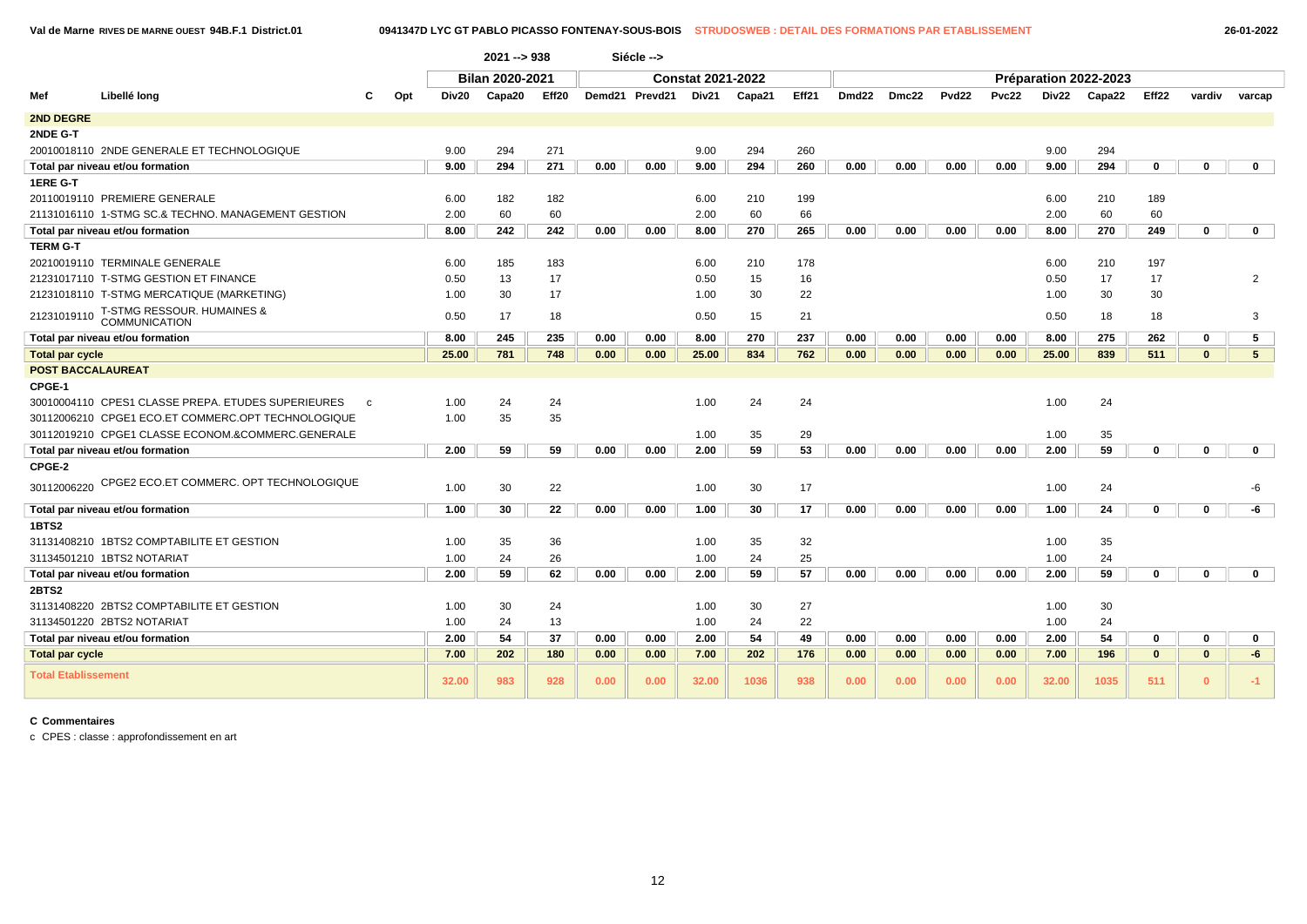**Val de Marne RIVES DE MARNE OUEST 94B.F.1 District.01 0940119U LYC POLYV PAUL DOUMER LE PERREUX-SUR-MARNE STRUDOSWEB : DETAIL DES FORMATIONS PAR ETABLISSEMENT 26-01-2022**

|                            |                                                    |     |       | $2021 - 1128$          |       |      | Siécle -->     |                          |        |       |       |       |       |       |              |                       |              |                      |                |
|----------------------------|----------------------------------------------------|-----|-------|------------------------|-------|------|----------------|--------------------------|--------|-------|-------|-------|-------|-------|--------------|-----------------------|--------------|----------------------|----------------|
|                            |                                                    |     |       | <b>Bilan 2020-2021</b> |       |      |                | <b>Constat 2021-2022</b> |        |       |       |       |       |       |              | Préparation 2022-2023 |              |                      |                |
| Mef                        | Libellé long                                       | Opt | Div20 | Capa20                 | Eff20 |      | Demd21 Prevd21 | Div21                    | Capa21 | Eff21 | Dmd22 | Dmc22 | Pvd22 | Pvc22 | <b>Div22</b> | Capa22                | Eff22        | vardiv               | varcap         |
| 2ND DEGRE                  |                                                    |     |       |                        |       |      |                |                          |        |       |       |       |       |       |              |                       |              |                      |                |
| 2NDE G-T                   |                                                    |     |       |                        |       |      |                |                          |        |       |       |       |       |       |              |                       |              |                      |                |
|                            | 20010018110 2NDE GENERALE ET TECHNOLOGIQUE         |     | 8.00  | 280                    | 278   |      |                | 8.00                     | 280    | 278   |       |       |       |       | 8.00         | 280                   |              |                      |                |
|                            | Total par niveau et/ou formation                   |     | 8.00  | 280                    | 278   | 0.00 | 0.00           | 8.00                     | 280    | 278   | 0.00  | 0.00  | 0.00  | 0.00  | 8.00         | 280                   | $\mathbf 0$  | $\mathbf{0}$         | $\mathbf 0$    |
| 1ERE G-T                   |                                                    |     |       |                        |       |      |                |                          |        |       |       |       |       |       |              |                       |              |                      |                |
|                            | 20110019110 PREMIERE GENERALE                      |     | 6.00  | 209                    | 197   |      |                | 7.00                     | 245    | 234   |       |       |       |       | 7.00         | 245                   | 215          |                      |                |
|                            | 21131016110 1-STMG SC.& TECHNO. MANAGEMENT GESTION |     | 2.00  | 54                     | 54    |      |                | 2.00                     | 54     | 53    |       |       |       |       | 2.00         | 54                    | 54           |                      |                |
|                            | 21133104110 1-ST2S SC. & TECHNO. SANTE & SOCIAL    |     | 1.00  | 35                     | 31    |      |                | 1.00                     | 35     | 30    |       |       |       |       | 1.00         | 35                    | 31           |                      |                |
|                            | Total par niveau et/ou formation                   |     | 9.00  | 298                    | 282   | 0.00 | 0.00           | 10.00                    | 334    | 317   | 0.00  | 0.00  | 0.00  | 0.00  | 10.00        | 334                   | 300          | $\mathbf 0$          | $\mathbf 0$    |
| <b>TERM G-T</b>            |                                                    |     |       |                        |       |      |                |                          |        |       |       |       |       |       |              |                       |              |                      |                |
|                            | 20210019110 TERMINALE GENERALE                     |     | 7.00  | 214                    | 205   |      |                | 6.00                     | 210    | 188   |       |       |       |       | 7.00         | 245                   | 227          |                      | 35             |
|                            | 21231017110 T-STMG GESTION ET FINANCE              |     | 0.50  | 15                     | 10    |      |                | 0.50                     | 16     | 14    |       |       |       |       | 0.50         | 14                    | 13           |                      | $-2$           |
|                            | 21231018110 T-STMG MERCATIQUE (MARKETING)          |     | 1.00  | 23                     | 21    |      |                | 1.00                     | 24     | 23    |       |       |       |       | 1.00         | 24                    | 23           |                      |                |
| 21231019110                | T-STMG RESSOUR. HUMAINES &<br><b>COMMUNICATION</b> |     | 0.50  | 16                     | 19    |      |                | 0.50                     | 19     | 20    |       |       |       |       | 0.50         | 21                    | 21           |                      | $\overline{2}$ |
|                            | 21233104110 T-ST2S SC. & TECHNO. SANTE & SOCIAL    |     | 1.00  | 25                     | 27    |      |                | 1.00                     | 30     | 31    |       |       |       |       | 1.00         | 30                    | 29           |                      |                |
|                            | Total par niveau et/ou formation                   |     | 10.00 | 293                    | 282   | 0.00 | 0.00           | 9.00                     | 299    | 276   | 0.00  | 0.00  | 0.00  | 0.00  | 10.00        | 334                   | 313          | $\mathbf{1}$         | 35             |
| <b>Total par cycle</b>     |                                                    |     | 27.00 | 871                    | 842   | 0.00 | 0.00           | 27.00                    | 913    | 871   | 0.00  | 0.00  | 0.00  | 0.00  | 28.00        | 948                   | 613          | $\mathbf{1}$         | 35             |
| <b>POST BACCALAUREAT</b>   |                                                    |     |       |                        |       |      |                |                          |        |       |       |       |       |       |              |                       |              |                      |                |
| 1BTS2                      |                                                    |     |       |                        |       |      |                |                          |        |       |       |       |       |       |              |                       |              |                      |                |
| 31131213210                | 1BTS2 MANAGEMENT COMMERC. OPERATIONNEL             |     | 1.00  | 35                     | 37    |      |                | 1.00                     | 35     | 36    |       |       |       |       | 1.00         | 35                    |              |                      |                |
|                            | 31131408210 1BTS2 COMPTABILITE ET GESTION          |     | 1.00  | 24                     | 24    |      |                | 1.00                     | 24     | 24    |       |       |       |       | 1.00         | 24                    |              |                      |                |
|                            | 31132409210 1BTS2 SUPPORT A L'ACTION MANAGERIALE   |     | 1.00  | 35                     | 34    |      |                | 1.00                     | 35     | 33    |       |       |       |       | 1.00         | 35                    |              |                      |                |
|                            | Total par niveau et/ou formation                   |     | 3.00  | 94                     | 95    | 0.00 | 0.00           | 3.00                     | 94     | 93    | 0.00  | 0.00  | 0.00  | 0.00  | 3.00         | 94                    | $\mathbf 0$  | $\mathbf 0$          | $\mathbf 0$    |
| <b>2BTS2</b>               |                                                    |     |       |                        |       |      |                |                          |        |       |       |       |       |       |              |                       |              |                      |                |
|                            | 31131213220 2BTS2 MANAGEMENT COMMERC. OPERATIONNEL |     | 1.00  | 30                     | 31    |      |                | 1.00                     | 30     | 24    |       |       |       |       | 1.00         | 30                    |              |                      |                |
|                            | 31131408220 2BTS2 COMPTABILITE ET GESTION          |     | 1.00  | 18                     | 15    |      |                | 1.00                     | 18     | 17    |       |       |       |       | 1.00         | 18                    |              |                      |                |
|                            | 31132409220 2BTS2 SUPPORT A L'ACTION MANAGERIALE   |     | 1.00  | 30                     | 24    |      |                | 1.00                     | 30     | 21    |       |       |       |       | 1.00         | 30                    |              |                      |                |
|                            | Total par niveau et/ou formation                   |     | 3.00  | 78                     | 70    | 0.00 | 0.00           | 3.00                     | 78     | 62    | 0.00  | 0.00  | 0.00  | 0.00  | 3.00         | 78                    | $\mathbf 0$  | $\mathbf 0$          | $\mathbf{0}$   |
| DCG-1                      |                                                    |     |       |                        |       |      |                |                          |        |       |       |       |       |       |              |                       |              |                      |                |
|                            | 41231403310 DCG1 COMPTABILITE ET GESTION 1E ANNEE  |     | 1.00  | 35                     | 34    |      |                | 1.00                     | 35     | 34    |       |       |       |       | 1.00         | 35                    |              |                      |                |
|                            | Total par niveau et/ou formation                   |     | 1.00  | 35                     | 34    | 0.00 | 0.00           | 1.00                     | 35     | 34    | 0.00  | 0.00  | 0.00  | 0.00  | 1.00         | 35                    | $\mathbf 0$  | $\mathbf 0$          | $\mathbf 0$    |
| DCG-2                      |                                                    |     |       |                        |       |      |                |                          |        |       |       |       |       |       |              |                       |              |                      |                |
|                            | 41231403320 DCG2 COMPTABILITE ET GESTION 2E ANNEE  |     | 1.00  | 35                     | 41    |      |                | 1.00                     | 35     | 40    |       |       |       |       | 1.00         | 35                    |              |                      |                |
|                            | Total par niveau et/ou formation                   |     | 1.00  | 35                     | 41    | 0.00 | 0.00           | 1.00                     | 35     | 40    | 0.00  | 0.00  | 0.00  | 0.00  | 1.00         | 35                    | $\mathbf 0$  | $\mathbf 0$          | $\mathbf 0$    |
| DCG-3                      |                                                    |     |       |                        |       |      |                |                          |        |       |       |       |       |       |              |                       |              |                      |                |
|                            | 41231403330 DCG3 COMPTABILITE ET GESTION 3E ANNEE  |     | 1.00  | 30                     | 32    |      |                | 1.00                     | 30     | 28    |       |       |       |       | 1.00         | 30                    |              |                      |                |
|                            | Total par niveau et/ou formation                   |     | 1.00  | 30                     | 32    | 0.00 | 0.00           | 1.00                     | 30     | 28    | 0.00  | 0.00  | 0.00  | 0.00  | 1.00         | 30                    | $\mathbf 0$  | $\mathbf 0$          | $\mathbf 0$    |
| <b>Total par cycle</b>     |                                                    |     | 9.00  | 272                    | 272   | 0.00 | 0.00           | 9.00                     | 272    | 257   | 0.00  | 0.00  | 0.00  | 0.00  | 9.00         | 272                   | $\mathbf{0}$ | $\mathbf{0}$         | $\mathbf{0}$   |
| <b>Total Etablissement</b> |                                                    |     | 36.00 | 1143                   | 1114  | 0.00 | 0.00           | 36.00                    | 1185   | 1128  | 0.00  | 0.00  | 0.00  | 0.00  | 37.00        | 1220                  | 613          | $\blacktriangleleft$ | 35             |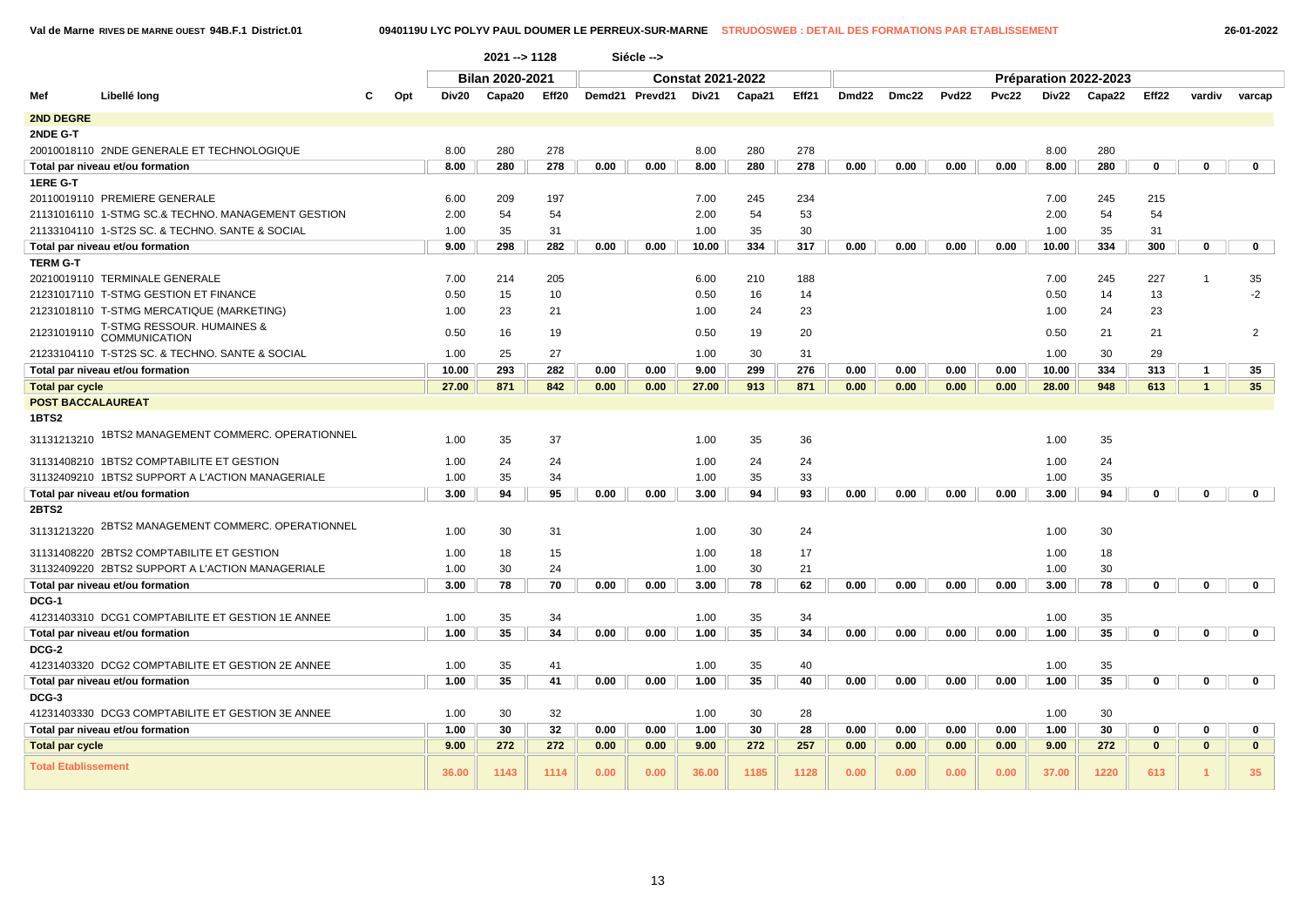|                            |                                                               |    |     |       | $2021 - 881$           |       |        | Siécle --> |                          |        |       |                   |       |                   |       |       |                       |       |        |        |
|----------------------------|---------------------------------------------------------------|----|-----|-------|------------------------|-------|--------|------------|--------------------------|--------|-------|-------------------|-------|-------------------|-------|-------|-----------------------|-------|--------|--------|
|                            |                                                               |    |     |       | <b>Bilan 2020-2021</b> |       |        |            | <b>Constat 2021-2022</b> |        |       |                   |       |                   |       |       | Préparation 2022-2023 |       |        |        |
| Mef                        | Libellé long                                                  | C. | Opt | Div20 | Capa20                 | Eff20 | Demd21 | Prevd21    | Div21                    | Capa21 | Eff21 | Dmd <sub>22</sub> | Dmc22 | Pvd <sub>22</sub> | Pvc22 | Div22 | Capa22                | Eff22 | vardiv | varcap |
| 2ND DEGRE                  |                                                               |    |     |       |                        |       |        |            |                          |        |       |                   |       |                   |       |       |                       |       |        |        |
| 2NDE G-T                   |                                                               |    |     |       |                        |       |        |            |                          |        |       |                   |       |                   |       |       |                       |       |        |        |
|                            | 20010018110 2NDE GENERALE ET TECHNOLOGIQUE                    |    |     | 9.00  | 315                    | 300   |        |            | 10.00                    | 350    | 327   |                   |       |                   |       | 9.00  | 315                   |       | $-1$   | $-35$  |
|                            | Total par niveau et/ou formation                              |    |     | 9.00  | 315                    | 300   | 0.00   | 0.00       | 10.00                    | 350    | 327   | 0.00              | 0.00  | 0.00              | 0.00  | 9.00  | 315                   | 0     | $-1$   | -35    |
| <b>1ERE G-T</b>            |                                                               |    |     |       |                        |       |        |            |                          |        |       |                   |       |                   |       |       |                       |       |        |        |
|                            | 20110019110 PREMIERE GENERALE                                 |    |     | 8.00  | 248                    | 253   |        |            | 8.00                     | 280    | 247   |                   |       |                   |       | 8.00  | 280                   | 269   |        |        |
|                            | 21131016110 1-STMG SC.& TECHNO. MANAGEMENT GESTION            |    |     | 1.00  | 30                     | 30    |        |            | 1.00                     | 30     | 30    |                   |       |                   |       | 1.00  | 30                    | 30    |        |        |
|                            | Total par niveau et/ou formation                              |    |     | 9.00  | 278                    | 283   | 0.00   | 0.00       | 9.00                     | 310    | 277   | 0.00              | 0.00  | 0.00              | 0.00  | 9.00  | 310                   | 299   |        |        |
| <b>TERM G-T</b>            |                                                               |    |     |       |                        |       |        |            |                          |        |       |                   |       |                   |       |       |                       |       |        |        |
|                            | 20210019110 TERMINALE GENERALE                                |    |     | 8.00  | 280                    | 229   |        |            | 8.00                     | 280    | 247   |                   |       |                   |       | 7.00  | 245                   | 238   | $-1$   | $-35$  |
|                            | 21231018110 T-STMG MERCATIQUE (MARKETING)                     |    |     | 0.50  | 18                     | 23    |        |            | 0.50                     | 25     | 21    |                   |       |                   |       | 0.50  | 22                    | 22    |        | -3     |
| 21231019110                | <b>T-STMG RESSOUR. HUMAINES &amp;</b><br><b>COMMUNICATION</b> |    |     | 0.50  | 12                     | 5     |        |            | 0.50                     | 5      | 9     |                   |       |                   |       | 0.50  | 8                     | 8     |        | 3      |
|                            | Total par niveau et/ou formation                              |    |     | 9.00  | 310                    | 257   | 0.00   | 0.00       | 9.00                     | 310    | 277   | 0.00              | 0.00  | 0.00              | 0.00  | 8.00  | 275                   | 268   | $-1$   | $-35$  |
| Total par cycle            |                                                               |    |     | 27.00 | 903                    | 840   | 0.00   | 0.00       | 28.00                    | 970    | 881   | 0.00              | 0.00  | 0.00              | 0.00  | 26.00 | 900                   | 567   | $-2$   | $-70$  |
| <b>Total Etablissement</b> |                                                               |    |     | 27.00 | 903                    | 840   | 0.00   | 0.00       | 28.00                    | 970    | 881   | 0.00              | 0.00  | 0.00              | 0.00  | 26.00 | 900                   | 567   | $-2$   | $-70$  |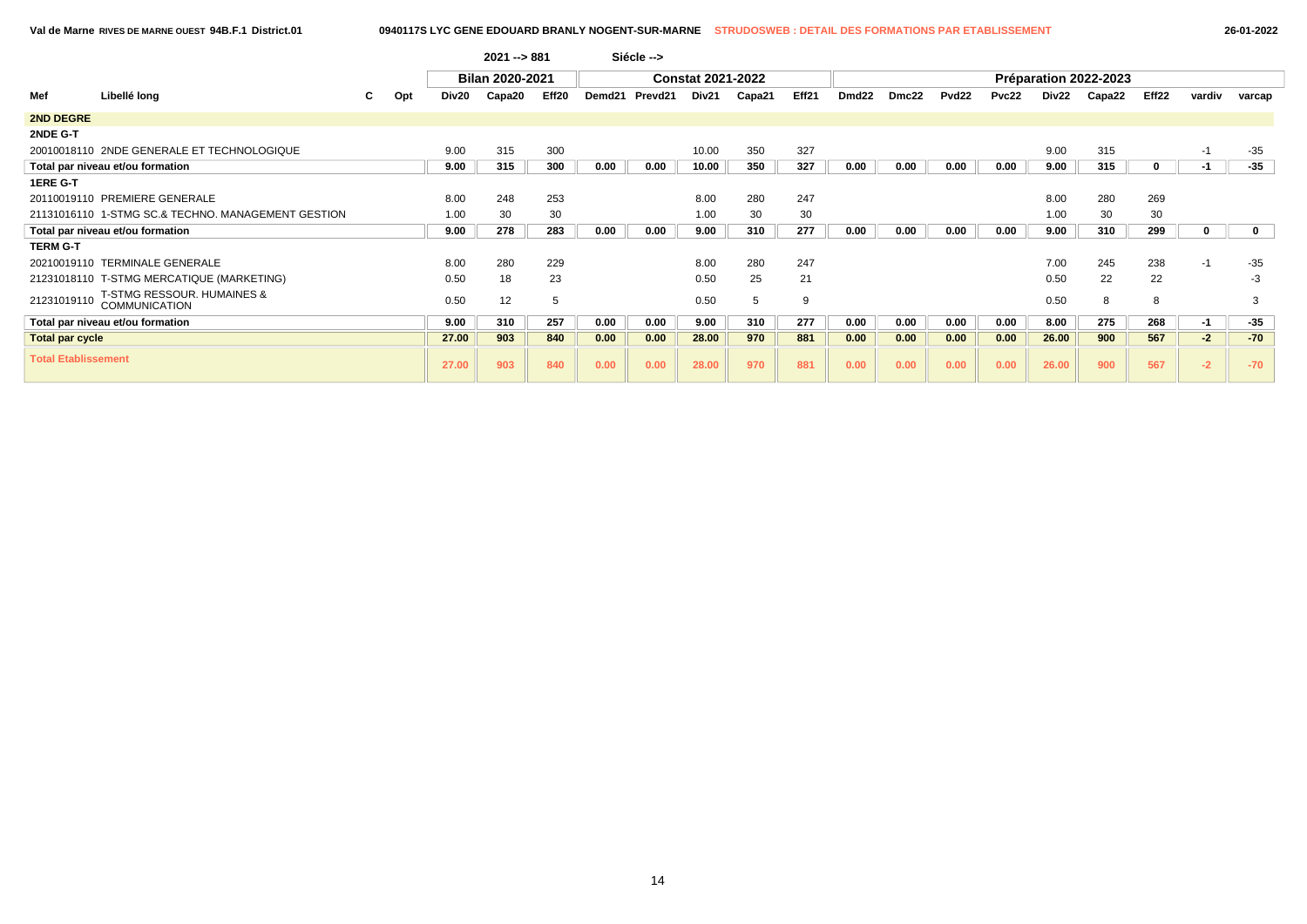**Val de Marne RIVES DE MARNE OUEST 94B.F.1 District.01 0940319L EREA NOGENT NOGENT-SUR-MARNE STRUDOSWEB : DETAIL DES FORMATIONS PAR ETABLISSEMENT 26-01-2022**

|                            |                                                      |              | $2021 - 108$           |                |      | Siécle -->     |                          |              |                |                   |       |                   |              |       |                       |                   |              |              |
|----------------------------|------------------------------------------------------|--------------|------------------------|----------------|------|----------------|--------------------------|--------------|----------------|-------------------|-------|-------------------|--------------|-------|-----------------------|-------------------|--------------|--------------|
|                            |                                                      |              | <b>Bilan 2020-2021</b> |                |      |                | <b>Constat 2021-2022</b> |              |                |                   |       |                   |              |       | Préparation 2022-2023 |                   |              |              |
| Mef                        | Libellé long<br>С                                    | Div20<br>Opt | Capa20                 | Eff20          |      | Demd21 Prevd21 | Div21                    | Capa21       | Eff21          | Dmd <sub>22</sub> | Dmc22 | Pvd <sub>22</sub> | <b>Pvc22</b> | Div22 | Capa22                | Eff <sub>22</sub> | vardiv       | varcap       |
| 2ND DEGRE                  |                                                      |              |                        |                |      |                |                          |              |                |                   |       |                   |              |       |                       |                   |              |              |
| <b>ULIS</b>                |                                                      |              |                        |                |      |                |                          |              |                |                   |       |                   |              |       |                       |                   |              |              |
|                            | 1061000A11A DISPOSITIF ADAPTATION INCLUSION SCOL ACA | 1.00         | 10                     |                |      |                | 1.00                     | 10           |                |                   |       |                   |              | 1.00  | 10                    |                   |              |              |
|                            | Total par niveau et/ou formation                     | 1.00         | 10                     | $\bf{0}$       | 0.00 | 0.00           | 1.00                     | 10           | $\mathbf 0$    | 0.00              | 0.00  | 0.00              | 0.00         | 1.00  | 10                    | $\mathbf 0$       | $\mathbf 0$  | $\mathbf{0}$ |
| 1CAP2                      |                                                      |              |                        |                |      |                |                          |              |                |                   |       |                   |              |       |                       |                   |              |              |
|                            | 24122139210 1CAP2 CUISINE                            | 1.00         | 16                     | 15             |      |                | 1.00                     | 16           | 16             |                   |       |                   |              | 1.00  | 16                    | 15                |              |              |
|                            | 24124005210 1CAP2 METIER DU PRESSING                 | 1.00         | 16                     | 6              |      |                |                          |              |                |                   |       |                   |              |       |                       |                   |              |              |
|                            | 24124008210 1CAP2 MET.ENT.TEXT. OP.B PRESSING        |              |                        |                |      |                | 1.00                     | 16           | $\overline{7}$ |                   |       |                   |              | 1.00  | 16                    | $\overline{7}$    |              |              |
|                            | 24124240210 1CAP2 METIERS DE LA MODE-VEMENT FLOU     | 1.00         | 8                      | $\overline{7}$ |      |                | 1.00                     | 8            | 9              |                   |       |                   |              | 1.00  | 8                     | 8                 |              |              |
|                            | 24133411210 1CAP2 ASS. TECH. MILIEUX FAMIL.COLLECT.  | 1.00         | 8                      | $\overline{7}$ |      |                | 1.00                     | 8            | 8              |                   |       |                   |              | 1.00  | 8                     | 8                 |              |              |
| 24133412210                | 1CAP2<br>COMMER.SERV.HOTEL-CAFE-RESTAURANT           | 1.00         | 16                     | 17             |      |                | 1.00                     | 16           | 16             |                   |       |                   |              | 1.00  | 16                    | 16                |              |              |
|                            | Total par niveau et/ou formation                     | 5.00         | 64                     | 52             | 0.00 | 0.00           | 5.00                     | 64           | 56             | 0.00              | 0.00  | 0.00              | 0.00         | 5.00  | 64                    | 54                | $\mathbf 0$  | $\mathbf{0}$ |
| 2CAP2                      |                                                      |              |                        |                |      |                |                          |              |                |                   |       |                   |              |       |                       |                   |              |              |
|                            | 24122139220 2CAP2 CUISINE                            | 1.00         | 16                     | 16             |      |                | 1.00                     | 16           | 16             |                   |       |                   |              | 1.00  | 16                    | 16                |              |              |
|                            | 24124005220 2CAP2 METIER DU PRESSING                 | 1.00         | 16                     | 14             |      |                | 1.00                     | 8            | 8              |                   |       |                   |              | 1.00  | 8                     | $\overline{7}$    |              |              |
|                            | 24124240220 2CAP2 METIERS DE LA MODE-VEMENT FLOU     | 1.00         | 8                      | 6              |      |                | 1.00                     | 8            | 8              |                   |       |                   |              | 1.00  | 8                     | 8                 |              |              |
|                            | 24133411220 2CAP2 ASS. TECH. MILIEUX FAMIL.COLLECT.  | 1.00         | 8                      | 9              |      |                | 1.00                     | 8            | $\overline{7}$ |                   |       |                   |              | 1.00  | 8                     | 8                 |              |              |
| 24133412220                | 2CAP2<br>COMMER.SERV.HOTEL-CAFE-RESTAURANT           | 1.00         | 16                     | 16             |      |                | 1.00                     | 16           | 13             |                   |       |                   |              | 1.00  | 16                    | 14                |              |              |
|                            | Total par niveau et/ou formation                     | 5.00         | 64                     | 61             | 0.00 | 0.00           | 5.00                     | 56           | 52             | 0.00              | 0.00  | 0.00              | 0.00         | 5.00  | 56                    | 53                | 0            | $\mathbf{0}$ |
| <b>Total par cycle</b>     |                                                      | 11.00        | 138                    | 113            | 0.00 | 0.00           | 11.00                    | 130          | 108            | 0.00              | 0.00  | 0.00              | 0.00         | 11.00 | 130                   | 107               | $\mathbf{0}$ | $\mathbf{0}$ |
| <b>INSERTION</b>           |                                                      |              |                        |                |      |                |                          |              |                |                   |       |                   |              |       |                       |                   |              |              |
| <b>FCIL NIV-4</b>          |                                                      |              |                        |                |      |                |                          |              |                |                   |       |                   |              |       |                       |                   |              |              |
|                            | 7419990P11A FCIL4 RENOVAT. ENTRETIEN COSTUME THEATRE | 1.00         | 12                     | 3              |      |                |                          |              |                |                   |       |                   |              |       |                       |                   |              |              |
|                            | Total par niveau et/ou formation                     | 1.00         | 12                     | 3              | 0.00 | 0.00           | 0.00                     | 0            | $\mathbf 0$    | 0.00              | 0.00  | 0.00              | 0.00         | 0.00  | 0                     | 0                 | $\mathbf 0$  | $\mathbf 0$  |
| <b>Total par cycle</b>     |                                                      | 1.00         | 12 <sub>2</sub>        | $\mathbf{3}$   | 0.00 | 0.00           | 0.00                     | $\mathbf{0}$ | $\mathbf{0}$   | 0.00              | 0.00  | 0.00              | 0.00         | 0.00  | $\mathbf{0}$          | $\mathbf{0}$      | $\mathbf{0}$ | $\mathbf{0}$ |
| <b>Total Etablissement</b> |                                                      | 12.00        | 150                    | 116            | 0.00 | 0.00           | 11.00                    | 130          | 108            | 0.00              | 0.00  | 0.00              | 0.00         | 11.00 | 130                   | 107               | $\mathbf{0}$ | $\mathbf{0}$ |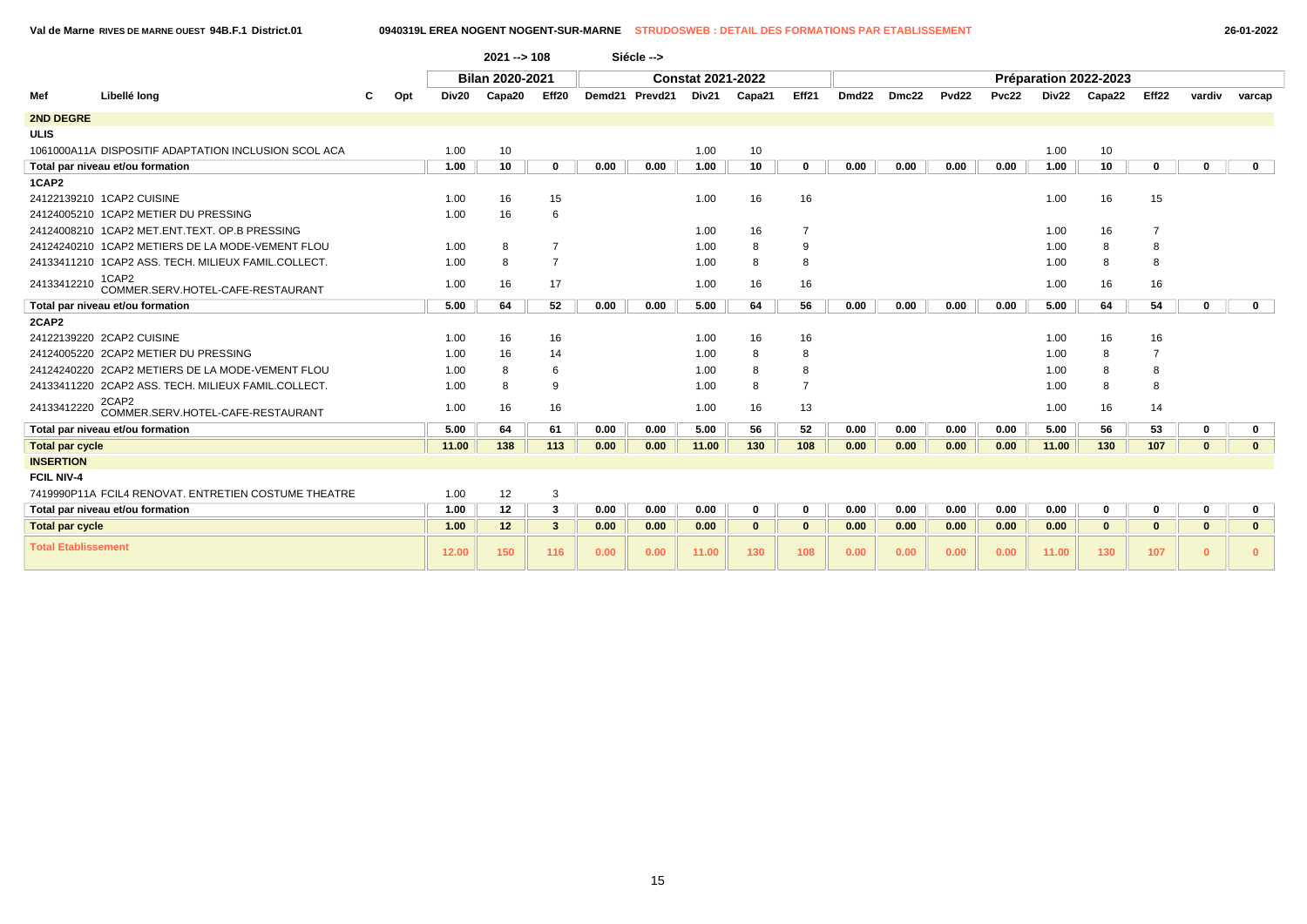**Val de Marne RIVES DE MARNE OUEST 94B.F.1 District.01 0940137N LYC PROF LA SOURCE NOGENT-SUR-MARNE STRUDOSWEB : DETAIL DES FORMATIONS PAR ETABLISSEMENT 26-01-2022**

|                                                         |       | $2021 - 521$    |                |      | Siécle -->     |                          |        |       |       |       |                   |              |       |                       |       |             |                |
|---------------------------------------------------------|-------|-----------------|----------------|------|----------------|--------------------------|--------|-------|-------|-------|-------------------|--------------|-------|-----------------------|-------|-------------|----------------|
|                                                         |       | Bilan 2020-2021 |                |      |                | <b>Constat 2021-2022</b> |        |       |       |       |                   |              |       | Préparation 2022-2023 |       |             |                |
| Mef<br>Libellé long<br>Opt                              | Div20 | Capa20          | Eff20          |      | Demd21 Prevd21 | Div21                    | Capa21 | Eff21 | Dmd22 | Dmc22 | Pvd <sub>22</sub> | <b>Pvc22</b> | Div22 | Capa22                | Eff22 | vardiv      | varcap         |
| 2ND DEGRE                                               |       |                 |                |      |                |                          |        |       |       |       |                   |              |       |                       |       |             |                |
| <b>ULIS</b>                                             |       |                 |                |      |                |                          |        |       |       |       |                   |              |       |                       |       |             |                |
| 10610016110 UNITES LOCALISEES P.INCLUSION SCOLAIRE      | 1.00  | 12              |                |      |                | 1.00                     | 24     |       |       |       |                   |              | 1.00  | 24                    |       |             |                |
| Total par niveau et/ou formation                        | 1.00  | 12              | $\mathbf 0$    | 0.00 | 0.00           | 1.00                     | 24     | 0     | 0.00  | 0.00  | 0.00              | 0.00         | 1.00  | 24                    | 0     | $\mathbf 0$ | $\mathbf 0$    |
| <b>1ERE G-T</b>                                         |       |                 |                |      |                |                          |        |       |       |       |                   |              |       |                       |       |             |                |
| 22124210110 1BT TEC.MET.SPEC:TECHNQ.HABILLAG(DIP)       | 1.00  | 12              | 12             |      |                | 1.00                     | 12     | 11    |       |       |                   |              | 1.00  | 12                    | 11    |             |                |
| Total par niveau et/ou formation                        | 1.00  | 12              | 12             | 0.00 | 0.00           | 1.00                     | 12     | 11    | 0.00  | 0.00  | 0.00              | 0.00         | 1.00  | 12                    | 11    | $\bf{0}$    | $\mathbf{0}$   |
| <b>TERM G-T</b>                                         |       |                 |                |      |                |                          |        |       |       |       |                   |              |       |                       |       |             |                |
| 22224210110 TBT TEC.MET.SPEC:TECHNQ.HABILLAG(DIP)       | 1.00  | 12              | 9              |      |                | 1.00                     | 12     | 11    |       |       |                   |              | 1.00  | 12                    | 12    |             |                |
| Total par niveau et/ou formation                        | 1.00  | 12              | 9              | 0.00 | 0.00           | 1.00                     | 12     | 11    | 0.00  | 0.00  | 0.00              | 0.00         | 1.00  | 12                    | 12    | $\mathbf 0$ | $\mathbf{0}$   |
| CAP <sub>1</sub> AN                                     |       |                 |                |      |                |                          |        |       |       |       |                   |              |       |                       |       |             |                |
| 24024242110 1CAP1 METIERS MODE CHAPELIER-MODISTE        | 1.00  | 12              | $\overline{7}$ |      |                | 1.00                     | 12     | 9     |       |       |                   |              | 1.00  | 12                    | 8     |             |                |
| Total par niveau et/ou formation                        | 1.00  | 12              | $\overline{7}$ | 0.00 | 0.00           | 1.00                     | 12     | 9     | 0.00  | 0.00  | 0.00              | 0.00         | 1.00  | 12                    | 8     | 0           | $\mathbf{0}$   |
| 1CAP2                                                   |       |                 |                |      |                |                          |        |       |       |       |                   |              |       |                       |       |             |                |
| 24122142210 1CAP2 PROD.SERV.REST. (RAPID,COLL,CAFE)     | 1.00  | 24              | 23             |      |                |                          |        |       |       |       |                   |              |       |                       |       |             |                |
| 24131224210 1CAP2 EQUIPIER POLYVALENT DU COMMERCE       | 1.00  | 24              | 24             |      |                | 2.00                     | 48     | 47    |       |       |                   |              | 2.00  | 48                    | 47    |             |                |
| Total par niveau et/ou formation                        | 2.00  | 48              | 47             | 0.00 | 0.00           | 2.00                     | 48     | 47    | 0.00  | 0.00  | 0.00              | 0.00         | 2.00  | 48                    | 47    | $\mathbf 0$ | $\mathbf{0}$   |
| 2CAP2                                                   |       |                 |                |      |                |                          |        |       |       |       |                   |              |       |                       |       |             |                |
| 24131214220 2CAP2 EMPLOYE COMMERCE MULTISPECIALITES     | 1.00  | 24              | 22             |      |                |                          |        |       |       |       |                   |              |       |                       |       |             |                |
| 24131216220 2CAP2 EMPL.VENTE: PRDTS EQUIP.COURANT       | 1.00  | 24              | 23             |      |                |                          |        |       |       |       |                   |              |       |                       |       |             |                |
| 24131224220 2CAP2 EQUIPIER POLYVALENT DU COMMERCE       |       |                 |                |      |                | 2.00                     | 48     | 37    |       |       |                   |              | 2.00  | 48                    | 41    |             |                |
| Total par niveau et/ou formation                        | 2.00  | 48              | 45             | 0.00 | 0.00           | 2.00                     | 48     | 37    | 0.00  | 0.00  | 0.00              | 0.00         | 2.00  | 48                    | 41    | 0           | $\mathbf 0$    |
| 2NDE PRO                                                |       |                 |                |      |                |                          |        |       |       |       |                   |              |       |                       |       |             |                |
| 24724202310 2NDPRO ARTIS.& MET.ART:TAPIS.D'AMEUBLT      | 1.00  | 16              | 12             |      |                | 1.00                     | 16     | 5     |       |       |                   |              | 1.00  | 16                    | 8     |             |                |
| 24724203310 2NDPRO METIERS DE LA MODE - VEMENT          | 1.00  | 24              | 24             |      |                | 1.00                     | 24     | 24    |       |       |                   |              | 1.00  | 24                    | 24    |             |                |
| 2473000231F 2NDPRO SERVICES UPE2A                       | 1.00  | 20              | 6              |      |                | 1.00                     | 20     | 6     |       |       |                   |              | 1.00  | 20                    |       |             |                |
| 2NDPRO MET. RELATION CLIENT 2NDE COMMUNE<br>24731211310 | 3.00  | 66              | 64             |      |                | 3.00                     | 66     | 66    |       |       |                   |              | 3.00  | 66                    | 65    |             |                |
| Total par niveau et/ou formation                        | 6.00  | 126             | 106            | 0.00 | 0.00           | 6.00                     | 126    | 101   | 0.00  | 0.00  | 0.00              | 0.00         | 6.00  | 126                   | 97    | $\bf{0}$    | $\mathbf{0}$   |
| <b>1ERE PRO</b>                                         |       |                 |                |      |                |                          |        |       |       |       |                   |              |       |                       |       |             |                |
| 24724202320 1ERPRO ARTIS.& MET.ART:TAPIS.D'AMEUBLT      | 1.00  | 12              | 10             |      |                | 1.00                     | 12     | 12    |       |       |                   |              | 1.00  | 16                    | 6     |             | Δ              |
| 24724203320 1ERPRO METIERS DE LA MODE - VEMENT          | 1.00  | 24              | 24             |      |                | 1.00                     | 24     | 24    |       |       |                   |              | 1.00  | 24                    | 24    |             |                |
| 24731212320 1ERPRO METIERS DE L'ACCUEIL                 | 1.00  | 18              | 18             |      |                | 1.00                     | 18     | 18    |       |       |                   |              | 1.00  | 18                    | 18    |             |                |
| 24731213320 1ERPRO MET.COM.VEN.OP.A ANI.GES.ESP.COM.    | 1.00  | 24              | 25             |      |                | 1.00                     | 24     | 25    |       |       |                   |              | 1.00  | 24                    | 24    |             |                |
| 24731214320 1ERPRO MET.COM.VEN.OP.B PR.CL.VA.OF.COM.    | 1.00  | 24              | 23             |      |                | 1.00                     | 24     | 24    |       |       |                   |              | 1.00  | 24                    | 24    |             |                |
| Total par niveau et/ou formation                        | 5.00  | 102             | 100            | 0.00 | 0.00           | 5.00                     | 102    | 103   | 0.00  | 0.00  | 0.00              | 0.00         | 5.00  | 106                   | 96    | $\mathbf 0$ | $\overline{4}$ |
| <b>TLEPRO</b>                                           |       |                 |                |      |                |                          |        |       |       |       |                   |              |       |                       |       |             |                |
| 24724202330 TLEPRO ARTIS.& MET.ART: TAPIS.D'AMEUBLT     | 1.00  | 12              | 5              |      |                | 1.00                     | 12     | 8     |       |       |                   |              | 1.00  | 12                    | 12    |             |                |
| 24724203330 TLEPRO METIERS DE LA MODE - VEMENT          | 1.00  | 24              | 20             |      |                | 1.00                     | 24     | 24    |       |       |                   |              | 1.00  | 24                    | 23    |             |                |
| 24731202330 TLEPRO COMMERCE                             | 1.00  | 24              | 24             |      |                |                          |        |       |       |       |                   |              |       |                       |       |             |                |
| 24731206330 TLEPRO VENTE (PROSPECT.NEGO.SUIV.CLIENT)    | 1.00  | 24              | 23             |      |                |                          |        |       |       |       |                   |              |       |                       |       |             |                |
| 24731210330 TLEPRO ACCUEIL -RELATION CLIENTS USAGERS    | 1.00  | 18              | 18             |      |                |                          |        |       |       |       |                   |              |       |                       |       |             |                |
| 24731212330 TLEPRO METIERS DE L'ACCUEIL                 |       |                 |                |      |                | 1.00                     | 18     | 18    |       |       |                   |              | 1.00  | 18                    | 18    |             |                |
| 24731213330 TLEPRO MET.COM.VEN.OP.A ANI.GES.ESP.COM.    |       |                 |                |      |                | 1.00                     | 24     | 25    |       |       |                   |              | 1.00  | 24                    | 24    |             |                |
| 24731214330 TLEPRO MET.COM.VEN.OP.B PR.CL.VA.OF.COM.    |       |                 |                |      |                | 1.00                     | 24     | 24    |       |       |                   |              | 1.00  | 24                    | 24    |             |                |
| Total par niveau et/ou formation                        | 5.00  | 102             | 90             | 0.00 | 0.00           | 5.00                     | 102    | 99    | 0.00  | 0.00  | 0.00              | 0.00         | 5.00  | 102                   | 101   | 0           | 0              |

**MC**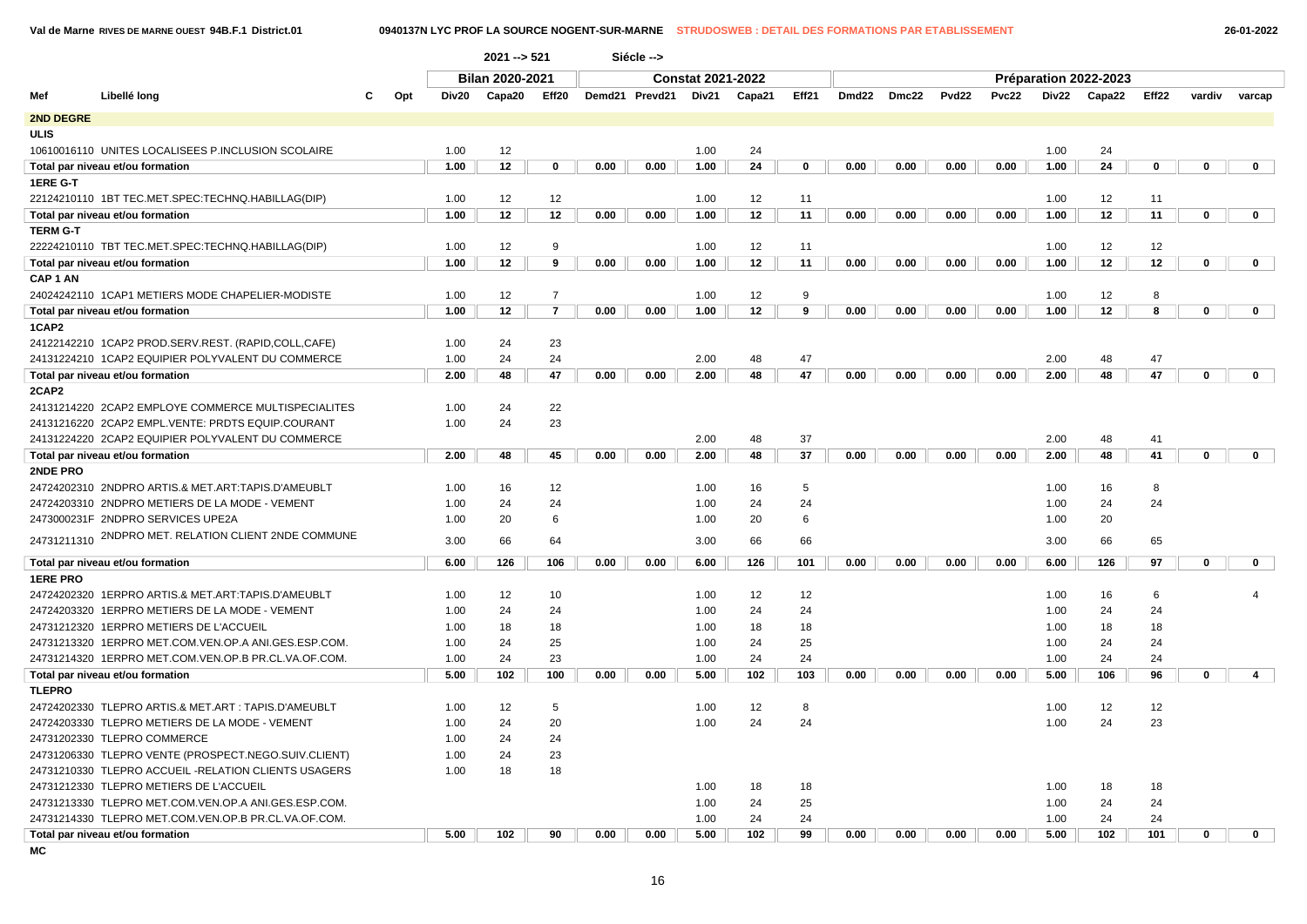|                            |                                                  |   |     |       | $2021 - 521$    |       |                    | Siécle -->          |                          |                  |       |                   |       |                   |       |       |                       |       |        |                 |
|----------------------------|--------------------------------------------------|---|-----|-------|-----------------|-------|--------------------|---------------------|--------------------------|------------------|-------|-------------------|-------|-------------------|-------|-------|-----------------------|-------|--------|-----------------|
|                            |                                                  |   |     |       | Bilan 2020-2021 |       |                    |                     | <b>Constat 2021-2022</b> |                  |       |                   |       |                   |       |       | Préparation 2022-2023 |       |        |                 |
| Mef                        | Libellé long                                     | C | Opt | Div20 | Capa20          | Eff20 | Demd <sub>21</sub> | Prevd <sub>21</sub> | Div21                    | Capa21           | Eff21 | Dmd <sub>22</sub> | Dmc22 | Pvd <sub>22</sub> | Pvc22 | Div22 | Capa22                | Eff22 | vardiv | varcap          |
|                            | 25334201110 MC ENTRET. COLLECT. PATRIMOINE (MC5) |   |     | 1.00  | 12              | 5     |                    |                     | 1.00                     | 12               | 6     |                   |       |                   |       | 1.00  | 12                    |       |        |                 |
|                            | Total par niveau et/ou formation                 |   |     | 1.00  | 12              | 5     | 0.00               | 0.00                | 1.00                     | 12 <sup>12</sup> | 6     | 0.00              | 0.00  | 0.00              | 0.00  | 1.00  | 12                    |       |        |                 |
| <b>Total par cycle</b>     |                                                  |   |     | 25.00 | 486             | 421   | 0.00               | 0.00                | 25.00                    | 498              | 424   | 0.00              | 0.00  | 0.00              | 0.00  | 25.00 | 502                   | 413   |        |                 |
| <b>POST BACCALAUREAT</b>   |                                                  |   |     |       |                 |       |                    |                     |                          |                  |       |                   |       |                   |       |       |                       |       |        |                 |
| 1DMA3                      |                                                  |   |     |       |                 |       |                    |                     |                          |                  |       |                   |       |                   |       |       |                       |       |        |                 |
|                            | 4181340S31A 1MADE3 DNMADE MENTION SPECTACLE      |   |     | 1.00  | 16              | 14    |                    |                     | 1.00                     | 16               | 15    |                   |       |                   |       | 1.00  | 16                    |       |        |                 |
|                            | 4181340T31A 1MADE3 DNMADE MENTION TEXTILE        |   |     | 1.00  | 24              | 25    |                    |                     | 1.00                     | 24               | 26    |                   |       |                   |       | 1.00  | 24                    |       |        |                 |
|                            | Total par niveau et/ou formation                 |   |     | 2.00  | 40              | 39    | 0.00               | 0.00                | 2.00                     | 40               | 41    | 0.00              | 0.00  | 0.00              | 0.00  | 2.00  | 40                    |       |        |                 |
| 2DMA3                      |                                                  |   |     |       |                 |       |                    |                     |                          |                  |       |                   |       |                   |       |       |                       |       |        |                 |
|                            | 4181340S32A 2MADE3 DNMADE MENTION SPECTACLE      |   |     | 1.00  | 16              | 16    |                    |                     | 1.00                     | 16               | 14    |                   |       |                   |       | 1.00  | 16                    |       |        |                 |
|                            | 4181340T32A 2MADE3 DNMADE MENTION TEXTILE        |   |     | 1.00  | 16              | 9     |                    |                     | 1.00                     | 24               | 20    |                   |       |                   |       | 1.00  | 24                    |       |        |                 |
|                            | Total par niveau et/ou formation                 |   |     | 2.00  | 32              | 25    | 0.00               | 0.00                | 2.00                     | 40               | 34    | 0.00              | 0.00  | 0.00              | 0.00  | 2.00  | 40                    |       |        | $\mathbf 0$     |
| 3DMA3                      |                                                  |   |     |       |                 |       |                    |                     |                          |                  |       |                   |       |                   |       |       |                       |       |        |                 |
|                            | 4181340S33A 3MADE3 DNMADE MENTION SPECTACLE      |   |     | 1.00  | 16              | 11    |                    |                     | 1.00                     | 16               | 14    |                   |       |                   |       | 1.00  | 16                    |       |        |                 |
|                            | 4181340T33A 3MADE3 DNMADE MENTION TEXTILE        |   |     | 1.00  | 16              | 13    |                    |                     | 1.00                     | 16               | 8     |                   |       |                   |       | 1.00  | 24                    |       |        |                 |
|                            | Total par niveau et/ou formation                 |   |     | 2.00  | 32              | 24    | 0.00               | 0.00                | 2.00                     | 32               | 22    | 0.00              | 0.00  | 0.00              | 0.00  | 2.00  | 40                    |       |        |                 |
| <b>Total par cycle</b>     |                                                  |   |     | 6.00  | 104             | 88    | 0.00               | 0.00                | 6.00                     | 112              | 97    | 0.00              | 0.00  | 0.00              | 0.00  | 6.00  | 120                   |       |        |                 |
| <b>Total Etablissement</b> |                                                  |   |     | 31.00 | 590             | 509   | 0.00               | 0.00                | 31.00                    | 610              | 521   | 0.00              | 0.00  | 0.00              | 0.00  | 31.00 | 622                   | 413   |        | 12 <sub>2</sub> |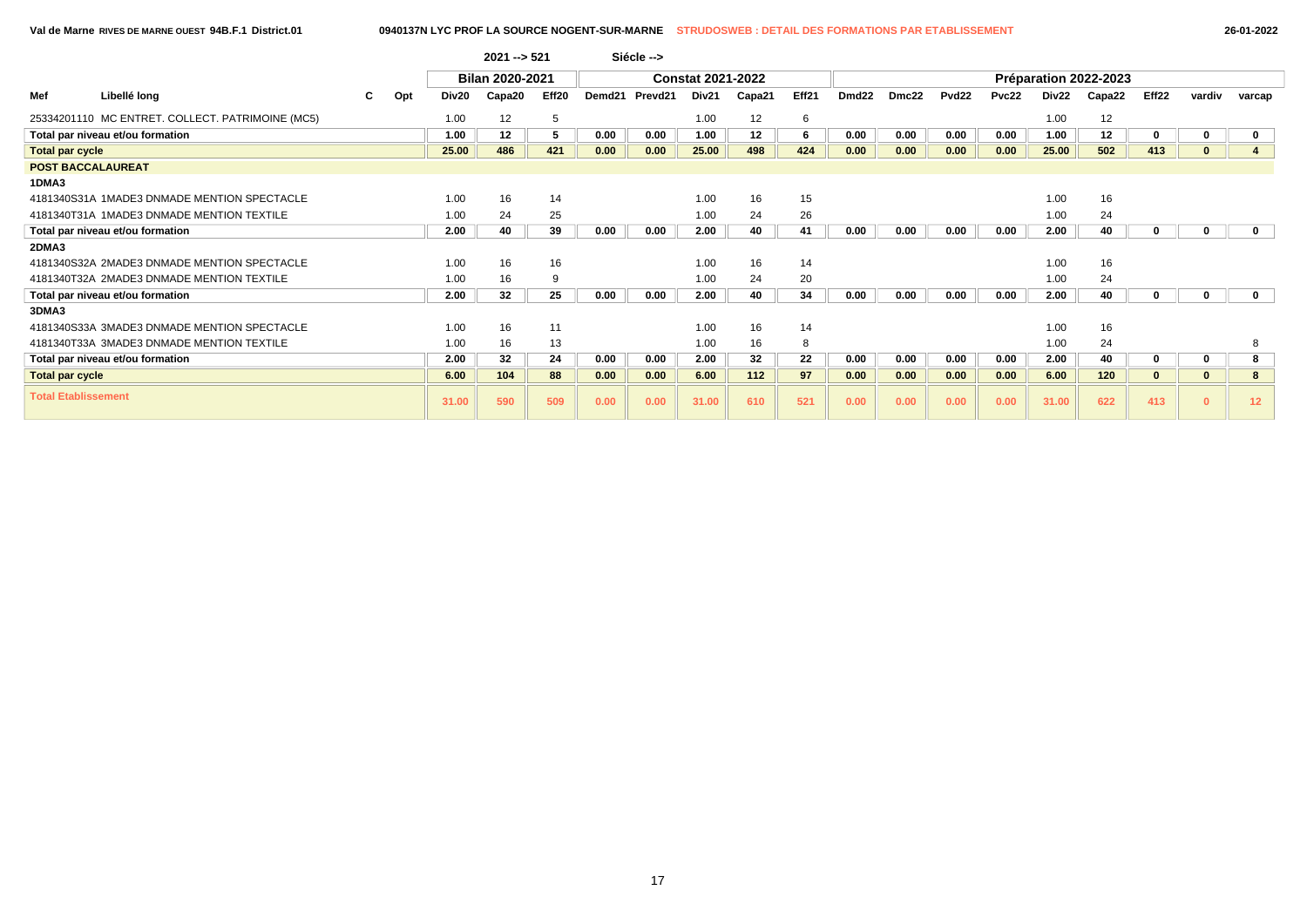**Val de Marne RIVES DE MARNE OUEST 94B.F.1 District.01 0940118T LYC POLYV LOUIS ARMAND NOGENT-SUR-MARNE STRUDOSWEB : DETAIL DES FORMATIONS PAR ETABLISSEMENT 26-01-2022**

|                          |                                                       |     |       | $2021 - 913$    |                   |      | Siécle -->     |                          |        |       |       |       |                   |              |       |                       |       |              |              |
|--------------------------|-------------------------------------------------------|-----|-------|-----------------|-------------------|------|----------------|--------------------------|--------|-------|-------|-------|-------------------|--------------|-------|-----------------------|-------|--------------|--------------|
|                          |                                                       |     |       | Bilan 2020-2021 |                   |      |                | <b>Constat 2021-2022</b> |        |       |       |       |                   |              |       | Préparation 2022-2023 |       |              |              |
| Mef                      | Libellé long                                          | Opt | Div20 | Capa20          | Eff <sub>20</sub> |      | Demd21 Prevd21 | Div21                    | Capa21 | Eff21 | Dmd22 | Dmc22 | Pvd <sub>22</sub> | <b>Pvc22</b> | Div22 | Capa22                | Eff22 | vardiv       | varcap       |
| 2ND DEGRE                |                                                       |     |       |                 |                   |      |                |                          |        |       |       |       |                   |              |       |                       |       |              |              |
| 2NDE G-T                 |                                                       |     |       |                 |                   |      |                |                          |        |       |       |       |                   |              |       |                       |       |              |              |
|                          | 20010018110 2NDE GENERALE ET TECHNOLOGIQUE            |     | 4.00  | 120             | 115               |      |                | 4.00                     | 120    | 107   |       |       |                   |              | 4.00  | 120                   |       |              |              |
|                          | Total par niveau et/ou formation                      |     | 4.00  | 120             | 115               | 0.00 | 0.00           | 4.00                     | 120    | 107   | 0.00  | 0.00  | 0.00              | 0.00         | 4.00  | 120                   | 0     | $\mathbf 0$  | $\mathbf 0$  |
| <b>1ERE G-T</b>          |                                                       |     |       |                 |                   |      |                |                          |        |       |       |       |                   |              |       |                       |       |              |              |
|                          | 20110019110 PREMIERE GENERALE                         |     | 2.00  | 57              | 52                |      |                | 2.00                     | 70     | 59    |       |       |                   |              | 2.00  | 59                    | 58    |              | $-11$        |
|                          | 21120010110 1STI2D SC. & TECHN. INGEN.INNOV.DEV.DUR.  |     | 2.00  | 57              | 58                |      |                | 2.00                     | 59     | 55    |       |       |                   |              | 2.00  | 59                    | 59    |              |              |
|                          | Total par niveau et/ou formation                      |     | 4.00  | 114             | 110               | 0.00 | 0.00           | 4.00                     | 129    | 114   | 0.00  | 0.00  | 0.00              | 0.00         | 4.00  | 118                   | 117   | 0            | $-11$        |
| <b>TERM G-T</b>          |                                                       |     |       |                 |                   |      |                |                          |        |       |       |       |                   |              |       |                       |       |              |              |
|                          | 20210019110 TERMINALE GENERALE                        |     | 2.00  | 61              | 57                |      |                | 2.00                     | 70     | 57    |       |       |                   |              | 2.00  | 70                    | 62    |              |              |
|                          | 21220004110 TSTI2D ENERGIES ET ENVIRONNEMENT          |     | 0.30  | 9               | 15                |      |                | 0.50                     | 15     | 13    |       |       |                   |              | 0.50  | 15                    | 14    |              |              |
|                          | 21220005110 TSTI2D INNOV.TECHNO. ECO CONCEPT.         |     | 0.70  | 16              | 15                |      |                | 0.50                     | 15     | 14    |       |       |                   |              | 0.50  | 15                    | 15    |              |              |
|                          | 21220006110 TSTI2D SYSTE INFO. ET NUMERIQUE           |     | 1.00  | 26              | 28                |      |                | 1.00                     | 30     | 29    |       |       |                   |              | 1.00  | 30                    | 29    |              |              |
|                          | Total par niveau et/ou formation                      |     | 4.00  | 112             | 115               | 0.00 | 0.00           | 4.00                     | 130    | 113   | 0.00  | 0.00  | 0.00              | 0.00         | 4.00  | 130                   | 120   | $\mathbf 0$  | $\mathbf 0$  |
| 2NDE PRO                 |                                                       |     |       |                 |                   |      |                |                          |        |       |       |       |                   |              |       |                       |       |              |              |
|                          | 24720002310 2NDPRO ETUD. DEFINITION PRDTS INDUSTRIELS |     | 1.00  | 24              | 18                |      |                | 1.00                     | 24     | 20    |       |       |                   |              | 1.00  | 24                    | 19    |              |              |
| 24720008310              | 2NDPRO MET.TRANSIT.NUMER.ENERG.2NDE<br>COMM           |     |       |                 |                   |      |                | 4.00                     | 96     | 92    |       |       |                   |              | 4.00  | 96                    | 94    |              |              |
|                          | 24725510310 2NDPRO METIERS ELECT. ENVIRON. CONNECTES  |     | 2.00  | 48              | 47                |      |                |                          |        |       |       |       |                   |              |       |                       |       |              |              |
| 24725516310              | 2NDPRO SYSTEMES NUMERIQUES 2NDE<br><b>COMMUNE</b>     |     | 2.00  | 48              | 49                |      |                |                          |        |       |       |       |                   |              |       |                       |       |              |              |
|                          | Total par niveau et/ou formation                      |     | 5.00  | 120             | 114               | 0.00 | 0.00           | 5.00                     | 120    | 112   | 0.00  | 0.00  | 0.00              | 0.00         | 5.00  | 120                   | 113   | $\mathbf 0$  | $\mathbf 0$  |
| <b>1ERE PRO</b>          |                                                       |     |       |                 |                   |      |                |                          |        |       |       |       |                   |              |       |                       |       |              |              |
|                          | 24720002320 1ERPRO ETUD.DEFINITION PRDTS INDUSTRIELS  |     | 1.00  | 24              | 18                |      |                | 1.00                     | 18     | 19    |       |       |                   |              | 1.00  | 24                    | 18    |              | 6            |
|                          | 24725510320 1ERPRO METIERS ELECT. ENVIRON. CONNECTES  |     | 2.00  | 48              | 47                |      |                | 2.00                     | 48     | 45    |       |       |                   |              | 2.00  | 48                    | 43    |              |              |
|                          | 24725515320 1ERPRO SYST.NUM.OPT.C RES.INF.SYST.COMM.  |     | 2.00  | 48              | 48                |      |                | 2.00                     | 48     | 48    |       |       |                   |              | 2.00  | 48                    | 45    |              |              |
|                          | Total par niveau et/ou formation                      |     | 5.00  | 120             | 113               | 0.00 | 0.00           | 5.00                     | 114    | 112   | 0.00  | 0.00  | 0.00              | 0.00         | 5.00  | 120                   | 106   | 0            | 6            |
| <b>TLEPRO</b>            |                                                       |     |       |                 |                   |      |                |                          |        |       |       |       |                   |              |       |                       |       |              |              |
|                          | 24720002330 TLEPRO ETUD.DEFINITION PRDTS INDUSTRIELS  |     | 1.00  | 24              | 18                |      |                | 1.00                     | 18     | 14    |       |       |                   |              | 1.00  | 18                    | 18    |              |              |
|                          | 24725510330 TLEPRO METIERS ELECT. ENVIRON. CONNECTES  |     | 2.00  | 48              | 46                |      |                | 2.00                     | 48     | 45    |       |       |                   |              | 2.00  | 48                    | 43    |              |              |
|                          | 24725515330 TLEPRO SYST.NUM.OPT.C RES.INF.SYST.COMM.  |     | 2.00  | 48              | 48                |      |                | 2.00                     | 48     | 48    |       |       |                   |              | 2.00  | 48                    | 48    |              |              |
|                          | Total par niveau et/ou formation                      |     | 5.00  | 120             | 112               | 0.00 | 0.00           | 5.00                     | 114    | 107   | 0.00  | 0.00  | 0.00              | 0.00         | 5.00  | 114                   | 109   | 0            | $\mathbf{0}$ |
| <b>Total par cycle</b>   |                                                       |     | 27.00 | 706             | 679               | 0.00 | 0.00           | 27.00                    | 727    | 665   | 0.00  | 0.00  | 0.00              | 0.00         | 27.00 | 722                   | 565   | $\mathbf{0}$ | $-5$         |
| <b>POST BACCALAUREAT</b> |                                                       |     |       |                 |                   |      |                |                          |        |       |       |       |                   |              |       |                       |       |              |              |
| 1BTS2                    |                                                       |     |       |                 |                   |      |                |                          |        |       |       |       |                   |              |       |                       |       |              |              |
|                          | 31120009210 1BTS2 CONCEPTION PRODUITS INDUSTRIELS     |     | 1.00  | 24              | 25                |      |                | 1.00                     | 24     | 24    |       |       |                   |              | 1.00  | 24                    |       |              |              |
|                          | 31120112210 1BTS2 SYST.NUMER. OPT.A INFORM.&RESEAUX   |     | 1.00  | 35              | 34                |      |                | 1.00                     | 24     | 25    |       |       |                   |              | 1.00  | 24                    |       |              |              |
|                          | 31125516210 1BTS2 SYST.NUMER. OPT.B ELECTRON.&COM.    |     | 1.00  | 24              | 24                |      |                | 1.00                     | 24     | 23    |       |       |                   |              | 1.00  | 24                    |       |              |              |
|                          | 31125520210 1BTS2 ELECTROTECHNIQUE                    |     | 1.00  | 24              | 21                |      |                | 1.00                     | 24     | 25    |       |       |                   |              | 1.00  | 24                    |       |              |              |
|                          | 31132612210 1BTS2 SERV.INFORMATIQ.ORGAN.1ERE ANNEE    |     | 1.00  | 35              | 35                |      |                | 1.00                     | 35     | 35    |       |       |                   |              | 1.00  | 35                    |       |              |              |
|                          | Total par niveau et/ou formation                      |     | 5.00  | 142             | 139               | 0.00 | 0.00           | 5.00                     | 131    | 132   | 0.00  | 0.00  | 0.00              | 0.00         | 5.00  | 131                   | 0     | 0            | $\mathbf{0}$ |
| <b>2BTS2</b>             |                                                       |     |       |                 |                   |      |                |                          |        |       |       |       |                   |              |       |                       |       |              |              |
|                          | 31120009220 2BTS2 CONCEPTION PRODUITS INDUSTRIELS     |     | 1.00  | 24              | 22                |      |                | 1.00                     | 24     | 16    |       |       |                   |              | 1.00  | 24                    |       |              |              |
|                          | 31120112220 2BTS2 SYST.NUMER. OPT.A INFORM.&RESEAUX   |     | 1.00  | 24              | 25                |      |                | 1.00                     | 35     | 35    |       |       |                   |              | 1.00  | 24                    |       |              | $-11$        |
|                          | 31125515220 2BTS2 ELECTROTECHNIQUE                    |     | 1.00  | 24              | 22                |      |                |                          |        |       |       |       |                   |              |       |                       |       |              |              |
|                          | 31125516220 2BTS2 SYST.NUMER. OPT.B ELECTRON.&COM.    |     | 1.00  | 24              | 21                |      |                | 1.00                     | 24     | 19    |       |       |                   |              | 1.00  | 24                    |       |              |              |
|                          | 31125520220 2BTS2 ELECTROTECHNIQUE                    |     |       |                 |                   |      |                | 1.00                     | 24     | 18    |       |       |                   |              | 1.00  | 24                    |       |              |              |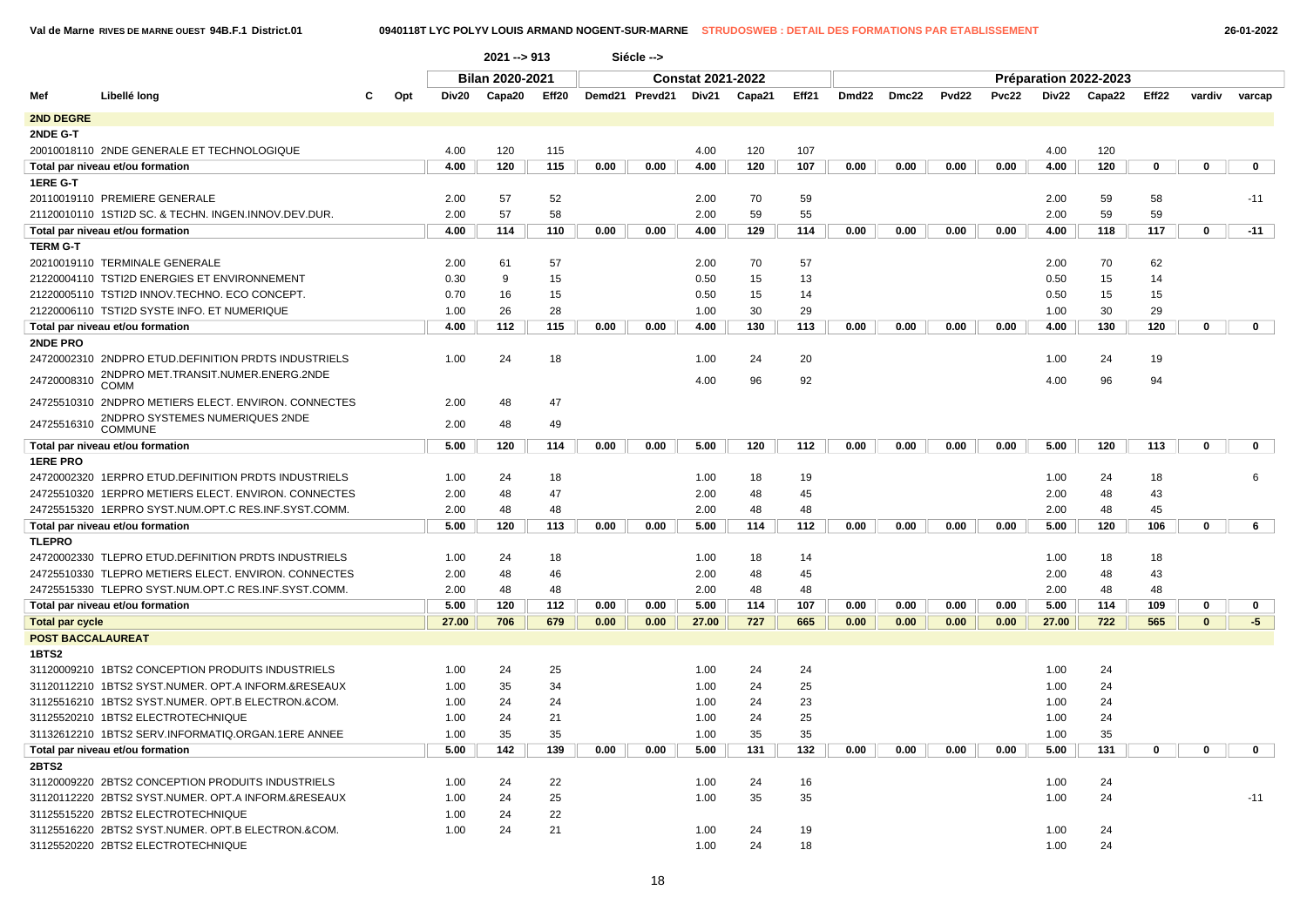| 26-01-202 |  |  |  |
|-----------|--|--|--|
|-----------|--|--|--|

|                            |                                                    |   |     |       | $2021 - 913$    |       |        | Siécle --> |                          |        |                   |                   |       |                   |       |       |                       |       |        |        |
|----------------------------|----------------------------------------------------|---|-----|-------|-----------------|-------|--------|------------|--------------------------|--------|-------------------|-------------------|-------|-------------------|-------|-------|-----------------------|-------|--------|--------|
|                            |                                                    |   |     |       | Bilan 2020-2021 |       |        |            | <b>Constat 2021-2022</b> |        |                   |                   |       |                   |       |       | Préparation 2022-2023 |       |        |        |
| Mef                        | Libellé long                                       | C | Opt | Div20 | Capa20          | Eff20 | Demd21 | Prevd21    | Div21                    | Capa21 | Eff <sub>21</sub> | Dmd <sub>22</sub> | Dmc22 | Pvd <sub>22</sub> | Pvc22 | Div22 | Capa22                | Eff22 | vardiv | varcap |
|                            | 31132610220 2BTS2 SERV.INFORMATIQ.ORGAN.OPT.SISR   |   |     | 0.50  | 18              | 19    |        |            |                          |        |                   |                   |       |                   |       |       |                       |       |        |        |
|                            | 31132611220 2BTS2 SERV.INFORMATIO.ORGAN.OPT.SLAM   |   |     | 0.50  | 17              | 12    |        |            |                          |        |                   |                   |       |                   |       |       |                       |       |        |        |
|                            | 31132613220 2BTS2 SERV INFORMATIO ORGAN OPT A SISR |   |     |       |                 |       |        |            | 0.50                     | 18     | 23                |                   |       |                   |       | 0.50  | 18                    |       |        |        |
|                            | 31132614220 2BTS2 SERV.INFORMATIQ.ORGAN.OPT.B.SLAM |   |     |       |                 |       |        |            | 0.50                     | 17     |                   |                   |       |                   |       | 0.50  | 17                    |       |        |        |
|                            | Total par niveau et/ou formation                   |   |     | 5.00  | 131             | 121   | 0.00   | 0.00       | 5.00                     | 142    | 116               | 0.00              | 0.00  | 0.00              | 0.00  | 5.00  | 131                   |       |        | $-11$  |
| <b>Total par cycle</b>     |                                                    |   |     | 10.00 | 273             | 260   | 0.00   | 0.00       | 10.00                    | 273    | 248               | 0.00              | 0.00  | 0.00              | 0.00  | 10.00 | 262                   |       | u      | $-11$  |
| <b>Total Etablissement</b> |                                                    |   |     | 37.00 | 979             | 939   | 0.00   | 0.00       | 37.00                    | 1000   | 913               | 0.00              | 0.00  | 0.00              | 0.00  | 37.00 | 984                   | 565   |        | $-16$  |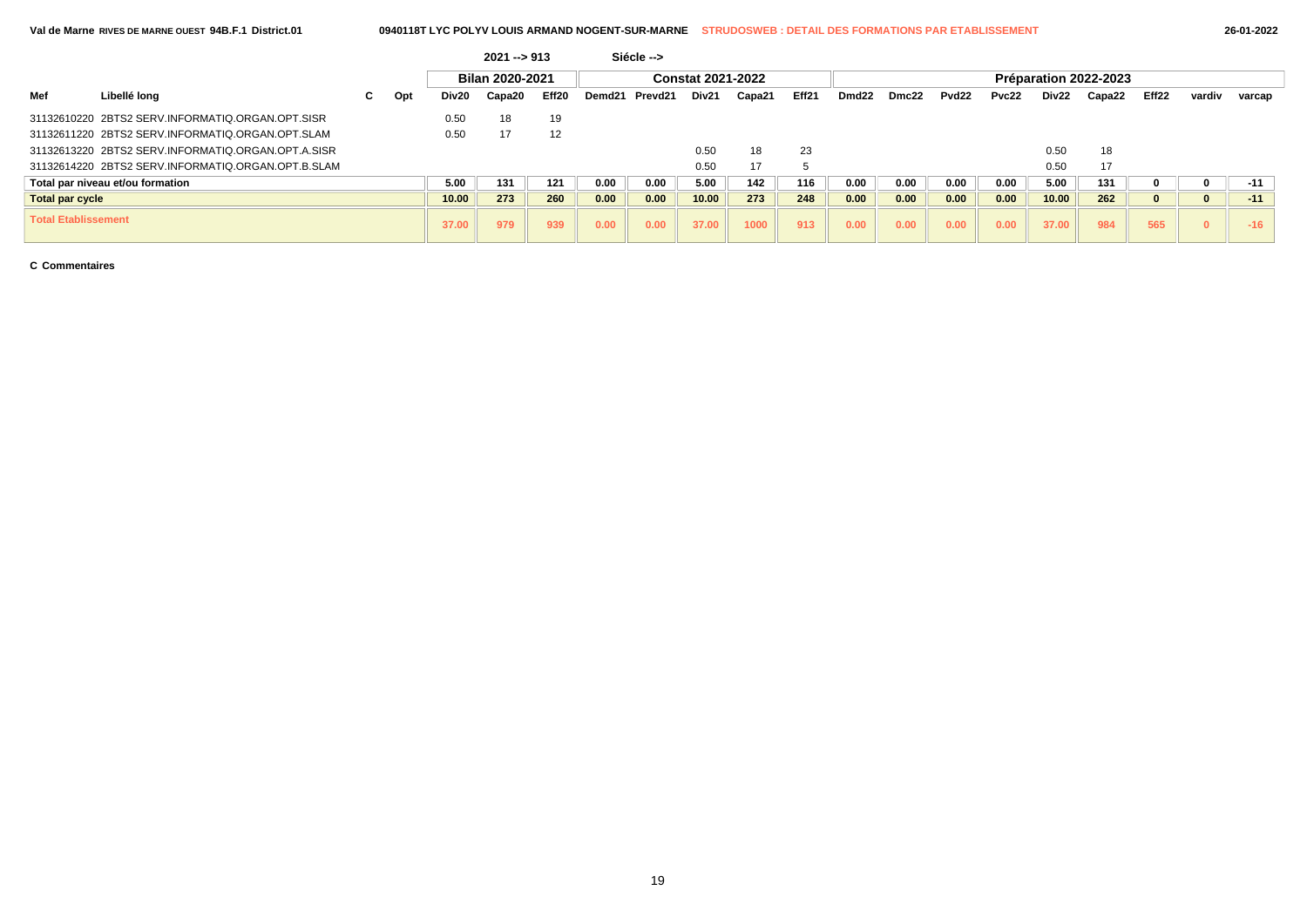|                            |                                                       |              |       | $2021 - 514$           |                         |      | Siécle -->     |                          |        |                |       |       |                   |       |              |                       |              |              |              |
|----------------------------|-------------------------------------------------------|--------------|-------|------------------------|-------------------------|------|----------------|--------------------------|--------|----------------|-------|-------|-------------------|-------|--------------|-----------------------|--------------|--------------|--------------|
|                            |                                                       |              |       | <b>Bilan 2020-2021</b> |                         |      |                | <b>Constat 2021-2022</b> |        |                |       |       |                   |       |              | Préparation 2022-2023 |              |              |              |
| Mef                        | Libellé long                                          | Opt<br>С     | Div20 | Capa20                 | Eff20                   |      | Demd21 Prevd21 | Div21                    | Capa21 | Eff21          | Dmd22 | Dmc22 | Pvd <sub>22</sub> | Pvc22 | <b>Div22</b> | Capa22                | Eff22        | vardiv       | varcap       |
| 2ND DEGRE                  |                                                       |              |       |                        |                         |      |                |                          |        |                |       |       |                   |       |              |                       |              |              |              |
| 2NDE PRO                   |                                                       |              |       |                        |                         |      |                |                          |        |                |       |       |                   |       |              |                       |              |              |              |
|                            | 24730003310 2NDPRO MET.GEST.ADM., TRA.&LOG.2NDE COMM. |              | 2.00  | 48                     | 48                      |      |                | 2.00                     | 48     | 48             |       |       |                   |       | 2.00         | 48                    | 48           |              |              |
| 24731211310                | 2NDPRO MET. RELATION CLIENT 2NDE COMMUNE              |              | 4.00  | 96                     | 97                      |      |                | 4.00                     | 96     | 97             |       |       |                   |       | 4.00         | 96                    | 96           |              |              |
|                            | 24731211316 2NDPRO MET. REL. CLIENT 2NDE COMMUNE SHN  |              | 0.25  | 6                      | 5                       |      |                | 0.25                     | 6      | $\overline{1}$ |       |       |                   |       | 0.25         | 6                     | 3            |              |              |
|                            | Total par niveau et/ou formation                      |              | 6.25  | 150                    | 150                     | 0.00 | 0.00           | 6.25                     | 150    | 146            | 0.00  | 0.00  | 0.00              | 0.00  | 6.25         | 150                   | 147          | $\mathbf 0$  | $\mathbf{0}$ |
| <b>1ERE PRO</b>            |                                                       |              |       |                        |                         |      |                |                          |        |                |       |       |                   |       |              |                       |              |              |              |
|                            | 24730001320 1ERPRO GESTION-ADMINISTRATION             |              | 1.00  | 24                     | 24                      |      |                |                          |        |                |       |       |                   |       |              |                       |              |              |              |
|                            | 24730004320 1ERPRO ASSISTANC.GEST.ORGANIS.ACTIVITES   |              |       |                        |                         |      |                | 1.00                     | 24     | 24             |       |       |                   |       | 1.00         | 24                    | 24           |              |              |
|                            | 24731106320 1ERPRO LOGISTIQUE (Nouveau)               |              | 1.00  | 24                     | 24                      |      |                | 1.00                     | 24     | 24             |       |       |                   |       | 1.00         | 24                    | 24           |              |              |
|                            | 24731212320 1ERPRO METIERS DE L'ACCUEIL               |              | 1.00  | 24                     | 24                      |      |                | 1.00                     | 24     | 20             |       |       |                   |       | 1.00         | 24                    | 22           |              |              |
|                            | 24731213320 1ERPRO MET.COM.VEN.OP.A ANI.GES.ESP.COM.  | $\mathsf{r}$ | 2.00  | 48                     | 47                      |      |                | 2.00                     | 48     | 48             |       |       |                   |       | 2.00         | 48                    | 48           |              |              |
|                            | 24731213326 1ERPRO MET.COM.VEN.OP.A ANI.GES.ESP.SESP  |              | 0.25  | 6                      | 3                       |      |                | 0.25                     | 6      | 3              |       |       |                   |       | 0.25         | 6                     | 3            |              |              |
|                            | 24731214320 1ERPRO MET.COM.VEN.OP.B PR.CL.VA.OF.COM.  |              | 2.00  | 48                     | 48                      |      |                | 2.00                     | 48     | 48             |       |       |                   |       | 2.00         | 48                    | 48           |              |              |
|                            | Total par niveau et/ou formation                      |              | 7.25  | 174                    | 170                     | 0.00 | 0.00           | 7.25                     | 174    | 167            | 0.00  | 0.00  | 0.00              | 0.00  | 7.25         | 174                   | 169          | $\bf{0}$     | $\mathbf 0$  |
| <b>TLEPRO</b>              |                                                       |              |       |                        |                         |      |                |                          |        |                |       |       |                   |       |              |                       |              |              |              |
|                            | 24730001330 TLE PRO GESTION-ADMINISTRATION            |              | 1.00  | 24                     | 24                      |      |                | 1.00                     | 24     | 24             |       |       |                   |       |              |                       |              | $-1$         | $-24$        |
|                            | 24730004330 TLEPRO ASSISTANC.GEST.ORGANIS.ACTIVITES   |              |       |                        |                         |      |                |                          |        |                |       |       |                   |       | 1.00         | 24                    | 24           |              | 24           |
|                            | 24731106330 TLEPRO LOGISTIQUE (Nouveau)               |              | 1.00  | 24                     | 24                      |      |                | 1.00                     | 24     | 24             |       |       |                   |       | 1.00         | 24                    | 24           |              |              |
|                            | 24731202330 TLEPRO COMMERCE                           |              | 1.50  | 36                     | 34                      |      |                |                          |        |                |       |       |                   |       |              |                       |              |              |              |
|                            | 24731202336 TLEPRO COMMERCE SHN                       |              | 0.50  | 6                      | $\overline{\mathbf{4}}$ |      |                | 0.50                     | 6      | $\overline{4}$ |       |       |                   |       | 0.50         | 6                     | 4            |              |              |
|                            | 24731206330 TLEPRO VENTE (PROSPECT.NEGO.SUIV.CLIENT)  |              | 1.50  | 36                     | 30                      |      |                |                          |        |                |       |       |                   |       |              |                       |              |              |              |
|                            | 24731210330 TLEPRO ACCUEIL -RELATION CLIENTS USAGERS  |              | 2.00  | 48                     | 43                      |      |                |                          |        |                |       |       |                   |       |              |                       |              |              |              |
|                            | 24731212330 TLEPRO METIERS DE L'ACCUEIL               |              |       |                        |                         |      |                | 1.00                     | 24     | 24             |       |       |                   |       | 1.00         | 24                    | 20           |              |              |
|                            | 24731213330 TLEPRO MET.COM.VEN.OP.A ANI.GES.ESP.COM.  |              |       |                        |                         |      |                | 2.00                     | 48     | 51             |       |       |                   |       | 2.00         | 48                    | 48           |              |              |
|                            | 24731214330 TLEPRO MET.COM.VEN.OP.B PR.CL.VA.OF.COM.  |              |       |                        |                         |      |                | 2.00                     | 48     | 47             |       |       |                   |       | 2.00         | 48                    | 45           |              |              |
|                            | Total par niveau et/ou formation                      |              | 7.50  | 174                    | 159                     | 0.00 | 0.00           | 7.50                     | 174    | 174            | 0.00  | 0.00  | 0.00              | 0.00  | 7.50         | 174                   | 165          | $\mathbf 0$  | 0            |
| <b>Total par cycle</b>     |                                                       |              | 21.00 | 498                    | 479                     | 0.00 | 0.00           | 21.00                    | 498    | 487            | 0.00  | 0.00  | 0.00              | 0.00  | 21.00        | 498                   | 481          | $\mathbf{0}$ | $\mathbf{0}$ |
| <b>INSERTION</b>           |                                                       |              |       |                        |                         |      |                |                          |        |                |       |       |                   |       |              |                       |              |              |              |
| FCIL NIV-4                 |                                                       |              |       |                        |                         |      |                |                          |        |                |       |       |                   |       |              |                       |              |              |              |
|                            | 74130001110 CLASSE PASSERELLE BTS SERVICES            |              | 1.00  | 30                     | 28                      |      |                | 1.00                     | 30     | 27             |       |       |                   |       | 1.00         | 30                    |              |              |              |
|                            | 7419990111A PREP CONCOURS GARDIEN DE LA PAIX          | b            | 1.00  | 20                     |                         |      |                | 1.00                     | 20     |                |       |       |                   |       | 1.00         | 20                    |              |              |              |
|                            | Total par niveau et/ou formation                      |              | 2.00  | 50                     | 28                      | 0.00 | 0.00           | 2.00                     | 50     | 27             | 0.00  | 0.00  | 0.00              | 0.00  | 2.00         | 50                    | $\mathbf 0$  | $\mathbf 0$  | 0            |
| <b>Total par cycle</b>     |                                                       |              | 2.00  | 50                     | 28                      | 0.00 | 0.00           | 2.00                     | 50     | 27             | 0.00  | 0.00  | 0.00              | 0.00  | 2.00         | 50                    | $\mathbf{0}$ | $\mathbf{0}$ | $\mathbf{0}$ |
| <b>Total Etablissement</b> |                                                       |              | 23.00 | 548                    | 507                     | 0.00 | 0.00           | 23.00                    | 548    | 514            | 0.00  | 0.00  | 0.00              | 0.00  | 23.00        | 548                   | 481          | $\mathbf{0}$ | $\mathbf{0}$ |

b dotation si effectif

r dont 0.5 prévue pour la réorientation des élèves de 2nde GT